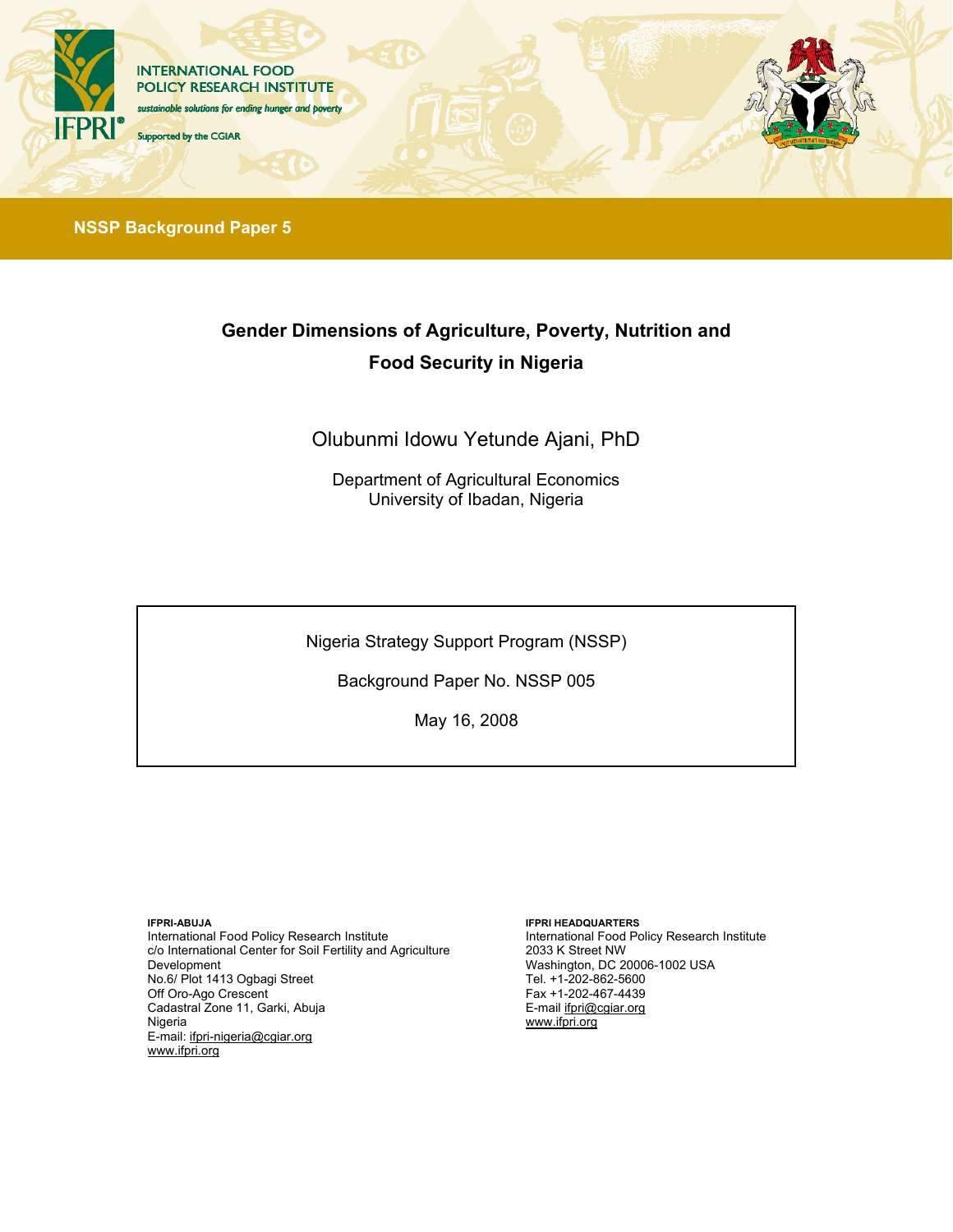# **THE NIGERIA STRATEGY SUPPORT PROGRAM (NSSP) BACKGROUND PAPERS**

### **ABOUT NSSP/APSF**

The Nigeria Strategy Support Program (NSSP) of the International Food Policy Research Institute (IFPRI) aims to strengthen evidence-based policymaking in Nigeria in the areas of rural and agricultural development. In collaboration with the Federal Ministry of Agriculture and Water Resources, NSSP supports the implementation of Nigeria's national development plans by strengthening agricultural-sector policies and strategies through:

- Enhanced knowledge, information, data, and tools for the analysis, design, and implementation of pro-poor, gender-sensitive, and environmentally sustainable agricultural and rural development polices and strategies in Nigeria;
- Strengthened capacity for government agencies, research institutions, and other stakeholders to carry out and use applied research that directly informs agricultural and rural polices and strategies; and
- Improved communication linkages and consultations between policymakers, policy analysts, and policy beneficiaries on agricultural and rural development policy issues.

### **ABOUT THESE BACKGROUND PAPERS**

The Nigeria Strategy Support Program (NSSP) Background Papers contain preliminary material and research results from IFPRI and/or its partners in Nigeria. The papers have not been subject to a formal peer review. They are circulated in order to stimulate discussion and critical comment. The opinions are those of the authors and do not necessarily reflect those of their home institutions or supporting organizations.

This paper received support from the Agricultural Policy Support Facility (APSF), funded by the Canadian International Development Agency (CIDA).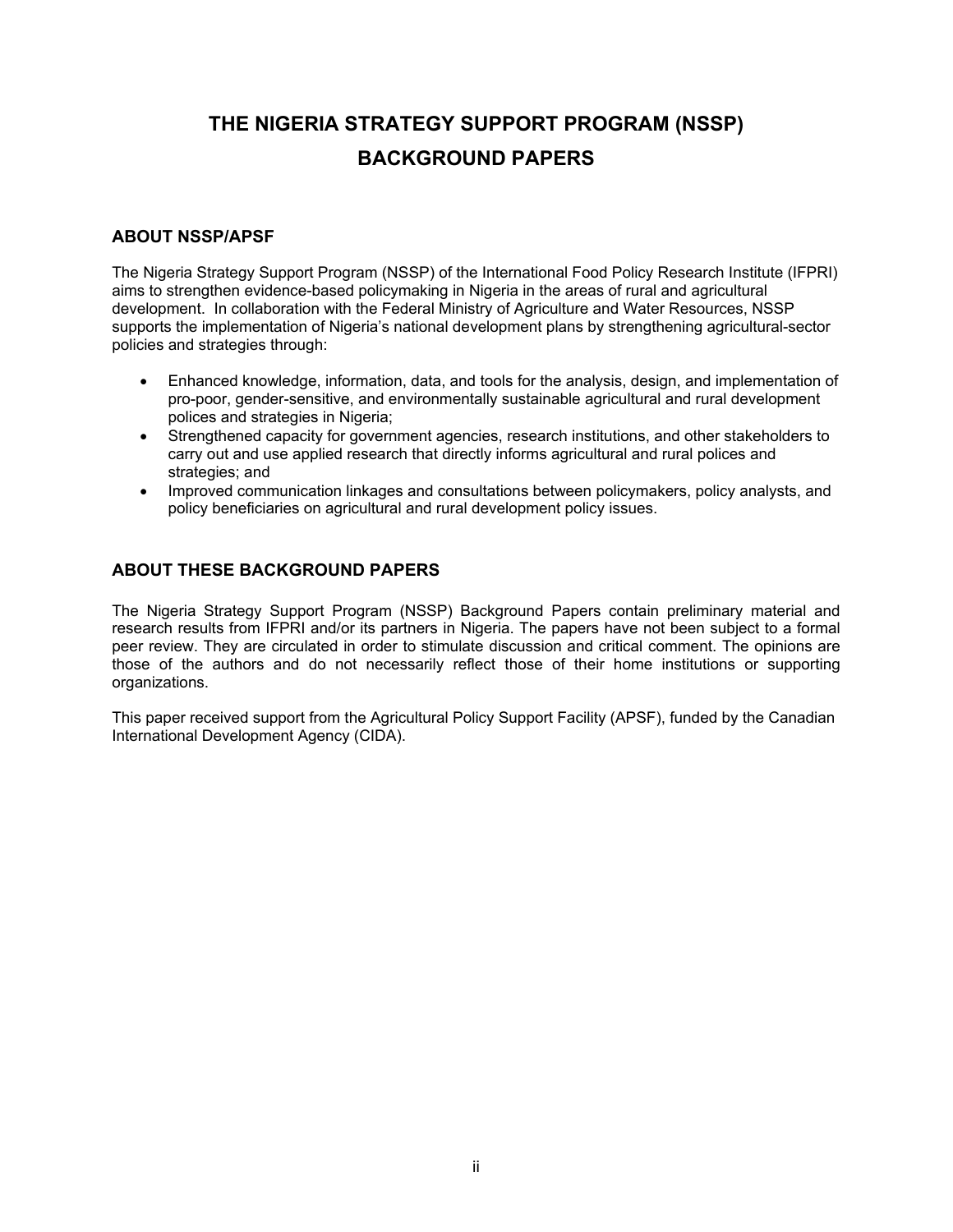# **Gender Dimensions of Agriculture, Poverty, Nutrition and Food Security in Nigeria**

Olubunmi Idowu Yetunde Ajani, PhD

Department of Agricultural Economics University of Ibadan, Nigeria

Copyright © 2009 International Food Policy Research Institute. All rights reserved. Sections of this material may be reproduced for personal and not-for-profit use without the express written permission of but with acknowledgment to IFPRI. To reproduce the material contained herein for profit or commercial use requires express written permission. To obtain permission, contact the Communications Division at ifpri-copyright@cgiar.org.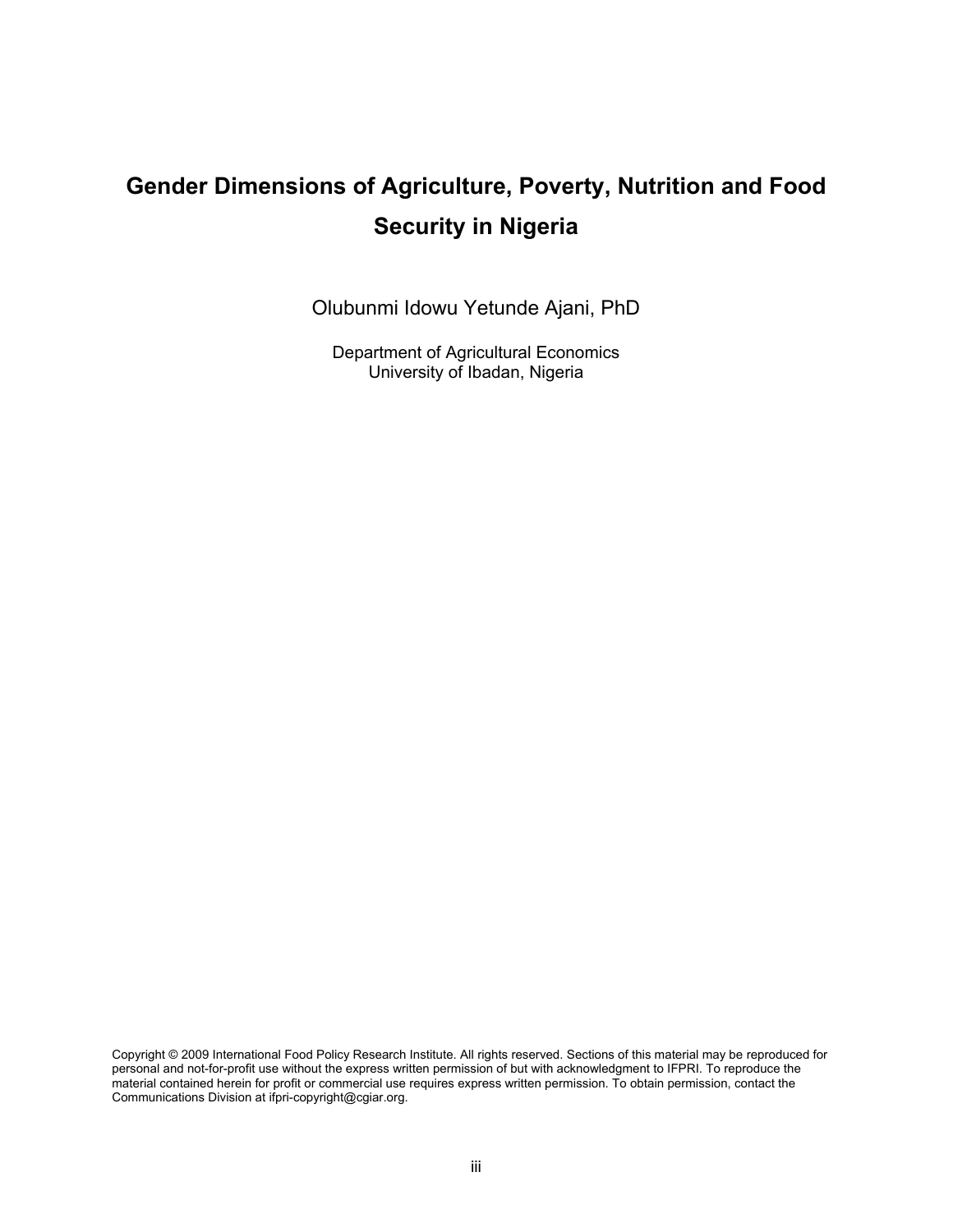### **Table of Contents**

| List of Data Resources Available in Nigeria on Gender Dimensions of Agriculture, Poverty,      |  |
|------------------------------------------------------------------------------------------------|--|
|                                                                                                |  |
|                                                                                                |  |
|                                                                                                |  |
|                                                                                                |  |
|                                                                                                |  |
|                                                                                                |  |
|                                                                                                |  |
|                                                                                                |  |
| National Gender Statistics 2006 (Federal Ministry of Women Affairs and Social Development)     |  |
|                                                                                                |  |
|                                                                                                |  |
|                                                                                                |  |
|                                                                                                |  |
| Empirical gender disaggregated data analysis from Mico-studies in Nigeria, by some authors .39 |  |

### **List of Tables**

| Table 3: Correlation coefficients of labor allocation to different enterprises in the savannas of   |  |
|-----------------------------------------------------------------------------------------------------|--|
|                                                                                                     |  |
| Table 4: Correlation coefficients of labor allocation to different enterprises in the Guinea        |  |
|                                                                                                     |  |
| Table 5: Correlation coefficients of labor allocation to different enterprises in the Sudan savanna |  |
|                                                                                                     |  |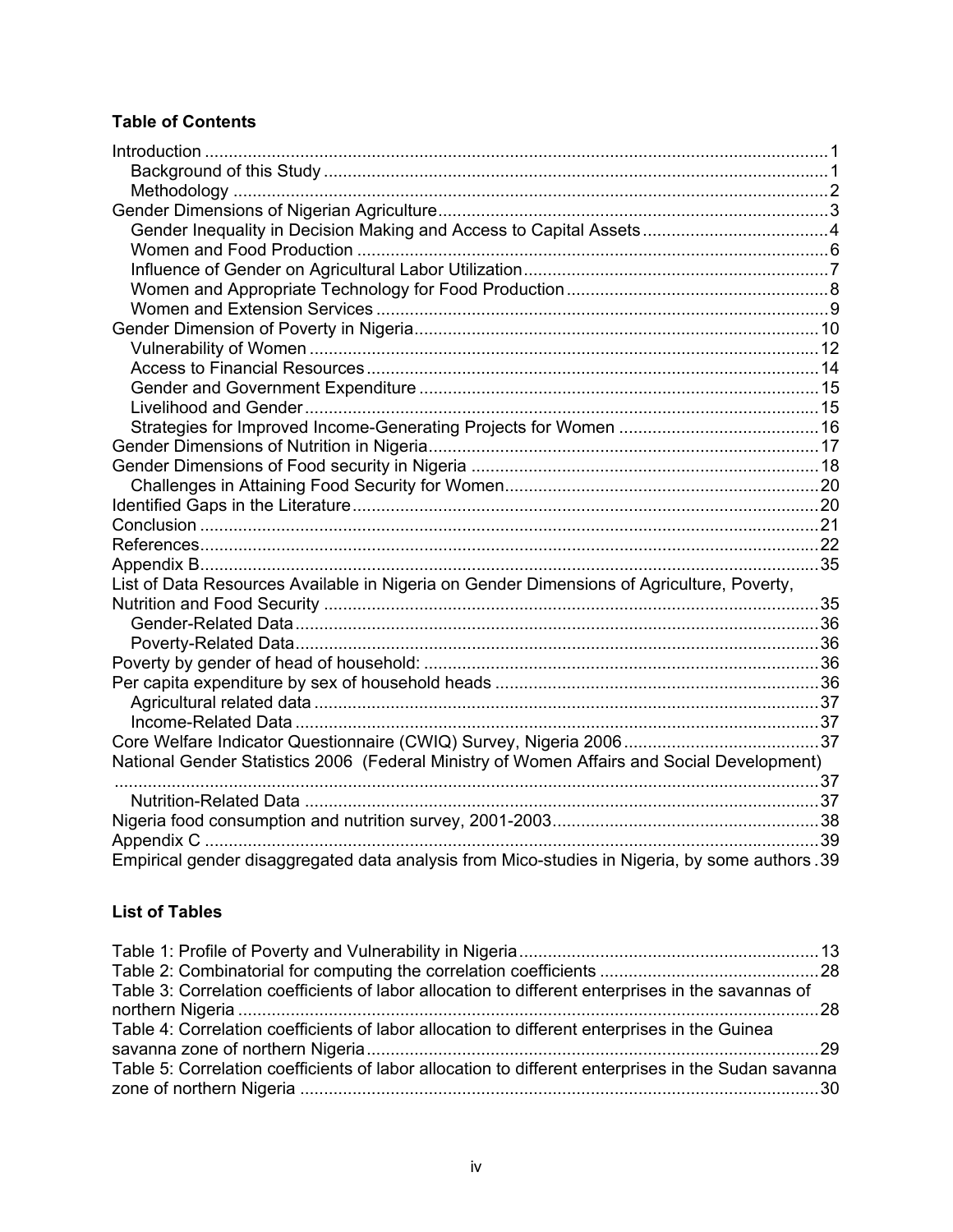| Table 6: Labor allocation by gender to enterprises in the Guinea savanna agro-ecological zone <sup>a</sup> |  |
|------------------------------------------------------------------------------------------------------------|--|
|                                                                                                            |  |
| Table 7: Labor allocation by gender to enterprises in the Sudan savanna agro-ecological zone <sup>a</sup>  |  |
|                                                                                                            |  |
| Table 8: Female and male labor contributions to staple crops production in Isuikwuato local                |  |
|                                                                                                            |  |
|                                                                                                            |  |
|                                                                                                            |  |

### **List of Figures**

| Figure 2: Relationship in percent labor allocation between spouses (mothers) and their female  |  |
|------------------------------------------------------------------------------------------------|--|
|                                                                                                |  |
| Figure 3: Correlation coefficients vs. the combinatorial numbers from the savannas of northern |  |
|                                                                                                |  |
| Figure 4: Correlation coefficients vs. the combinatorial numbers from the Guinea savanna zone  |  |
| Figure 5: Correlation coefficients vs. the combinatorial numbers from Sudan savanna zone  34   |  |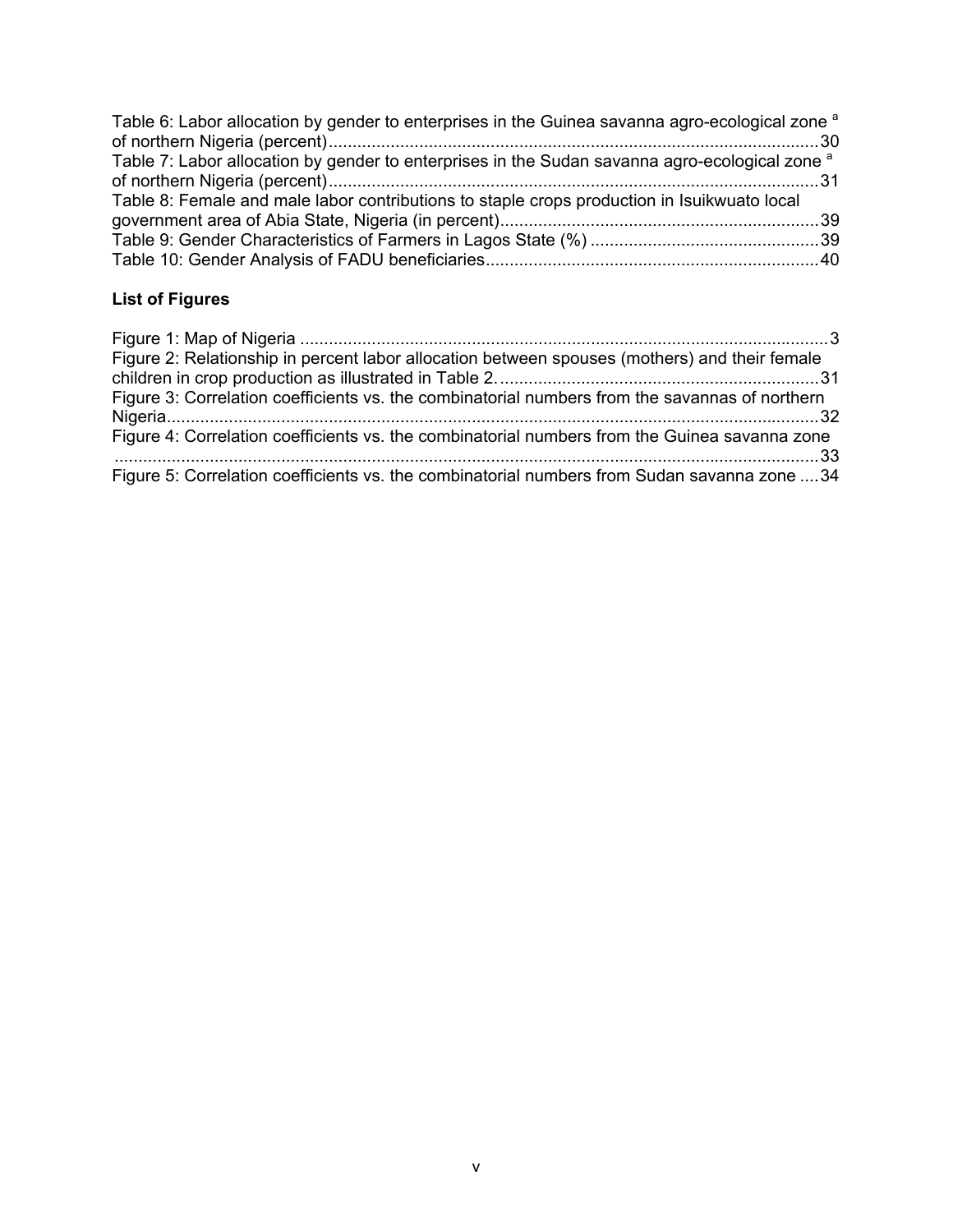### **Acronyms**

| <b>ADP</b>      | <b>Agricultural Development Project</b>                  |
|-----------------|----------------------------------------------------------|
| <b>CBO</b>      | <b>Community-Based Organizations</b>                     |
| <b>DRG</b>      | <b>Debt Relief Grant</b>                                 |
| <b>FADU</b>     | <b>Farmers Development Union</b>                         |
| <b>FCT</b>      | <b>Federal Capital Territory</b>                         |
| <b>FEAP</b>     | <b>Family Economic Advancement Program</b>               |
| FMWA&SD         | Federal Ministry of Women Affairs and Social Development |
| <b>FOS</b>      | <b>Federal Office of Statistics</b>                      |
| <b>GDI</b>      | <b>Gender Development Index</b>                          |
| <b>GDP</b>      | <b>Gross Domestic Product</b>                            |
| <b>GNP</b>      | <b>Gross National Product</b>                            |
| HDI             | Human Development Index                                  |
| <b>HIV/AIDS</b> | Human Immune Virus/Acquired Immune Deficiency Syndrome   |
| <b>HPI</b>      | Human Poverty Index                                      |
| <b>IDA</b>      | Iron Deficiency Anemia                                   |
| <b>IDA</b>      | International Development Organization                   |
| <b>IDD</b>      | <b>Iodine Deficiency Disorders</b>                       |
| <b>IITA</b>     | International Institute of Tropical Agriculture          |
| <b>ILO</b>      | International Labor Organization                         |
| <b>MDG</b>      | Millennium Development Goal                              |
| <b>NARI</b>     | National Agricultural Research Institutes                |
| <b>NBS</b>      | <b>National Bureau of Statistics</b>                     |
| <b>NGO</b>      | Non-governmental Organization                            |
| <b>NLSS</b>     | <b>National Living Standard Survey</b>                   |
| <b>NPOC</b>     | <b>National Population Commission</b>                    |
| <b>PEM</b>      | <b>Protein Energy Malnutrition</b>                       |
| <b>UNDP</b>     | United Nations Development Programme                     |
| <b>VAD</b>      | Vitamin A Deficiency                                     |
| <b>WDR</b>      | <b>World Development Report</b>                          |
| <b>WIA</b>      | Women in Agriculture                                     |
| <b>WOTCLEF</b>  | Women Trafficking and Child Labor Eradication Foundation |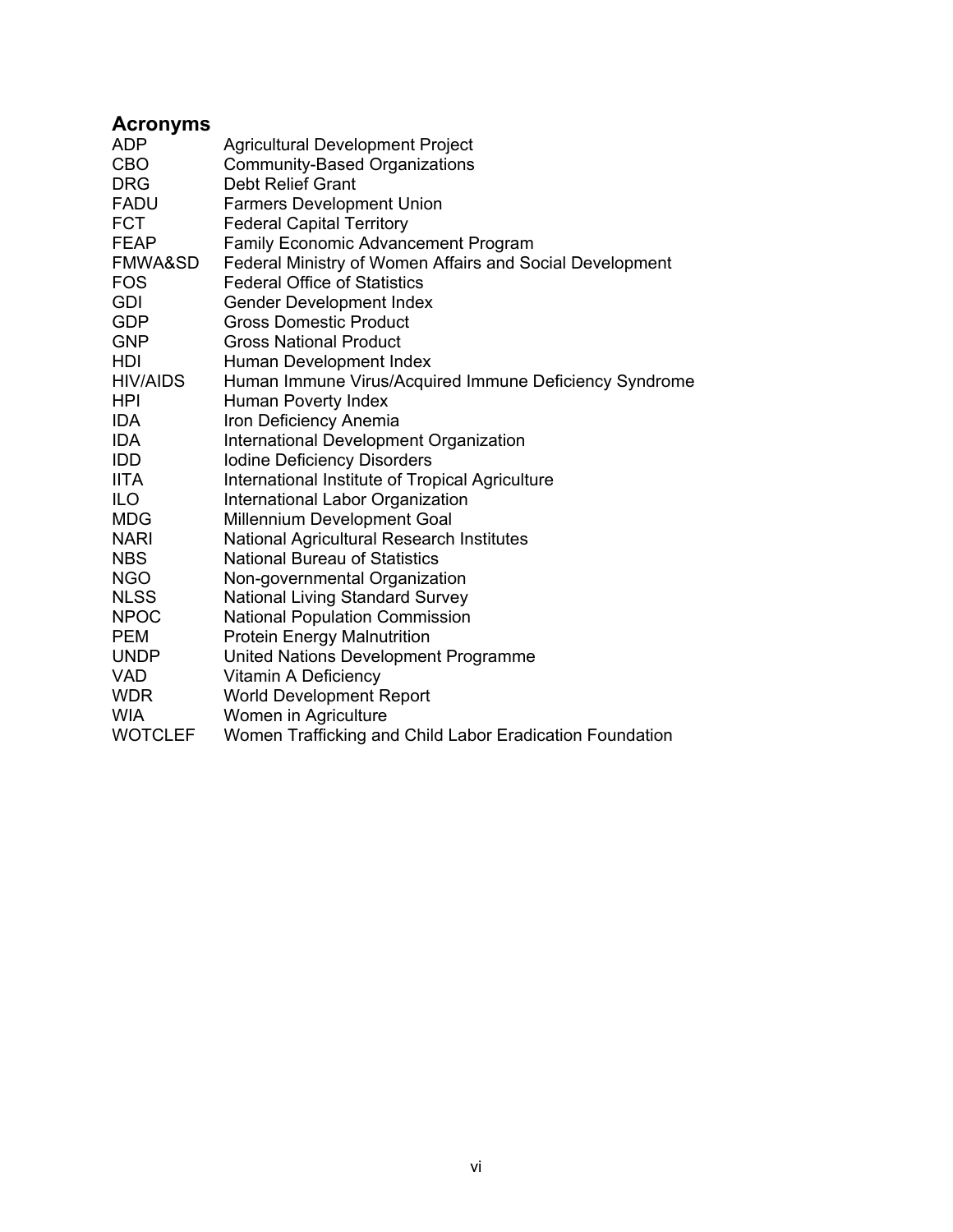### **Introduction**

Gender analysis focuses on the different roles and responsibilities of women and men and how these affect society, culture, the economy and politics. For example, important differences exist between women and men in their quality of life; in the amount, kind and recognition of work they do; in health and literacy levels; and in their economic, political and social standing. Women are too often marginalized in their families and their communities, suffering from a lack of access to credit, land, education, decision-making power and rights to work. Explicitly, while gender analysis focuses on the relations between men and women, such analyses including the ones that will later be cited in this paper, disproportionately find that women have less access to, and control of, resources than men which is why this paper emphasizes the role of women , and their well-being in agriculture, nutrition and food security. Not surprisingly, women therefore comprise the majority of the world's poor in both the urban and rural sectors and the majority of those working in the informal sector (Spieldoch 2007).

There are 450 million women and men working as agricultural laborers worldwide who do not own or rent the land on which they do not work nor the tools and equipment they use. These workers comprise over 40 percent of the world's agricultural labor force often living below the poverty line and forming part of the majority of the rural poor in many parts of the world (FAO-ILO-IUF 2005).

The number of waged female agricultural workers, currently at 20-30 percent of the waged workforce is increasing (Spieldoch 2007). According to the United Nations (2006), women are responsible for over half the world's food production. In developing countries, rural women produce between 60-80 percent of the food and are the main producers of the world's staple crops (such as rice, wheat, maize), which provide up to 90 percent of the rural poor's food intake. Women dominate the production of legumes and vegetables in small plots, raise poultry and small animals and provide most of the labor for post-harvest activities such as storage, handling and processing of grains. The Food and Agricultural Organization (FAO) indicates that women produce as much as 80 percent of the basic foodstuffs for household consumption and sale in Sub-Saharan Africa (FAO-ILO-IUF 2005). According to Huston (1993), women share of food production in Africa is estimated at 80 percent while Mijindadi (1993) asserted that in Nigeria women are responsible for about 70 percent of actual farm work and constitute up to 60 percent of the farming population.

A growing number of women work in the informal agricultural sector as well, primarily doing homework at inconsistent rates or working as street vendors in local food markets. The International Labor Organization's (ILO) Committee on the Informal Economy argues that failed macroeconomic policies, the unequal distribution of the benefits of globalization and the feminization of poverty have all contributed to an increase in women working in the informal sector (ILO 2002). For these reasons, women are directly and negatively affected by macroeconomic policy changes. Women must be more involved in policymaking to change this situation.

### **Background of this Study**

This paper provides an overall background on the gender dimensions of agriculture and a specific examination of the intersection of gender and agriculture in Nigeria.

Specifically, the main objectives of this study are the following:

 Provide an insight into the performance of tasks and activities by gender in the area of agriculture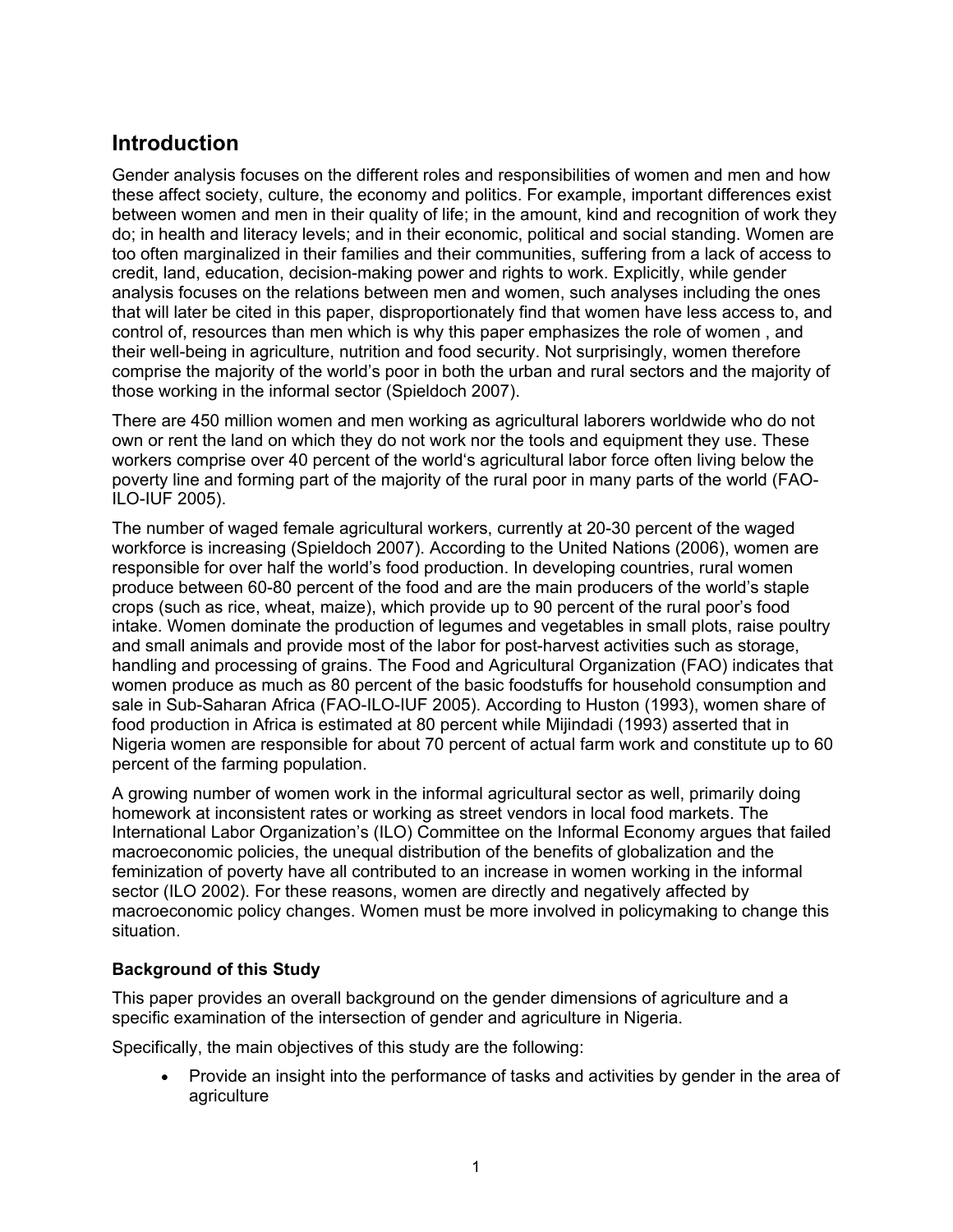- Disaggregate household activities by task and gender in Nigeria
- Explain the gender dimensions of poverty, nutrition and food security
- Identify available data on gender in agriculture in Nigeria and comment on existing gaps in the literature

The paper is divided into seven sections:

- Section I provides an introduction and background to this study and the main objectives of carrying out this review.
- Section II examines the gender dimensions of agricultural production in Nigeria.
- Section III examines the gender dimensions of poverty in Nigeria.
- Section IV describes the gender dimensions of nutrition in Nigeria.
- Section V examines the gender dimensions of food security in Nigeria.
- Section VI presents the identified literature gaps on gender and agriculture in Nigeria.
- Section VII offers conclusions derived from the examined literature.

#### **Methodology**

A desk review was made of literature on the gender dimensions of agriculture in Nigeria and other African countries synthesized from the Internet and various agricultural related institutions in Nigeria, Universities and the National Planning Commission on health and nutritional issues and the National Bureau of Statistics. The sources of gender disaggregated data listed in Appendix B are secondary from the Federal Ministry of Women Affairs and other related institutions mentioned. Specific data and analysis relevant to the objectives of this study are included in Appendix I at the end of the report.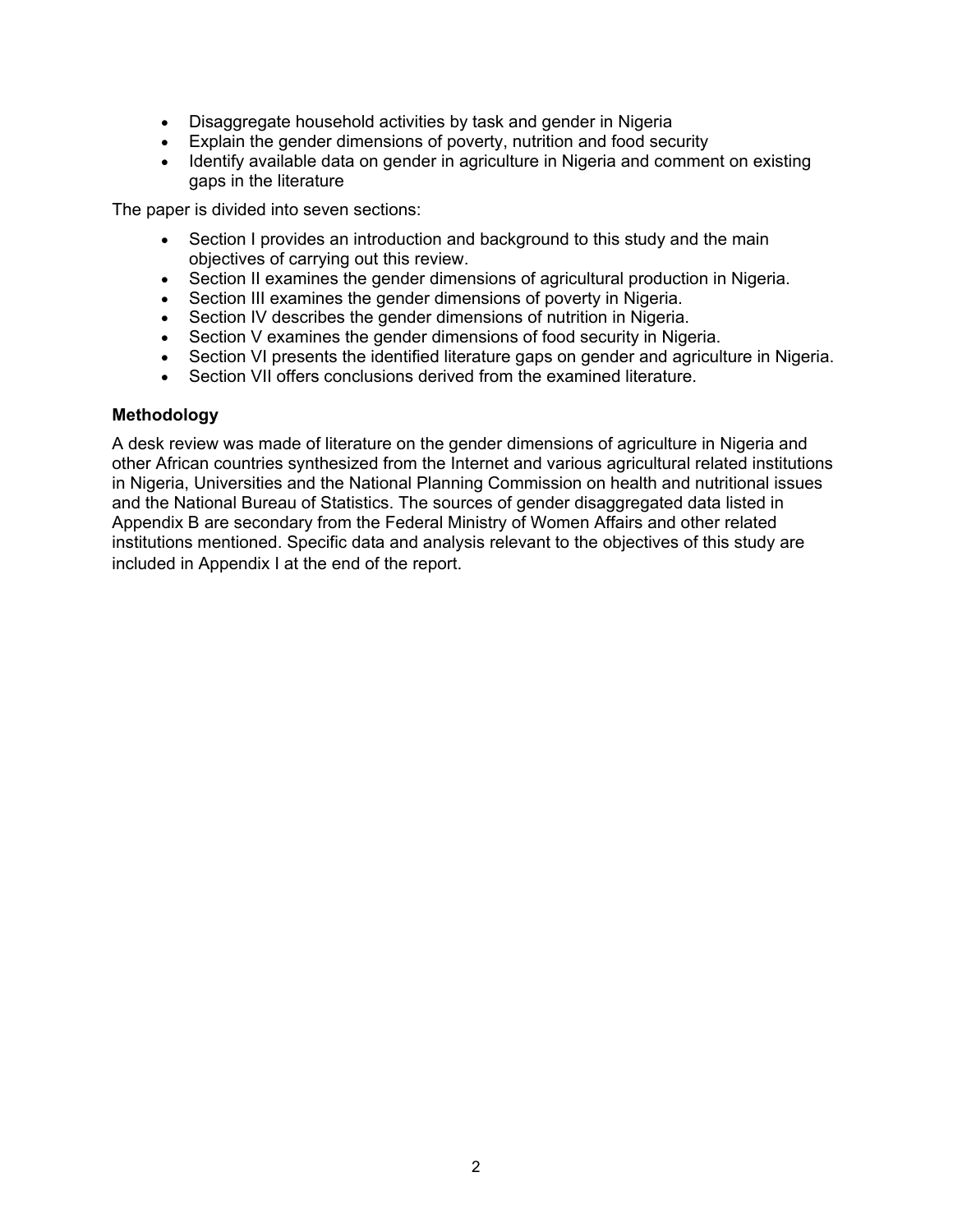### **Gender Dimensions of Nigerian Agriculture**

With an estimated 140 million inhabitants and a population growth of 2.5 percent annually, Nigeria is the most populated country in Sub-Saharan Africa and the 10th most populated country in the world (NPOC 2006).



**Figure 1: Map of Nigeria** 

Approximately 49 percent of the population engages in agriculture as their major occupation. The agricultural sector is the mainstay of the majority of Nigerian rural poor, with over 70 percent of the active labor force in rural areas employed in agriculture and the sector contributing over 23 percent of the GDP in 2006 (World Bank 2007).

The contribution of women in agriculture is poorly documented in Nigeria. This is largely because women carry out activities that are unpaid (informal, non market activities) such as domestic work, care giving, daycare, preparation of meals, working on husband's farm and family farm apart from own farm, disposal of garbage, marketing and shopping, etc. (FOS 1999; NLSS 2004). These informal and non- market activities that women perform is not officially accounted for in the Systems of National Accounts (SNA) thereby undervaluing their contributions and overlooking the impact of these activities on the overall development of the economy. The reasons for this poor documentation may be due to the social constructs and cultural inclinations of the society in which they belong as well as those functions imposed on them by virtue of the fact that they are female.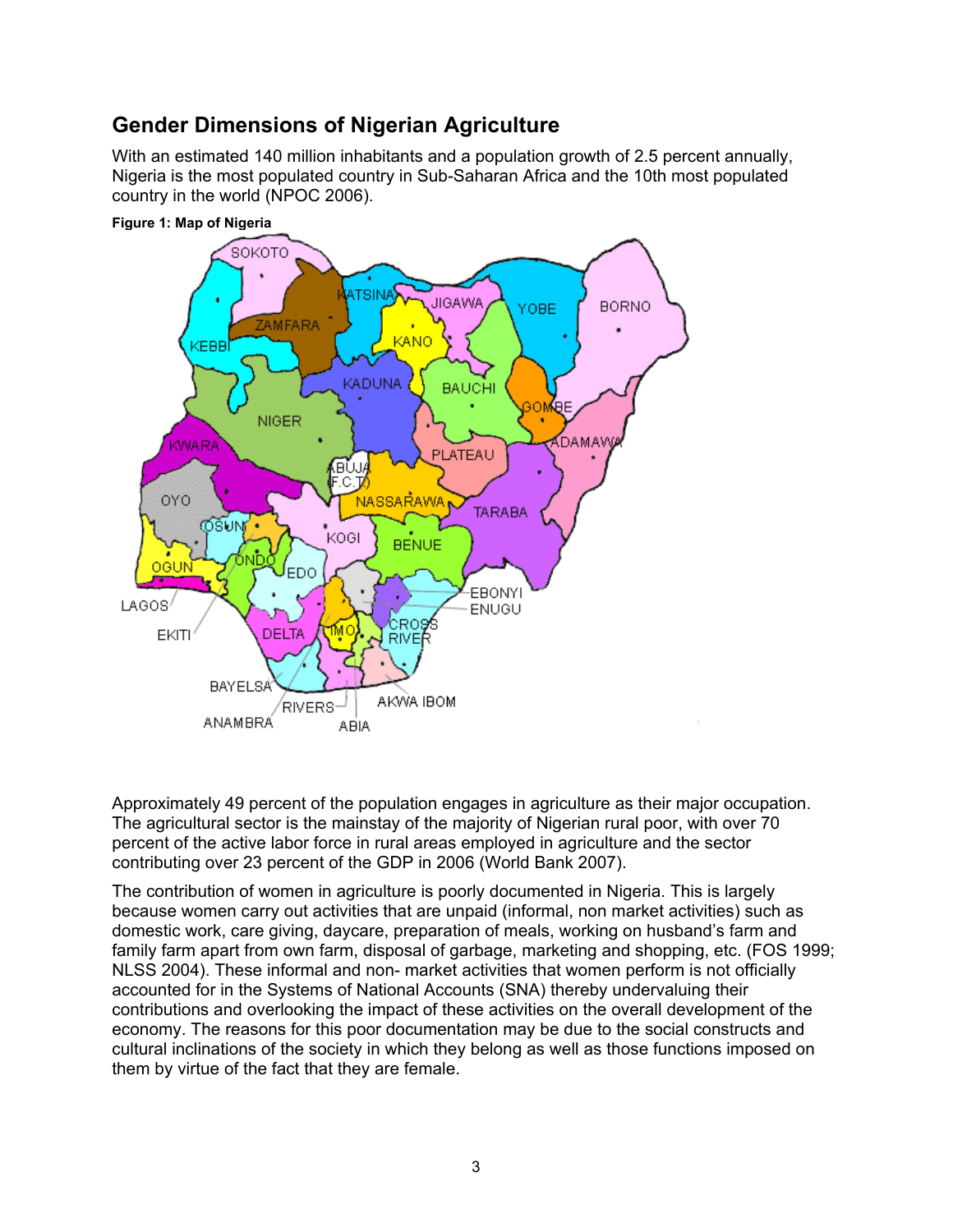#### **Gender Inequality in Decision Making and Access to Capital Assets**

The significant contribution of women to food production and processing has been empirically reported in various micro level studies in Nigeria (Afolami et al. 1996; Ajani 2001; Amaza et al. 1999; Ani 2003). The studies reveal that men make more decisions about farming and control productive resources.

Given the necessary resources and the same enabling environment as their male counterpart in farming activities, women farmers are equally efficient in the utilization of these resources to achieve higher productivity proxied by profitability given their potential in price (allocative) and economic efficiencies ( Ajani 2001; Adesina and Djato 1997). Therefore full participation of women is required to increase agricultural productivity. This can only be achieved when women are perceived as subjects of development. Towards this end, a study was conducted in Kaduna State of Nigeria with a random sample of 230 women to examine the status of women's involvement in the agricultural sector. The study utilized data collected through structured questionnaires administered to women. The results showed that women had a low rate of involvement in farm decisions (41.53 percent) and could not adequately access productive resources (11.25t). The satisfaction derived from agriculture by the women was low and significantly related to the size of the household farm and the share of the farm income that they obtained (Rahman 2008).

Another study of 400 rural women farmers in southern Ebonyi State, examined the relationship between making farm decisions and the socioeconomic characteristics of the women. Major findings from the study revealed that overall, respondents were not significantly involved in making various farm decisions, widows made more farm decisions than their married and single counterparts, and respondents in the age categories of 31-40 years and 41-50 years took the most active part in making farm decisions (Ani 2003). The study concluded that policymakers should be ensuring that a conducive environment is made available for female farmers in decision making. It also underscored that women are not a homogeneous group and thus, policies need to be designed with different groups of women in mind, such as targeting interventions by age.

Despite improvements in building women's capacity, gender gaps in entitlements (the resources which women and men can command through available legal means) continue to persist. This gap is reflected in unequal rights between men and women for both natural and physical capital which lead to the inadequate and inappropriate use of resources, low incomes, poor diets and a low standard of living. These disparities have serious consequences for the well-being of women, their families and society (Akinsanmi et al. 2005).

Gender inequality hinders a woman's chances of employment, education, access to decisionmaking and affects her and her household's food security. Women typically have limited access to land, education, information, credit, technology and decision-making forums. Women have the primary responsibility for child rearing and rely on developed social networks that act as an informal safety net for the family in times of crisis. When involved in formal employment, women typically command lower remuneration rates than their male colleagues, even when they perform the same tasks. Because of this triple burden of the productive, reproductive, and social roles that women are expected to play, women also tend to have less time to attend to their own personal needs.

Inequities in access to and control of assets have severe consequences for women's ability to provide food, care, health, and sanitation services to themselves, their husbands, and their children, especially their female children. In the African context, female children have double tragedy of coincidence, first, they are least preferred in the household because of their gender in the provision of food, care, health, etc, and secondly, when they grow up to be adults they have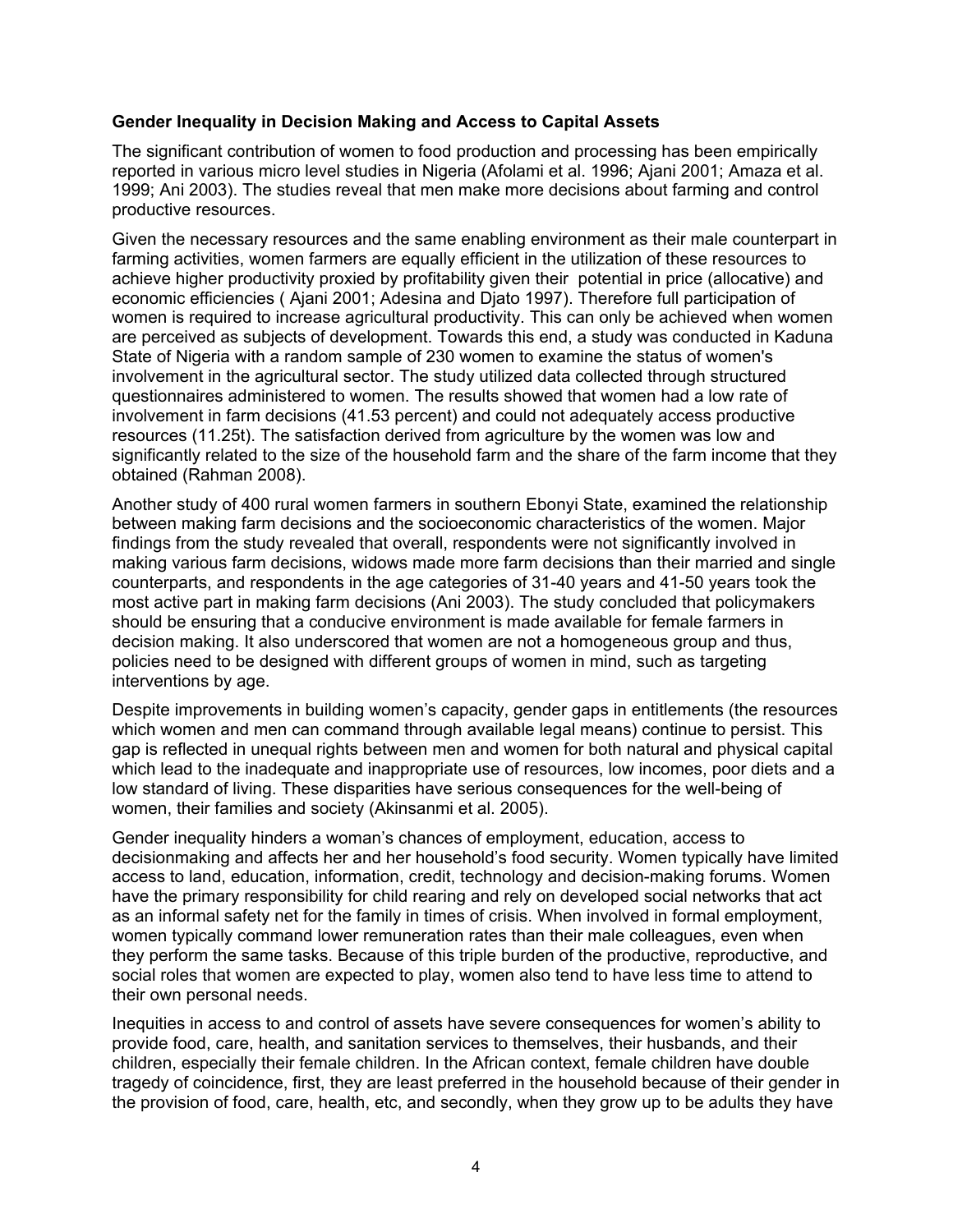to deny self in order to make these earlier mentioned provisions for their family members (Akinsanmi et al. 2005). Women with less influence or power within the household and community are unable to guarantee the fair distribution of food within the household. These women also have less ability to visit health clinics when their infants and children are sick.

Gender inequalities between men and women in accessing and controlling resources is not only unfair to women and their children, but also constitutes bad economics, resulting in the misallocation of scarce resources, increased healthcare costs, lowered productivity, and poor human development trends. Investment in the nutrition of women is an important short-term barometer in assessing expected returns to improving household nutrition and overall human development capacity for a country (Oniang'o and Mukudi 2002).

Land is a very crucial farm resource without which there would be no agricultural production. It is very important in directly providing two out of the three basic necessities of life, i.e. food and shelter, and indirectly providing clothing. Perhaps the major economic constraint for most rural women is the lack of land ownership. Women do not have direct access to land and are usually bound to a large extent by the decision of the land owner.

Patriarchal structures and authorities give more resources to men resulting in women having less access to productive resources in agriculture. Also social, cultural and religious constraints hinder access of women to productive resources such as credit, improved technologies on seeds, fertilizers, etc. Their male counterparts are favored by patrilineal rules for inheritance of land, even in matrilineal societies. Women's access to land is through their male counterparts or relatives, therefore increasing their dependence on men. Women's access to other productive farm resources is limited because of their high illiteracy, hence their inaccessibility to information, available on-farm resources and improved technological innovations that can impact positively on farm productivity and efficiency.

Akinsanmi et al. (2005) found that female heads of households are more efficient with the use of capital and labor while male heads are more efficient with the use of land. The factors influencing gender roles and decision making differ between the two groups. While the maleheaded households have higher incomes and a relatively better standard of living, their health situation is worse compared with female-headed households.

Anosike and Fasona (2004) found in their survey of farmers in Lagos that women hold relatively small parcels of less fertile land that are less conducive to efficient farming practices. This has led to the adoption of different farming methods associated with adverse environmental impacts and poor yields. Most farms headed by women in Lagos State are often located in unsafe and insecure areas on the edges of the cities and lack basic services such as water and electricity. They sometimes have to transport water over a distance of between 100 and 300 meters especially during the dry season. Also, most female-headed farms depend on the assistance of hired labor and family members (children), which makes the production expensive and unprofitable, and in addition affects the quantity of time the children can spend at school. Consequently, female farmers are much less likely than men to plant more profitable crops.

Wage discrimination undermines women's participation in the labor force. The marginal product of 1 day of labor in agricultural self-cultivation for women is 75 percent of the wages earned by men. Daily wages in the casual labor market also reflect this disparity. This discrimination in casual labor markets creates barriers to land rental, making it particularly costly to women (World Bank 2008).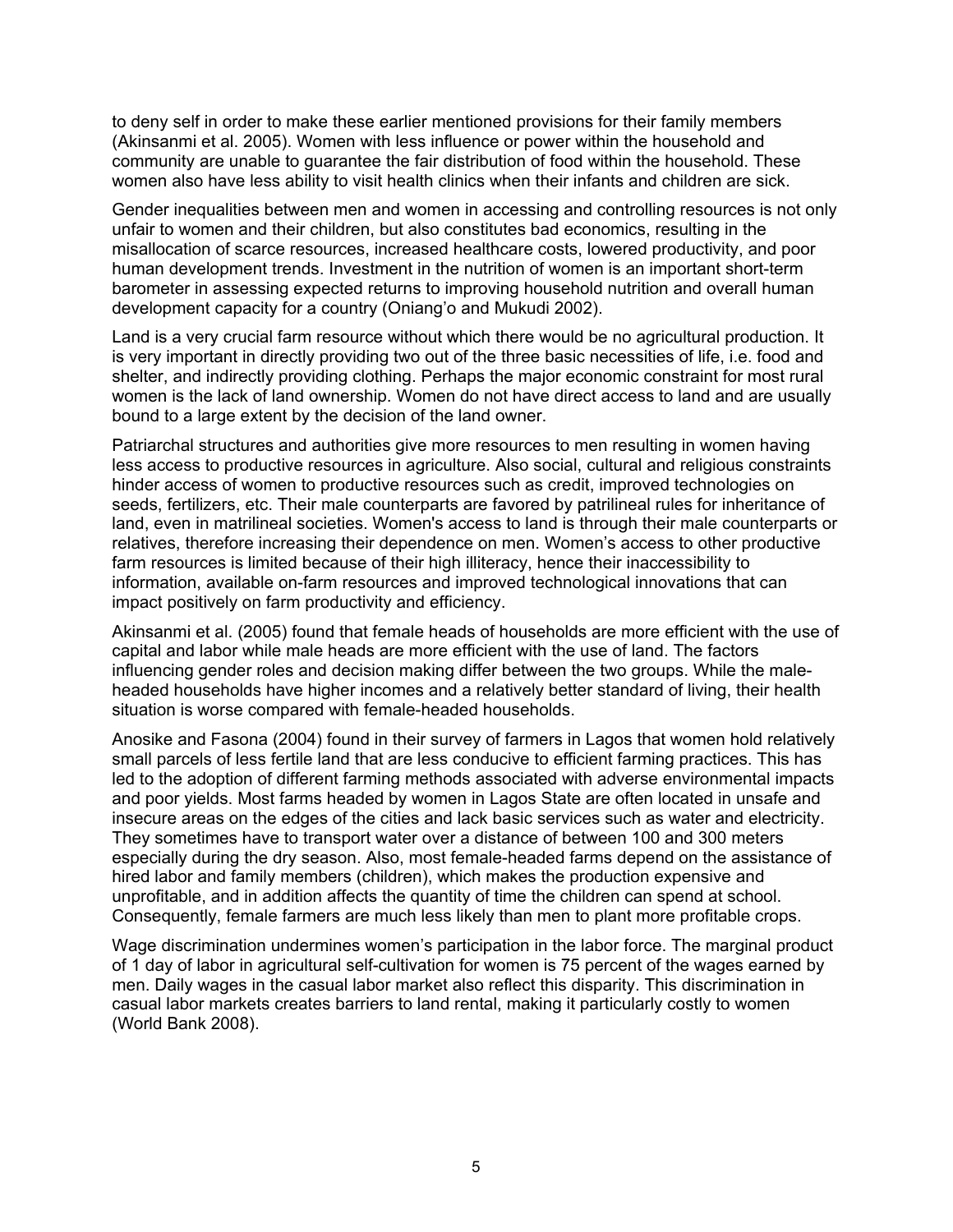#### **Women and Food Production**

Bzugu and Kwaghe (1997) reported that women form the highest proportion of the economically active population in rural Nigeria and play an important role in agricultural activities, particularly in subsistence food production, where they contribute an estimated 60-80 percent of the total labor used. These women contribute significantly to both the economic growth and national development (Ajayi 1997). The majority of the women are not in agriculture by choice, but they grow into it, as it is the dominant occupation in the areas in which they live. Therefore, their work as mothers, wives and citizens has always been combined with the essential economic role of food producers. In addition, they fully engage in a wide range of other off-farm and household activities (African Event 1991).

In Nigeria, women play a major role in the production of food crops and also undertake activities such as trade to earn cash income. Female farmers are associated with traditional subsistence and low-yield food crops, due to their lack of influence and their inability to access agricultural innovations (Ani et.al. 2000). There may be differences in agreement as to the extent of the involvement of women in agricultural production, but there is a consensus that women are important participants in all sub sectors of agriculture, namely crops, livestock, fisheries and agro-forestry.

Religious, cultural and social norms constrain women's rights and activities while reproduction and household responsibilities impinge on their time and mobility. The range of agricultural activities and crops cultivated by women is dictated by norms rather than their capabilities. Hence, variations exist among different social groups in women's role in agriculture (Ezumah et al. 1995).

In Nigeria, research studies have shown that women play major roles in key farming operations such as planting, weeding and harvesting. Some areas have certain crops designated "female" crops. Due to the fact that gender relationships are socially determined, there is great diversity from one area of Nigeria to another. There are three major ethnic groups in Nigeria. These are the Yoruba in the southwest, the Ibo in the southeast and the traditionally Muslim Hausa-Fulani in the north. On the surface, women's activities seem different among the three major ethnic divisions. However, the traditional farming systems among the three groups are similar in that there is a division of labor between men and women, especially among the Ibos and the Yorubas. Traditionally, Yoruba farmers rely predominantly on male labor while Ibo farmers depend heavily on female labor. Furthermore, Ibo women tend to be farmers first and then traders while Yoruba women are inversely traders first and then farmers.

In southeastern Nigeria, yam is the traditional prestige crop for men while cassava and other ephemeral crops like melon and cocoyam are crops for women. In the north, religion plays a large role in the division of labor. Among Muslim Hausa-Fulani's, seclusion norms dictate that women are less involved in outside-the-compound farming tasks (other than harvesting of certain crops by widows or women who have reached menopause). However, non-Muslim women are involved in every stage of agricultural production. In parts of southwestern Nigeria, women combine petty trading with food and cash cropping. In the middle belt states, women own and manage farms without restriction as to the crops they cultivate. However women generally carry out most farming operations on family farms, owned and controlled by male heads of the family and their own farms are allocated by the husband. In eastern Nigeria, women farmers participate actively in the production of yams, maize and other cereals. Generally, rural women are actively involved in post-harvest processing as well as in raising poultry and small animals (sheep and goat), even when in purdah. They do this as a way to store wealth, which serves as a "living savings account" (Blumberg 1987). Comparative measurements of productivity by gender have not received considerable research, though in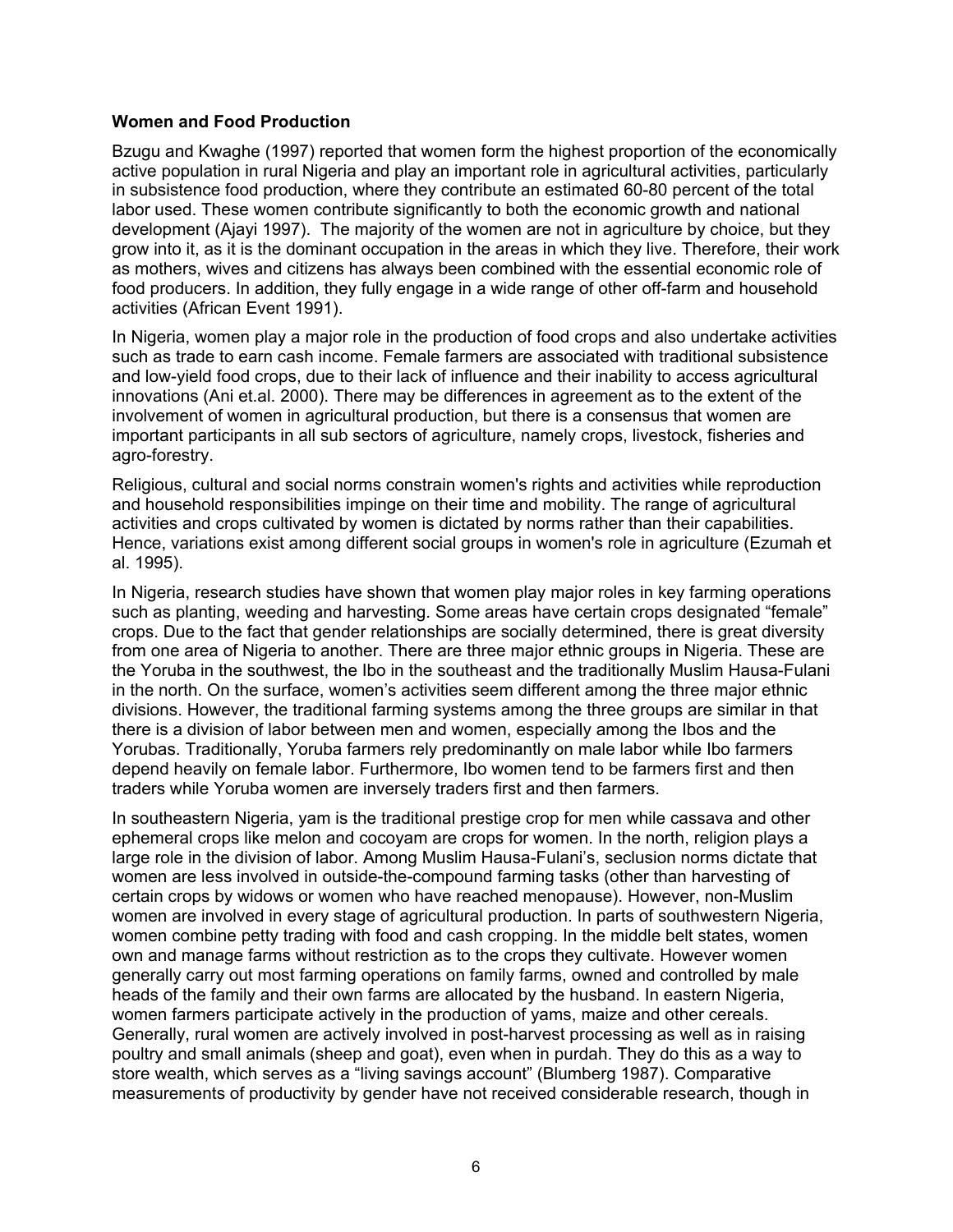female-dominated food crops, female farmers are as productive as their male counterparts (Adesina et al.1997).

Awotide et al. (2006) revealed in their study on relative efficiency of women rice farmers in Ogun State that male rice farmers are more economical and price efficient than female rice farmers, implying that male rice farmers maximize profit better than female rice farmers because of the higher technical efficiencies among them. This assertion has been corroborated by Adesina and Djato (1996), Ajani (2001) and Awotide (2004).

A research study conducted by Ezumah and Di Domenico (1995) revealed a shift in conventional gender roles in agricultural labor among Igbo women of Nigeria due to the increased participation of Igbo men in non-farm activities and wage employment. This resulted in an increased workload for women in food production as well as a breakdown in the gender division of labor in agriculture. Igbo women perform some of the conventional male agricultural tasks such as land clearing, heaping and staking of yam vines in addition to carrying out traditional female activities in the household. Even when performing the conventional male tasks, though, they still face challenges in accessing productive resources. The authors challenged that policy measures should address this issue.

Given the increasing population in Nigeria (5.4 percent birth rate and 3.2 percent death rate), and high rural-urban migration of males seeking paid employment in the urban areas, more effort should be made to make farm resources available to female farmers so that they can achieve greater productivity. Women's access to needed farm resources have been assessed to be very low due to marital and religious reasons, lack of awareness caused by low literacy, lack of ownership and control, lack of sufficient and substantive collateral, and inadequate knowledge and training in the use of improved technologies (Amaza et al. 1999; Hassan et al. 2002).

### **Influence of Gender on Agricultural Labor Utilization**

Chianu et al. (2002) studied the influence of gender on labor allocation in agricultural production activities in the savannas of northern Nigeria and indicated the various correlations along gender lines (Appendix A). Using data from 322 households in Nigeria, the researchers investigated gender influences on labor allocation in four enterprises. Results indicated a high positive correlation in labor allocation between mothers and female children in crop production and processing, a medium positive correlation between fathers and male children in processing and livestock production, and a low positive correlation between mothers and male children in production and processing activities and between male children and female children in crop production. Capacity building and sustainability interventions must target mothers because they have great influence on the younger generation. Where religious barriers limit the influence of mothers on male children, fathers must also be targeted to effectively reach male children. Fathers must also be motivated to pursue produce processing since this will encourage male children to join. For capacity building and sustainability of general agricultural and rural development interventions in this study area and similar environments, this study highlighted the fact that planners and development agencies (including NGOs, CBOs, IDAs, etc.) must target spouses (mothers) who have great influence on the younger generation (in general both the female children and the male children). In looking at the data from the study, the influence of the mothers (spouses) on the children followed religious lines. For instance, in the Guinea savanna zone, where both Christian and Muslim mothers (spouses) are found, the influence of the mothers (spouses) on both the female and the male children was much higher. This influence could be due to the freedom that allows Christian women to interact with the larger society. In the Sudan savanna zone, where the presence of Christian women is negligible, the influence of the spouses was high on female children and insignificant on the male children. This could be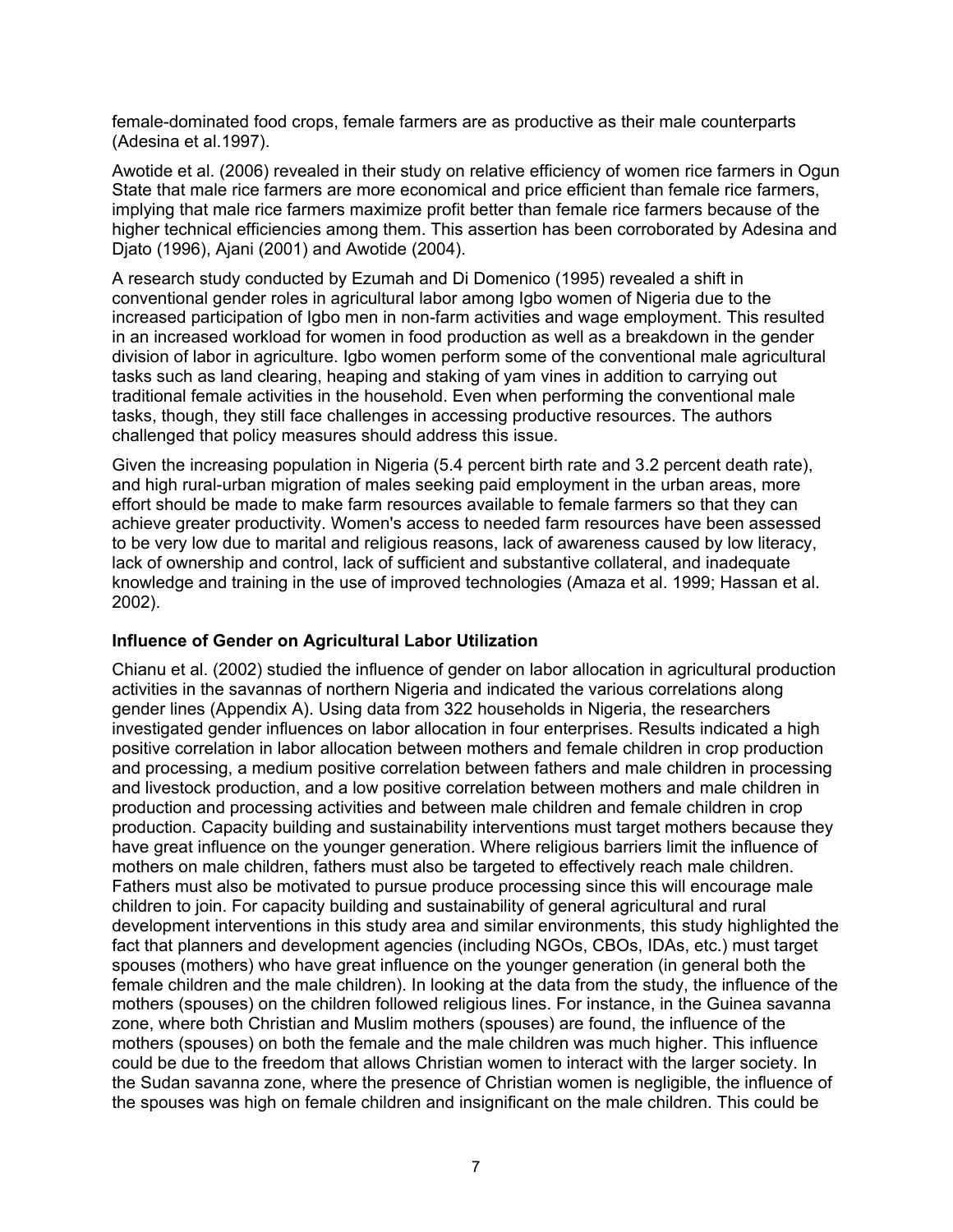due to the fact that the female children most often stay indoors with their mothers to assist them and learn their future roles as mothers whereas the male children are more mobile as are their fathers--a behavior necessary to adequately provide for the needs of all in the household (including the less mobile women, especially the mothers). In instances like this, planners and development agencies have to target the household heads in order to influence (or reach) male children. Results from this study also revealed that in order to encourage male children to pursue agricultural produce processing (as seen in the case of Sudan savanna zone where the percentage of labor allocation for both the household heads or fathers and the male children was low but the correlation positively high (see Table 6 and Figure 4 in Appendix I), development agencies must target the household heads (fathers) and motivate them.

Following the findings of Nweke et al. (2002) which pointed out that men increase their labor input in cassava producing areas where cassava is mainly produced for cash and for urban consumers, the motivation of household heads could be in the form of market and market infrastructure development. The motivation of the household heads (fathers) will in turn encourage the male children who tend to emulate the household heads or fathers in their attitude towards agricultural produce processing as seen in the case of the Sudan savanna. If the household heads (fathers) who have great influence on their male children are not motivated, agricultural produce processing is likely to remain a female activity, as noted by Chianu and Tsujii (in press). Considering the value-adding potential of agricultural produce processing and the strong decision-making role of the household heads (fathers), this behavior will negate the much-needed improvements in household income, food security and general household welfare.

Ezumah et al. (1995) reported on the use and distribution of labor in various farm activities in three types of farms operated by Igbo Women in Nigeria, namely, male-headed farms, femaleheaded farms and jointly owned farms, explicitly illustrating the significant contribution of women to agricultural labor supply. The major contribution of labor in these three farms is by the woman in that she must see to the daily performance of tasks on the farms but may not contribute to decision making and control of proceeds from these farms except her own homestead farm. The man does not supply labor services to the wife (s) farm but has a significant control over the proceeds from the woman's farm. The woman however hires labor on her own farm to handle tasks that are labor intensive like land clearing, weeding and harvesting, but can plant, apply fertilizers, harvest, transport, and market her farm proceeds using own and/ or family labor.

### **Women and Appropriate Technology for Food Production**

Women produce a substantial amount of food consumed in the household and are engaged in its processing and utilization. Due to lack of access to improved technologies, women still use crude and traditional impalements in food crop production. The efforts of the Women in Agriculture (WIA) component of the extension system in Agricultural Development Projects (ADPs) has substantially reduced the drudgery faced by some female farmers in food crop production as well as its processing and utilization (Ani 2004). In places where women do not own or inherit land, difficulties have been experienced in expanding farm land with the use of mechanized farm machines like tractors and ploughs which make land clearing easier and reduce labor time.

Women's farms are scattered and in small parcels thereby preventing any mechanized form of farming, and the use of traditional implements is still prevalent. To perform farm tasks like weeding, heaping, fertilizer application, harvesting processing and storage, various appropriate technologies packages have been developed and have been transferred to farmers in rural areas. The extent to which female farmers adopt them depends on the cost of the technology,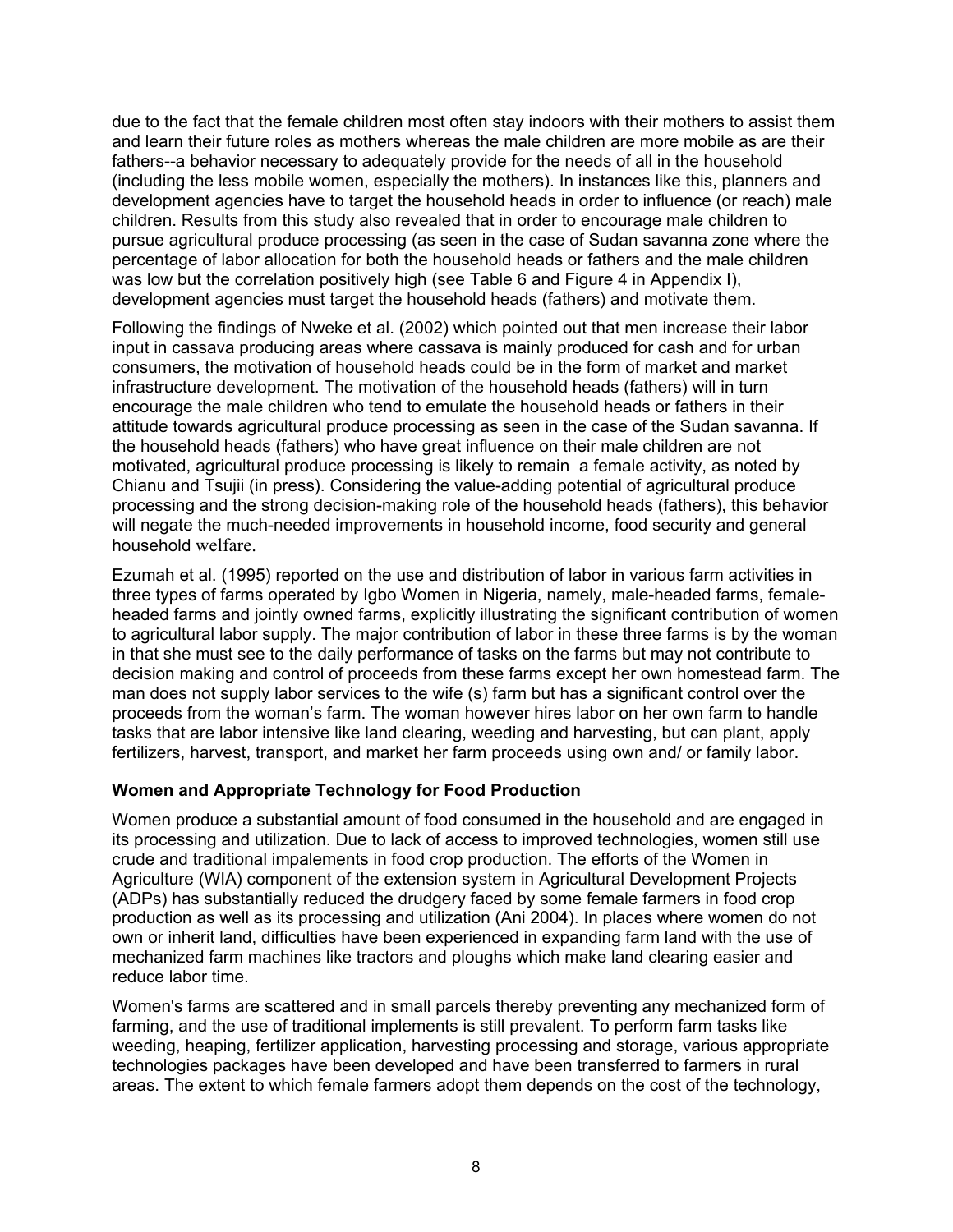their technical know how, and the adaptability (suitability) of these tools to the cultural norms of these farmers.

Various food production technologies include:

- 1. Different kinds and types of sprayers for spraying chemicals that prevent weeds, insects, fungus and other pathogens.
- 2. Tractors, ploughs, ridgers, combine harvesters, etc. (These are available for purchase or hire in state ADPs, research institutes, and tractor-hiring units of state ministries of agriculture.)
- 3. Apron harvesters and wheel barrows for transporting harvested farm products from designated areas on the farm to farmhouses.

The extent of use of such tools depends on the earlier factors enumerated, but a particular constraint is the fact that most of the improved packages are not suitable--either in terms of cost or application--for small-scale farmers. There is therefore the need for engineers to look inward and source local materials for the fabrication of appropriate farm machines that will be appropriate to a farmer's scale of operation.

Ogunlana (2001) examined the social problems encountered by Nigeria women in the adoption of alley farming and their major uses of alley trees. Nigerian women farmers are owners and operators of alley trees in their own right, not only in agricultural productivity but also in non-farm work.

Labor as a factor of production is highly varied in type and availability. This makes it have a pronounced hunting effect on women's productivity due to the strenuous nature of various activities performed on the farm by women as well as domestic and care work performed at the household level, making them have a double burden of time and labor constraint which lowers their productivity. Hence, women should be provided with appropriate technologies that are both time saving and labor saving. Tools and equipment should be easily fabricated with local materials. The height of equipment such as grinders, shelling machine and extractors should not exceed the elbow for easy handling and maintenance. The introduction of cheap and non-toxic herbicides will save women's time in weeding, one of their principal farming tasks.

### **Women and Extension Services**

Gender can be said to categorically affect women farmers' participation in agricultural extension services, even with improved extension services for various reasons. Female farmers are constrained by time due to their multiple roles as homemaker and income earners. They also are constrained by restricted mobility due to poor transportation systems in rural areas.

Adetoun (2006) in her study on the organization and management of extension services for female farmers in Southwestern Nigeria randomly sampled a total of 1,033 female farmers from four states--Oyo, Osun, Ogun and Ondo. Both the farmers and 262 male farmers in Osun State were interviewed to have a comparative analysis based on gender. Extension agents were also interviewed. Data analysis revealed that only 55.8 percent of the female respondents were aware of the presence of village extension agents, while only about one-third (35.8 percent) of them actually had regular contacts with these agents. The respondents ranked the radio as the most important means of information for agricultural activities, which was followed by extension agents and spouses. A few of the respondents identified school children as one of their sources of information. The early maturing cassava types and improved maize seeds were the most widely adopted innovations. Even though soya-bean planting and processing have been widely promoted (especially for female farmers), it has not been rapidly adopted due to several factors such as lack of additional labor for land clearing, unsuitable land, lack of marketing outlets, etc.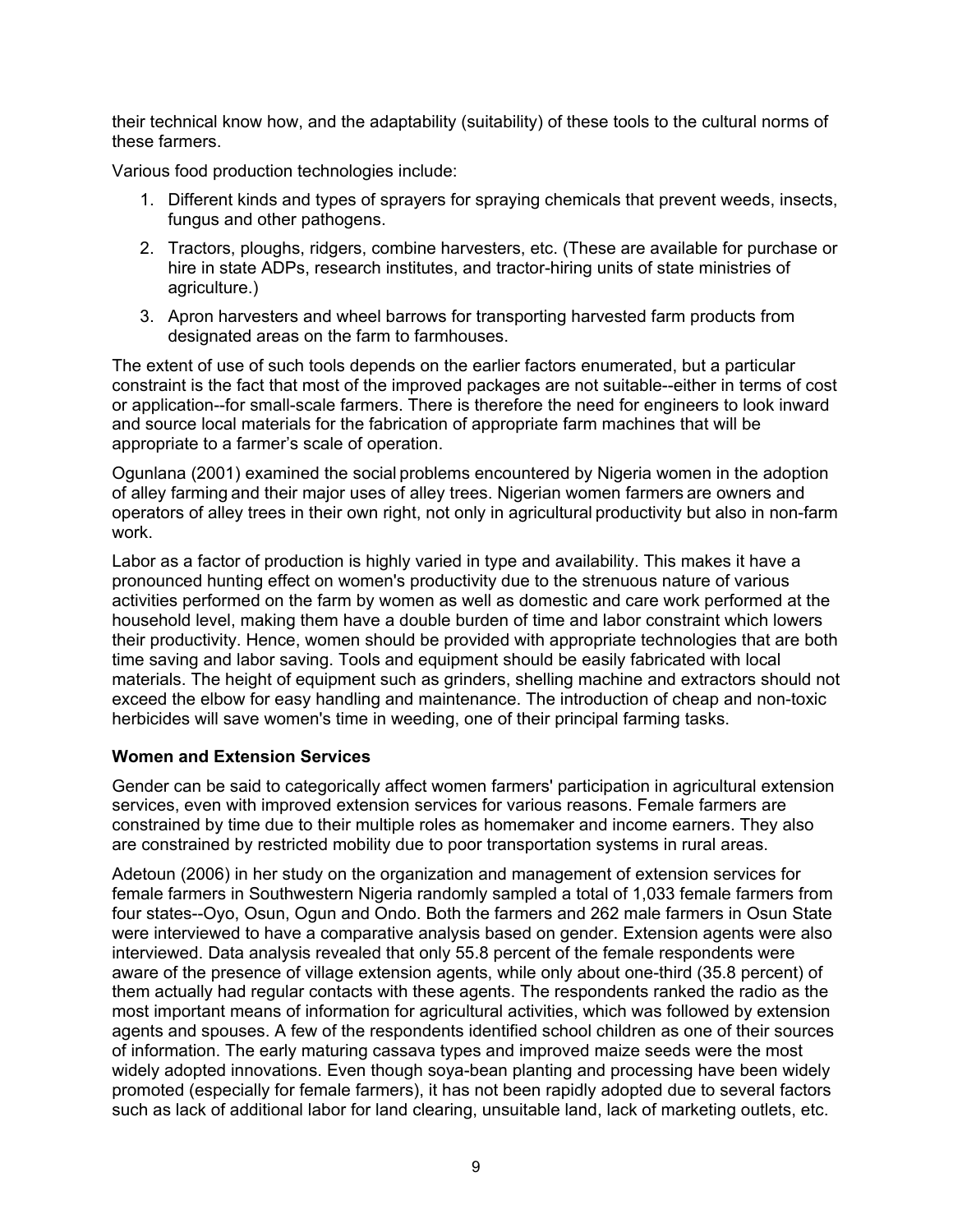The farmers identified their training needs and made suggestions for improving female farmers' productivity. Extension agents also identified the challenges and constraints to the effective performance of their jobs. These include among others logistics to effectively channel extension messages to farmers, religious and cultural constraints especially reaching women in "pudah" in some Northern parts of the country.

### **Gender Dimensions of Poverty in Nigeria**

The concept of poverty is controversial in several respects, most especially in how to define and measure poverty, how to establish the poverty line, and what methods to use for identifying and targeting the poor. Another area of controversy is whether poverty is a social, economic or political problem or a combination of any of the three (Onimode 1995).

Regardless of the level of controversy associated with the concept of poverty, one thing is very clear--there is poverty in Nigeria and its level is very high (Ogwumike and Ekpenyong 1995; Okunmadewa 2001). Despite its wealth of human and natural resources, Nigeria is ranked among the 13 poorest countries in the world, with two out of every three citizens living below the extreme poverty line of less than \$1 or N128 per day.

According to 2006 population figures for Nigeria, the population of males is 50.04 percent while 49.96 percent is females. The Gender Development Index (GDI) value (2007/2008), which measures the achievements in same dimensions as the HDI but captures the inequalities in achievements between women and men for Nigeria stood at 0.470, indicating a measure of gender disparity. Out of 156 countries with both HDI and GDI values, 139 countries have better ratios than Nigeria. The value of Nigeria's GDI is 97.0 percent of its HDI value while some countries like Maldives and India had 100.4 percent and 97.0 percent respectively (UNDP 2008).

Poverty analyses and studies in Nigeria reveal that men, women, boys and girls experience poverty in similar yet different ways. The circumstances surrounding the poverty experienced by men and women can be different and their capacities to escape poverty and their vulnerability are often different. In order to reduce poverty, the specific needs of poor women and poor men have to be addressed. An estimated 70 percent of Nigerians are said to live below the poverty line compared with 27.2 percent in 1980, 43.6 percent in 1985 and 42.8 percent in 1992. Agriculture has the highest poverty incidence rate (62.7 percent) among all occupational groups considered in the NLSS (2004). A high proportion (48.3 percent) of the Nigerian active population is involved in agriculture. This group of households also has the highest poverty depth (26.1 percent) and severity (10.7 percent) among all occupational groups; when compared to across group averages there is 17.5 percent and 6.9 percent for depth and severity, respectively. The reasons for poverty among agricultural workers are numerous: low productivity; poor agricultural produce prices, hence poor farm income; inadequate infrastructure; and limited access to credit and improved farm inputs (Ode Ojowu et al. 2007).

The poverty problem in Nigeria goes beyond low income, savings and growth. It features high inequality in terms of income, assets, access to basic infrastructure and services (education, health, etc.). Inequality contributes to high levels of poverty in that for any given level of mean income, higher inequality implies higher poverty as smaller shares of resources are obtained by those in the lowest deciles or quintiles of the population.

Within each of the geographic regions inequality is high, as it is within many states. Nigeria's Gini coefficient (a measure of inequality which ranges between 0 and 1, the closer it is to 0, the lower the inequality and the closer it is to 1 the higher the inequality in income, assets, access to basic infrastructure and services),is 56.9, which indicates high levels of inequality. In urban areas, the expenditure level of the top 10 percent of households is 16 times that of the poorest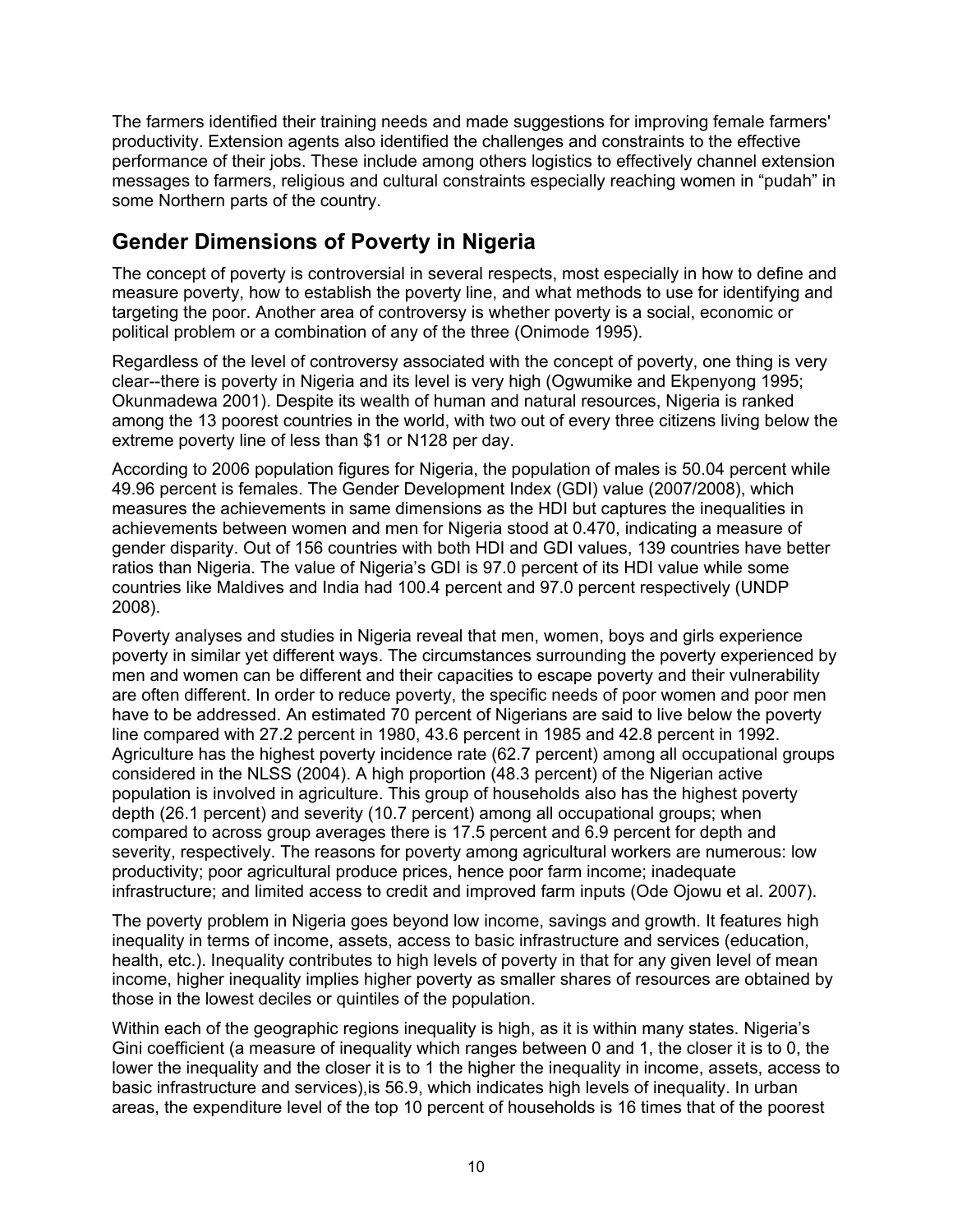10 percent. In rural areas, it is about 18 times as high. Also, the richest segments of the population spend more proportion on non-food items than on food. But while the poorest 20 percent of the households account for only about 5 percent of total expenditure, the richest 20 percent account for almost half of total expenditure, thus clearly confirming the concentration of wealth in the country.

Inequality is evident both in terms of access to services and in outcomes. The poor use social services much less than the wealthy. They have lower enrolments, are less likely to visit doctors trained in Western medicine and are less likely to have a post-natal visit. They have higher levels of child mortality, higher rates of malnutrition and lower levels of education (Ode Ojowu et al. 2007).

Quantitative and qualitative data and extrapolations based on the characteristics of poverty in Nigeria show that poverty has a feminine face in Nigeria. The poor include predominantly rural dwellers, those in riverside and remote areas, the poorly educated, those working in informal sector occupations, poorly paid wage earners, and widows and the aged. Women are more prominent than men in all of these groups. There is the view that "unequal bargaining power within the household can result in under-investment in human capital for women. Public interventions targeting poor households have thus been considered as inadequate with the view that gender-targeted policies as more effective" (Aigbokhan 2000; World Bank 1995).

For Nigeria, women lag far behind men in most indicators of socioeconomic development. With 52 percent of rural women living below the poverty line, women constitute the majority of the poor, the unemployed, and the socially disadvantaged (Ode Ojowu 2007). One significant flaw in most poverty alleviation policies in Nigeria is the lack of special provision for women. Given the fact that poverty is felt more by women, a special program on poverty alleviation for women is highly desired (Garba 2005).

Poverty is not gender neutral. Research has demonstrated the disparities between men and women in access to and control of land, credit facilities, technology, education and health. In Nigeria, women's vulnerability to poverty stems from customs, beliefs and attitudes that confines women mostly to the domestic sphere. This is evident considering the non-recognition of the economic activities of women in the informal sector in the computation of the gross national product (GNP). This was traced by the Federal Ministry of Women Affairs and Social Development (1999) to the colonial era in which mostly men were employed to work for wages and salaries in the introduction of the cash economy. The belief was that men were the ones to provide for their families while the women remained at home. Henceforth, the economic contribution of the women began to be less valued in the economy.

Female-headed households constituted about 16 percent of total households sampled in the 2004 National Living Standard Survey (NLSS). Female-headed households had lower poverty levels on average due to the smaller household size that characterize them especially when compared to their male headed household counterparts (Ode Ojowu et al. 2007). Women in non-poor households have much more decision power than women in poor households for virtually all areas of spending. Women spend substantially more time than men on domestic tasks in both rural and urban areas. This difference starts quite young with girls ages 6-14 spending a third more time on domestic tasks than boys of the same age. Access to water and/ or power has an important impact on time use for women in both urban and rural areas, substantially reducing the amount of time women spend on domestic tasks.

Education has been found to be the key determinant of poverty. The World Banks' World Development Report (2008) posited that a woman's negotiating power is affected by her participation in economic activity, which itself depends on her asset endowment (including human capital) and her access to and control of the household's assets. Consequently, most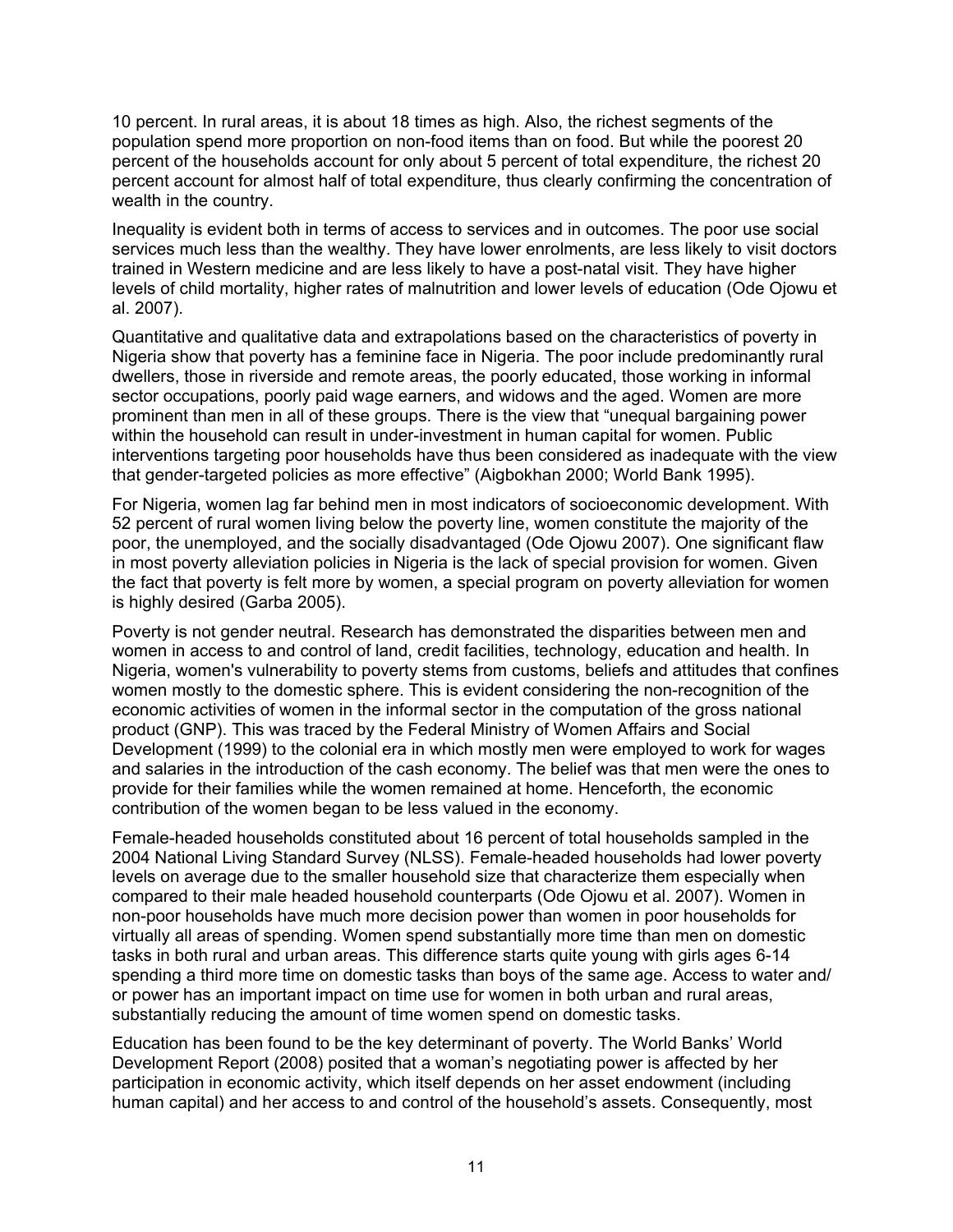women in Nigeria are less educated and trained for paid employment than men, and they engage more in jobs with lower pay than men. The World Bank (2000) put male and females' illiteracy rate in Nigeria in 1996 at 3.3 percent and 58.2 percent respectively. Also men spent more years in school than women.

The gender dimension of these indices can be appreciated when each is considered for each gender in the Nigerian population. The index of female primary enrolment is 81 compared to 116 and 99 in China and Zambia, respectively. This means that women enroll more in primary school for elementary education in China and Zambia than in Nigeria. A recent study in Akinyele LGA of Oyo State confirmed this finding in that this was the most predominant risk that girls faced in the households sampled (Durojaiye 2004). This makes the perpetuation of intergenerational illiteracy and poverty a plausible reality for women and hence the most vulnerable in attaining specific skills and higher occupational status.

#### **Vulnerability of Women**

Assessing vulnerability examines a group or person's movement in and out of poverty and the determining factors of such movement. A recent study on risk and vulnerability assessment shows the poverty and vulnerability within different segments of the population (Table 1).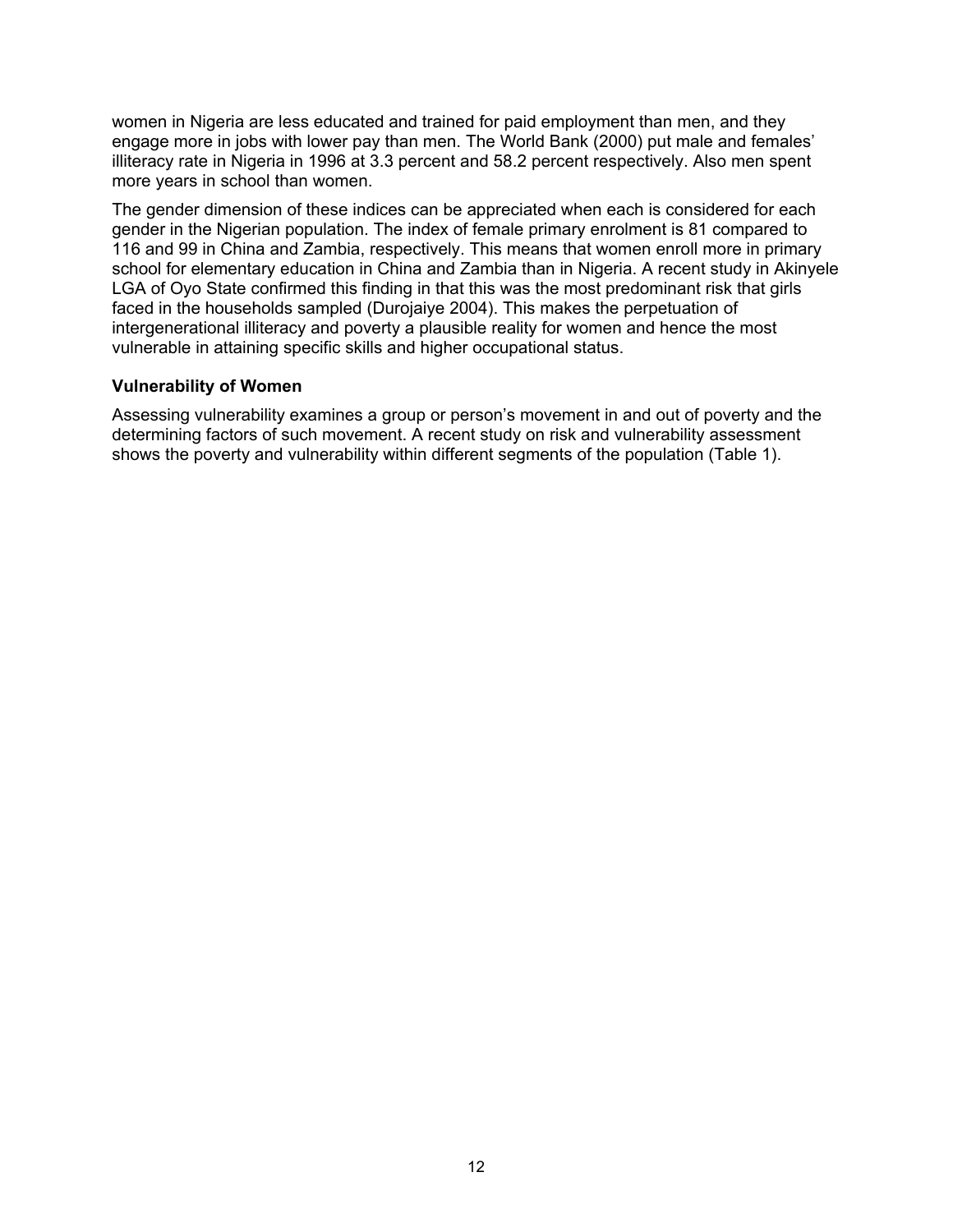|                               | Population<br>Share | Share of<br>poor | Share of<br>vuln. | Poverty<br>head | Mean<br>Vuln. | Vuln.<br>Head | Vuln.<br>to<br>Poverty |
|-------------------------------|---------------------|------------------|-------------------|-----------------|---------------|---------------|------------------------|
|                               |                     |                  |                   | count           |               | count         |                        |
| Total                         | 100                 | 100              | 100               | 63.5            | 68.5          | 87.0          | 1.37                   |
| Sector of residence           |                     |                  |                   |                 |               |               |                        |
| Urban                         | 21.35               | 9.8              | 9.0               | 57.8            | 65.7          | 70.9          | 1.23                   |
| Rural                         | 78.65               | 90.2             | 91.0              | 66.8            | 70.2          | 89.0          | 1.33                   |
| Sex of HH Head                |                     |                  |                   |                 |               |               |                        |
| Male                          | 86.42               | 91.2             | 99.0              | 63.8            | 71.2          | 7.4           | 1.21                   |
| Female                        | 13.58               | 8.8              | 1.0               | 60.8            | 61.2          | 93.4          | 1.54                   |
| Education of HH Head          |                     |                  |                   |                 |               |               |                        |
| No Education                  | 61.13               | 66.90            | 92.7              | 69.2            | 74.7          | 78.6          | 1.14                   |
| Primary                       | 21.09               | 17.33            | 3.4               | 55.2            | 59.7          | 69.3          | 1.26                   |
| Secondary                     | 12.85               | 11.47            | 2.6               | 55.3            | 58.6          | 71.6          | 1.29                   |
| Tertiary                      | 4.93                | 4.30             | 1.1               | 49.0            | 59.6          | 33.6          | 0.69                   |
|                               |                     |                  |                   |                 |               |               |                        |
| Occupation of HH Head         |                     |                  |                   |                 |               |               |                        |
| Profess/Tech.                 | 3.42                | 3.5              | 0.40              | 56.4            | 66.4          | 84.4          | 1.50                   |
| Administration                | 0.15                | 0.2              | 4.8               | 43.7            | 83.7          | 87.9          | 2.01                   |
| <b>Clerical &amp; Related</b> | 4.56                | 5.1              | 2.4               | 58.2            | 63.4          | 81.9          | 1.41                   |
| Sales workers                 | 14.59               | 15.7             | 3.8               | 57.6            | 63.2          | 56.4          | 0.98                   |
| Service Industry              | 1.23                | 1.2              | 0.3               | 64.1            | 54.1          | 67.9          | 1.06                   |
| Agric. & Forestry             | 67.12               | 66.1             | 86.7              | 68.0            | 70.8          | 78.9          | 1.16                   |
| Production & Transport        | 1.35                | 1.8              | 0.4               | 64.9            | 79.3          | 83.5          | 1.29                   |
| Manufacture & Processing      | 1.63                | 1.6              | 0.5               | 51.7            | 68.3          | 80.3          | 1.55                   |
| <b>Others</b>                 | 2.93                | 2.1              | 0.6               | 50.3            | 64.4          | 64.7          | 1.29                   |
| Student & Apprentice          | 3.01                | 2.7              | 0.8               | 47.5            | 66.0          | 34.2          | 0.72                   |

### **Table 1: Profile of Poverty and Vulnerability in Nigeria**

Source: Alayande (2003)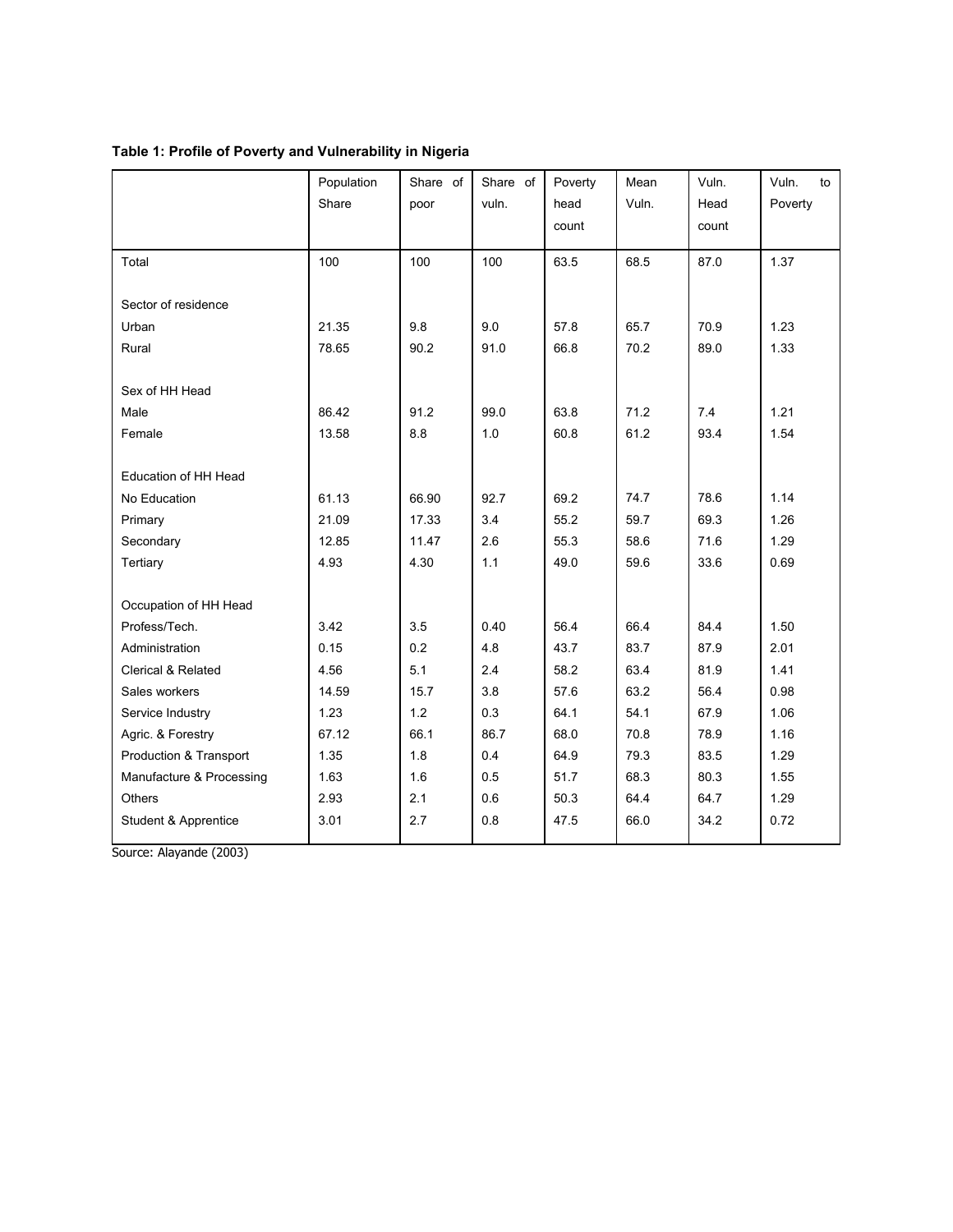As shown in Table 1, while about 63.8 percent of men are in poverty, their mean vulnerability is 71.2 percent, compared with 60.8 percent of women in poverty and a mean vulnerability of 61.2. However, the vulnerability headcount is 7.4 percent for males compared with 93.4 percent for females.

The number of vulnerable males is 21 percent higher than the number of household members in poverty compared with 54 percent of females. The implication of this finding is that females are more vulnerable to poverty than their male counterparts when the household poverty situation is considered. This is very obvious giving a woman's low education level, low skill acquisition level, less access to productive resources such as credit, improved technologies, etc., when compared to her male counterpart.

#### **Access to Financial Resources**

Despite significant contributions of women to economic development and the household, overall, they have less access to land, capital, credit, technology and training than men do. This significantly entrenches poverty in the female gender.

According to Olayemi (1998), credit involves all advances released for farmers' use to satisfy needs at the appropriate time and returned later in the day. Credit can be in the form of cash or kind, obtained either from formal or informal sources.

Ayanwale and Alimi (2004) surveyed beneficiaries of the non-governmental microcredit agency Farmers Development Union (FADU). Beneficiaries comprised of smallholder farmers in Ibadan, Oyo State. Using a simple student' t-test and difference between means, it was discovered that women had restricted access to land as a productive venture, except when making an outright purchase which was costlier (see Annex 3, Table 3 for more data). Although men had more of their requested loans granted than women, the study found that women obtained more loans than men in absolute terms. The beneficiaries were found to obtain an average income that was more than the World Bank poverty line threshold of \$1.00 per day; this was not the case before their involvement in the program. The authors thus submitted that the microcredit enhanced the income level of the beneficiaries and lifted them out of the poverty cycle.

Amaza et al. (1999) in a survey of on the participation of small-scale female farmers in agricultural cooperatives in Borno State, Nigeria, found that 70 percent of the women did not participate due to some socioeconomic constraints, of which educational level and access to credit were dominant.

Access to formal credit services is often an insurmountable barrier for women. Lending is directed by male-dominated large enterprises that make the minimum loan larger than what is needed by women. In order to collect large amounts, collaterals like land and houses are required. Women lack such collaterals. However this scenario is changing quickly in urban areas with women in the working class of paid job categories being able to provide such collaterals needed by formal sources of credit. Therefore women's inability to provide acceptable assets as collateral drastically reduces the possibility of obtaining credit facilities for their farming activities, which is a great limitation to what women can do in the real sectors. The need for credit to enable investment activities to go on unhindered is essential because equity capital is seldom sufficient to meet the expenditure requirement for higher productivity and expected production.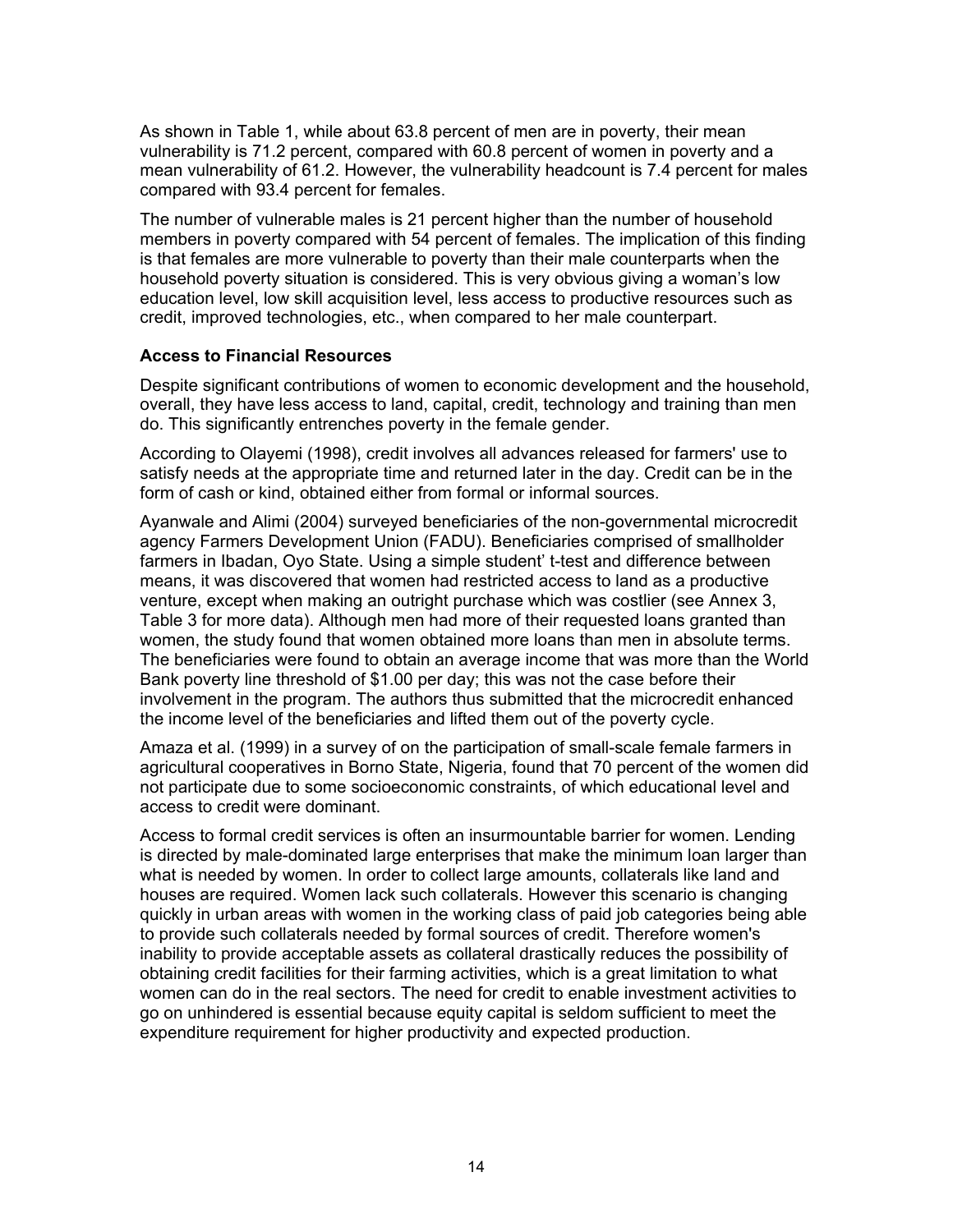Other factors limiting women's access to credit frequently cited in the literature include:

- High rates of female illiteracy, especially in rural areas, coupled with complex procedures for securing loans (e.g., completing loan application forms or needing a place of business)
- Fear of indebtedness, which is a result of poverty and risk awareness
- Low savings capacity and high requirements on the part of Banks for savings
- Lack of collateral
- Little opportunity to establish a reputation for credit as independent agents

#### **Gender and Government Expenditure**

Explicit data may not be available to indicate the level of government expenditure by gender but there is substantial funding by the federal, state and local governments on the various sectors and activities of the Nigerian populace. With the advent of democratization since May 29, 2001, there have been focused government expenditures by the three tiers of government on various poverty eradication programs launched by the First Lady, the wives of State Governors and local government chairmen. Examples include the "Idera De" Foundation of the wife of Oyo State Governor, Mutiat Ladoja, and the WOTCLEF (Women Trafficking and Child Labor Eradication Foundation) of Titi Atiku, wife of Alhaji Atiku Abubakar, a former head of state during the transition period

Hence it can be said that since democratic governance has been put in place, funding by the government has been very gender sensitive and if sustained may ensure balanced growth and development of women, food production and food security. The recent move by the Obasanjo Administration to use the Debt Relief Grant (DRG) given to the federal government of Nigeria to finance the Millennium Development Goals (MDG's) through ministries and parastatals is likely to impact positively on the lives of women and children given that most of these projects/ programs are implemented through the Federal Ministry of Women Affairs (Onwuka 2008).

### **Livelihood and Gender**

Women dominate informal sector activities as well as the service sectors in both rural and urban settings. Because of this, women contribute very substantially to development projects. At the home front, women bear more than 90 percent of the domestic production tasks to assure the well-being of the family and that of the society. In particular, Nigerian women play indispensable roles in solving many problems that constitute bottlenecks in small-holder farming systems. Women have indispensable source of planting materials which they normally keep from old planting stock, with rich indigenous knowledge of storage practices that are passed down from one generation to another to mention a few of these roles that help solve the problems of small holder farming. Early planting period can face the dearth of planting materials thereby causing a considerable delay in the onset of the planting season. Such planting stock kept from previous harvest can serve as a means of ensuring early planting and as such bumper harvest (Awoyemi 1989). From the above, it is clear that many women derive their incomes from both agricultural and non-farm activities such as making mats, weaving cloth, making pottery and other activities. These activities rely on raw materials from the agricultural products available in the immediate environment of women. However, as the national economy develops from subsistence to a more monetized one, women start to produce cottage industrial products. This yields a marketable surplus that can be sold to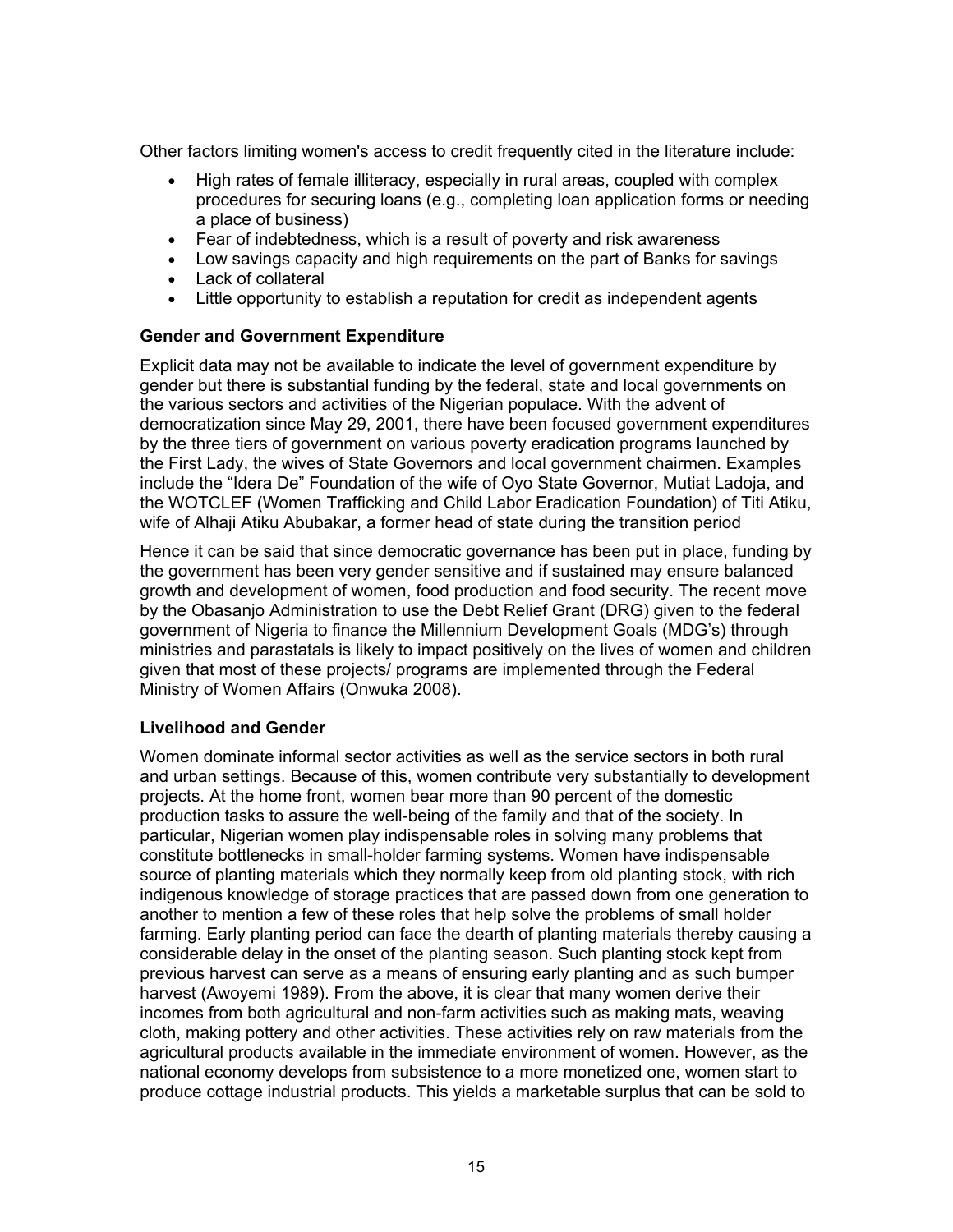earn income for buying other household items to satisfy family and societal needs (Fatunla 1991).

 Policymakers and implementation officers at the three tiers of our national government should work in collaboration with counterpart implementing agencies in the private sector such as NGOs, CBOs, and the organized international private sector to create the enabling environment to make female entrepreneurs self-reliant.

Even as more technologies are being introduced into the productive economic activities usually regarded as "women's work," men have a penchant for taking them over. For example, when cassava processing was mainly done manually, it was exclusively a female-dominated business. As mechanized graters were introduced, men took over the business but left the manual frying of the cassava to women. There are similar examples documented in other economic activities such as oil processing, soap production and rice milling, etc.

### **Strategies for Improved Income-Generating Projects for Women**

To rectify the present situation and involve more women in the productive activities that assure higher incomes, less laborious and tedious working conditions and improved quality of life, various empirical researches in Nigeria have confirmed that the following should be encouraged and pursued with commitment by those responsible for policy formulation (Afolami et al. 1996; Meludu et al. 1999; Odebode 2000).

### *Education*

Formal and informal education opportunities should be made available for females, whether they are girls, middle-aged women or older women. They should be encouraged to undertake science and technology-oriented skills building programs. Illiterate women should be given the opportunity to gain minimum literacy and numerical skills to allow them to access more information that will be useful to their economic or productive efforts.

### *Provision of easily accessible capital and other credit facilities*

Capital grants for project start-up are essential for the establishment of small-scale industries that ensure increased production and incomes. Apart from the existing facilities at People's Bank, FEAP, etc., more easily accessible loan schemes exclusively for women should be made available. The loan repayment issue is the hallmark of any credit facility scheme. When income generation schemes are established, nonrepayment of borrowed funds has killed most laudable credit facilities' schemes. At the bank level, it must be ensured that loan beneficiaries are monitored to pay back all loans when due.

As income generation projects become sustainable with breaking even and making more profits, such profits should be ploughed back into the business and not be invested in consumables and non-profit yielding sociocultural activities such as funerals, ceremonies and naming, etc. Loan beneficiaries should learn to re-invest their profits so that the business can expand and generate farther income and employment for more people.

### *Supporting and enabling environment and basic infrastructure and mechanism*

This should be put in place to monitor, evaluate and improve income-generation programs for women. Of relevant importance is the need to ensure the following: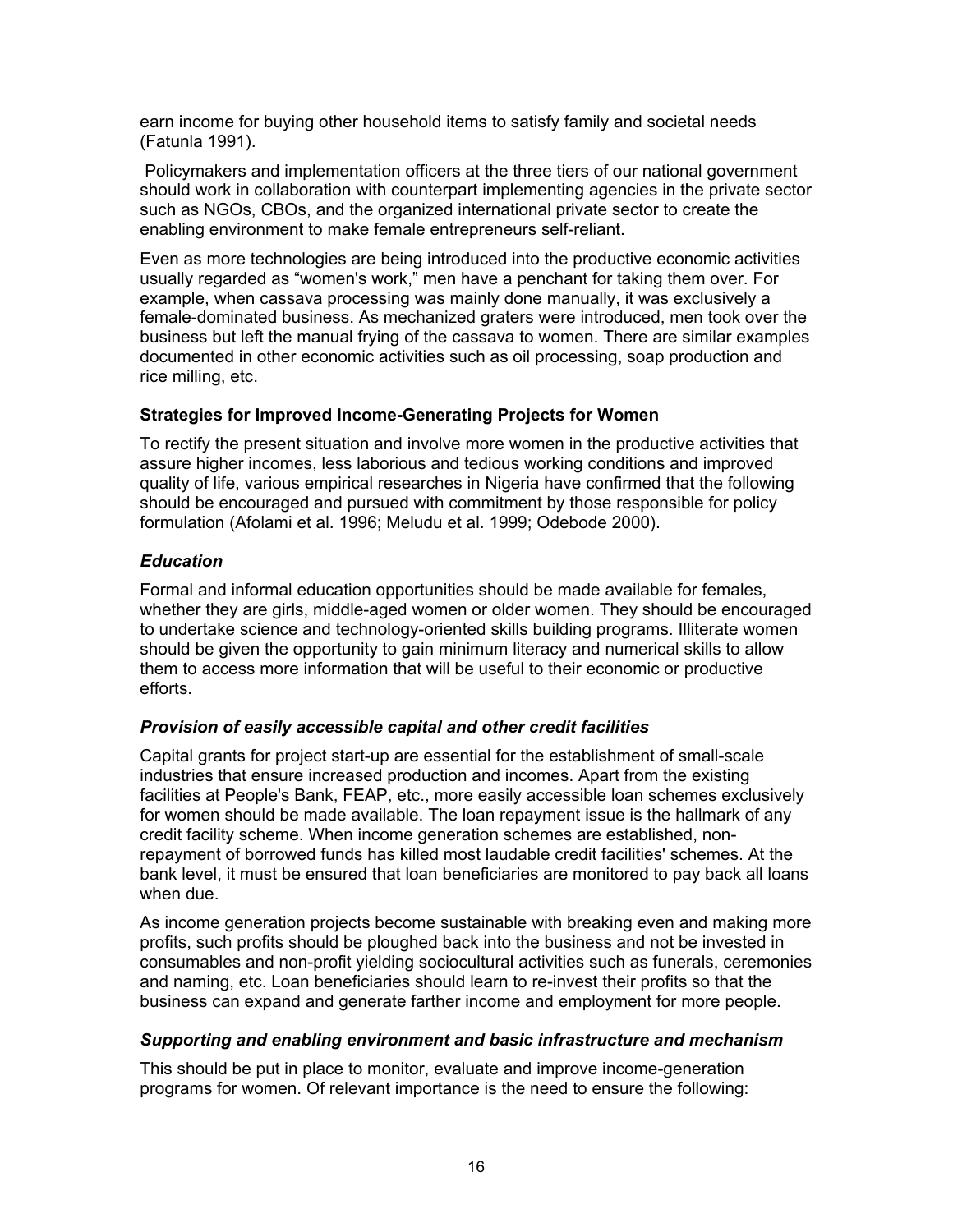- 1. Proper book-keeping and accounting systems
- 2. Group collateral
- 3. Appropriate technology
- 4. Business plans and feasibility studies for project, monitoring and appraisal

### **Gender Dimensions of Nutrition in Nigeria**

In Nigeria, 60 percent of child deaths are related to protein energy malnutrition (PEM), making it the greatest single cause of child mortality. If no action is taken, PEM will be the underlying cause of about 2.5 million child deaths between now and the year 2015. This is about 700 deaths per day everyday in the next 10 years, which is five times the estimated number of child deaths that will be attributable to HIV/AIDS over the same period of time (Akinyele et al. 2005). Food and nutrition policies are untargeted, simply because issues of nutrition and food are thought to revolve around women and children.

The federal government formulated the National Food and Nutrition Policy in Nigeria to deal with major nutritional problems with an aim of reducing malnutrition, especially among children, women (pregnant and lactating mothers) and the aged, and in particular severe and moderate malnutrition among under-fives by 30 percent by the year 2010. The policy also aims to reduce micronutrient deficiencies, particularly iodine deficiency disorders (IDD), vitamin A deficiency (VAD) and iron deficiency anemia (IDA) by 50 percent of the current levels by the year 2010. Despite the increased attention, the health of women is undermined by multiple factors, which include lack of access to health services in the sparsely populated areas where they live, inadequate sanitation and nutrition and low levels of education and information. Harmful traditional practices and violence continue to plague the health of women. Essential obstetrical care remains insufficient. At 704 per 100,000 live births, the maternal mortality rate is still unacceptably high.

Hunger and malnutrition remain among the most devastating problems facing the majority of the world's poor and needy, continuing to compromise their health. Nearly 30 percent of humanity is currently suffering from one or more of the multiple forms of malnutrition (WHO/NHD, 2000). According to UNICEF, globally one quarter of children who are under the age of five are undernourished, totaling 146 million children. This is in large part to the fact that their mothers are malnourished during pregnancy (Social Watch Report 2006).

The tragic consequences of malnutrition include death, disability, stunted mental and physical growth, and as a result, a delayed national socioeconomic development. Given the rapidity with which traditional diets and lifestyles are changing in many developing countries, it is not surprising that food insecurity and undernutrition persists in the same countries in which chronic diseases are emerging as a major epidemic. The root causes of malnutrition include poverty and inequity. Eliminating these causes requires political and social action of which nutritional programs can be only one aspect. Sufficient, safe and varied food supplies not only prevent malnutrition but also reduce the risk of chronic diseases.

Improved diet and nutrition are important factors in the promotion and maintenance of good health throughout life. Their role in reducing chronic non-communicable diseases is well established and therefore occupies a prominent position in prevention activities. It is clear that the earlier labeling of chronic diseases as ''diseases of affluence'' is increasingly a misnomer, as they emerge both in poorer countries and in the poorer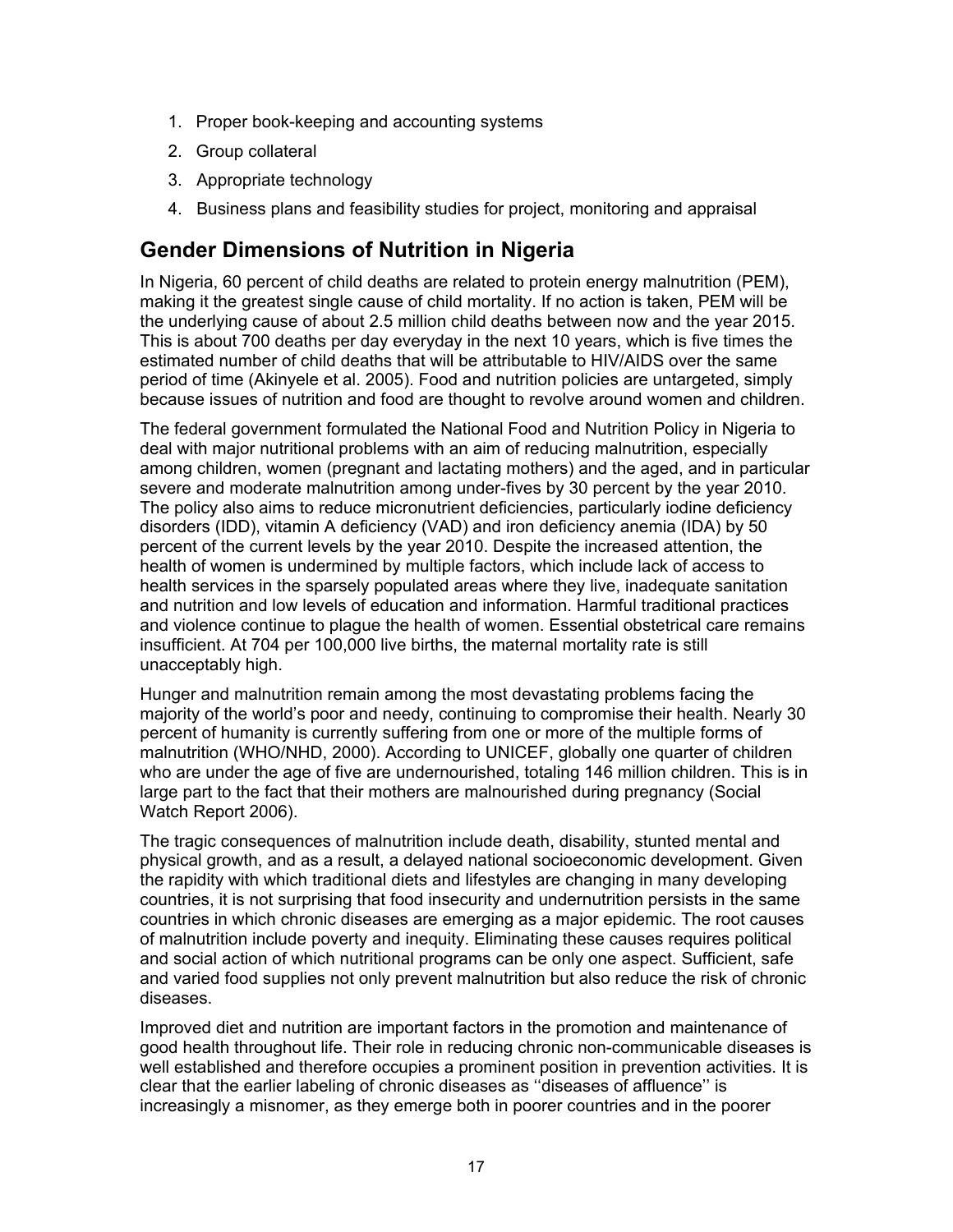population groups in richer countries. This shift in the pattern of disease is taking place at an accelerating rate; furthermore, it is occurring at a faster rate in developing countries than it did in the industrialized regions of the world half a century ago (Popkin 2002). Diets evolve over time, as they are influenced by many geographical, environmental, social and economic factors and complex interactions of income, prices, individual preferences, beliefs, cultural traditions, etc.

The socially constructed gender roles of men and women interact with their biological roles to affect the nutritional status of the entire family and of each gender. Because of women's cyclical loss of iron during childbearing, their nutrition status is particularly vulnerable to deficiencies in diet, care, and health or sanitation services. Moreover, the nutrition status of newborns and infants is intimately linked with the nutrition status of the mother before, during and after pregnancy.

Poor nutrition early in a woman's life reduces her learning potential, increases her reproductive and maternal health risks, and lowers her productivity. This situation contributes to a woman's diminished ability to access other assets later in life and undermines her attempts to eliminate gender inequalities. In essence, women with poor nutrition are caught in a vicious circle of poverty and under nutrition (Oniang'o and Mukudi 2002). Indirect efforts to improve the nutritional status of women include ensuring food security at the household level. Access to food of good nutritional quality at all times should be the primary focus in programming. Measures to ensure equal access to food for men and women, especially for those facing chronic or transitory food insecurity should focus on the more sustainable options as well. Such options include the development and promotion of fast-maturing crop species and more droughtresistant varieties.

A crucial indirect policy to improve the nutritional status of girls and boys is improving girl's access to education. Improvement in girl's education improves literacy rates and also lowers fertility rates. This consequently increases the probability that girls will participate in the economy at a higher level. It also ensures that girls are skilled in caregiving abilities and thus acquire better nutrition for themselves and their future children.

# **Gender Dimensions of Food Security in Nigeria**

Food security is a broad concept that has various definitions. However, all definitions seem to revolve around three pillars, namely the availability, accessibility and nutritional factors of food (World Bank 2001). Food availability for the farm household means that sufficient food is available for them through self production. Food availability is crucial, but not sufficient to achieve food security. It matters where the food comes from, when it is available on the market, and whether it supplements or displaces local production. (Spieldoch 2007).

Food insecurity affects more women than men (FAO 2005). Food security exists when "all people at all times have access to safe and nutritious food to maintain a healthy and active life (FAO 1996)." The Committee on World Food Security defines food security as the physical and economic access to adequate food by all household members without undue risk of losing such access. However, the definition adopted by the countries attending the World Food Summit of 1996, and reconfirmed in 2002, accepts the USAID'S definition, which has the three key elements of food availability, food access and food utilization. However, another concept is increasingly becoming accepted in the definition, namely, the risks that can disrupt to any of the three factors. There are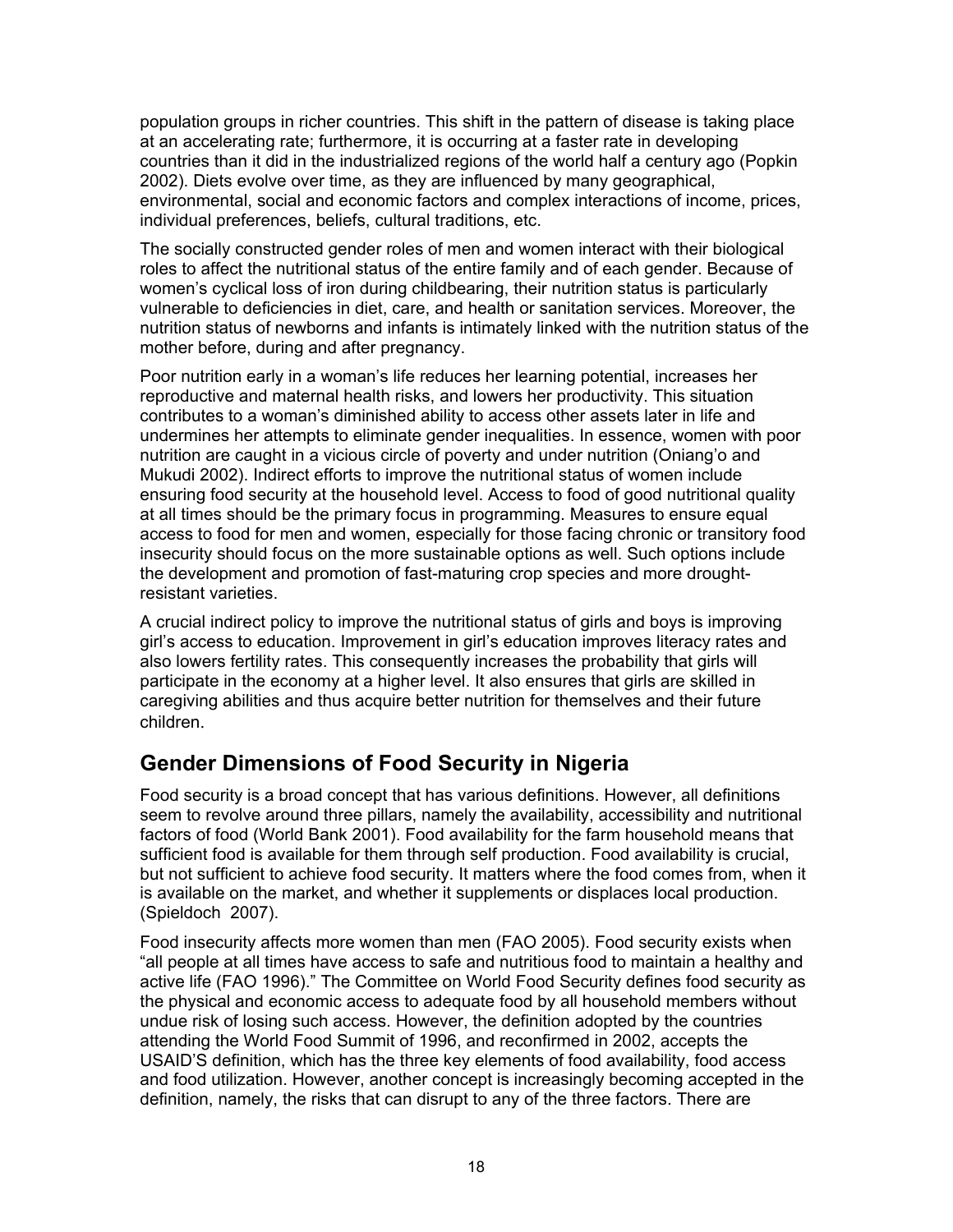therefore four major elements of food security: food availability, food access, food utilization and not loosing such access. Availability, access and utilization are hierarchical in nature. Food availability is necessary but not sufficient for food accessibility and access is necessary but not sufficient for utilization.

Food access means reducing poverty and increasing the purchasing power of the people. Access to food is often dependent on larger social determinants, including political dynamics, poverty and social status, which themselves are interconnected (Murphy 2005). Nutritional factors have to do with good nutritional outcome, which is nutrition security. Under this pillar, issues such as nutrition education, health care, provision of safe water and better sanitation, and a host of others become pertinent (Obamiro 2003).

Makinde (2000) in his study on the measurement and determinants of food security in the Northern Guinea savanna zone of Nigeria reported that family size, dependency ratio, household income and food expenditure were particularly significant in explaining food security in the study area. These results are consistent with findings reported in similar studies in the country (Adesimi and Ladipo 1979; Ma and Popkin 1995; Falusi 1997).

Obayelu (2008), studying the determinants of food security and food demand in the North Central zone of Nigeria asked 396 respondents from Kwara and Kogi States to empirically classify their households as "food secured," "food insecure without hunger" and "food insecure without severe hunger" using the USDA food security measures derived from the new food security paradigm. This new food security paradigm consisted of an 18-item household scaled survey, which allowed for a distinction to be made between moderate and severe hunger. His study revealed that female-headed households were more food secure than male-headed households given the reasons peculiar to the study area, like small household size, preparation of nutritionally balanced diet, and importance attached to food consumption in the household rather than purchasing food from food vendors. These reasons can be generalized for Nigeria given the similarities in the nature of food demand and consumption of households studied which is a mirror other households in the country .

In their study of the food security situation of households in Lagos State, Omonona and Agoi (2007) classified households as "food secure" or "food insecure" using a food security index to establish the food security status. They found that socioeconomic characteristics (price, household size, per capita quantity consumed, age and level of education of the household head and per capita quantity consumed) of households and price of livestock products affected their food security level and that the food security status did not necessarily affect the demand pattern of household for livestock products. Food insecurity incidence was found to increase with an increase in age of household heads, given the age range. It was highest when household heads were within the range of 61–70 years at 0.58 and least within range of 21–30 years at 0.30. Food insecurity incidence was higher in female-headed households at 0.49 than in male-headed households at 0.38. Food insecurity incidence decreased with an increase in the level of education. Food insecurity incidence increased with an increase in household size. There was also a decline in food insecurity incidence as income increased from 0.41 for the low-income group to 0.20 for the high-income group. Food insecurity incidence increased with an increase in dependency ratio. This increased from 0.30 for households with no dependence to 0.50 for households with greater than 1.0 dependency ratio.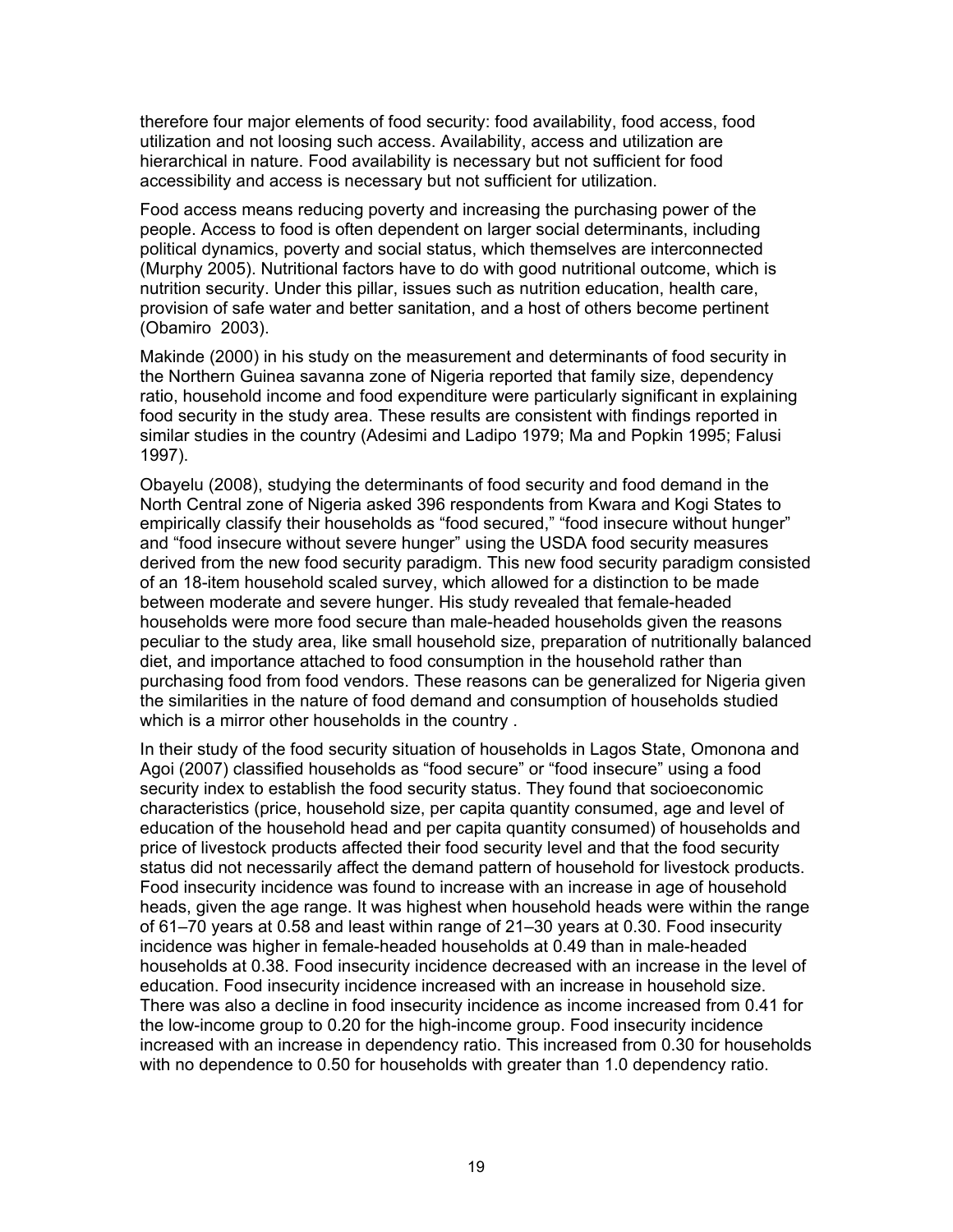The World Bank (2008) reported that women, more than men, spend their income on food, thus improving household food and nutrition security and particularly the development of children. Thus, enabling women to move beyond subsistence production and into higher-value and market-oriented production is an important element of successful agriculture for development strategies.

Ukeje (2004) theorized that women have the potential of increasing agricultural production given the population involved in farming and the roles they play in the production process. However, to achieve this, women need to be empowered through education and the provision of appropriate technology that is gender sensitive.

### **Challenges in Attaining Food Security for Women**

Despite the role of women as the backbone of food production in Nigeria, women are faced with many factors constraining their effective participation in achieving food security. Notable among these are limited access to land and capital, credit, agricultural inputs, education and appropriate technology. Urban agriculture has been found to provide employment, increase income tremendously and contribute to food security. In spite of the important role that urban agriculture plays, it still faces many problems. The major problems militating against urban agriculture and food security in Nigeria were identified by Ukeje (2004) as inadequate farm inputs; lack of working capital; inadequate capital expenditure on agriculture by the government; low level of education; low rate of technology adoption; post harvest losses and communal / religious crises.

# **Identified Gaps in the Literature**

The important information gaps identified in the literature reviewed included:

- Empirical research done at both the micro level and macro level in the areas of agriculture, poverty, nutrition and food security are not designed with gender issues as the main focus, therefore data gathering, analysis and results are given without due considerations of gender. This buttresses the fact that gender issues in Nigerian are given token attention.
- Gender relations are treated as a dummy variable in most empirical research works (in which 0 represents male/ female and 1 represents female/ male), and the important gender relations are not considered. It is a general knowledge that gender is pivotal to economic development and sectoral growth.
- Data design, collection, coding, aggregation, analysis, interpretation and reporting are done with minimal knowledge of gender analysis. This does not reveal the gender dimensions but rather conceals many facts that are necessary for policy design, implementation and strategy.
- Gender goes beyond "women's studies" because it is impossible to fully understand the roles and level of involvement of women in different activities without considering them in relation to those of men. Russo et al. (1989) stated that gender is a socioeconomic variable analyzing roles, responsibilities, constraints and opportunities of the people, both men and women. Therefore, future research should focus on dichotomizing roles, responsibilities, constraints and opportunities from the conceptualization stage of research studies.
- Data reporting (especially nutrition and food security data) in many parastatals in Nigeria is done by sector, agro ecological zones and/ or geopolitical zones and not along gender lines because the methodology used in the questionnaire design are not done along gender lines.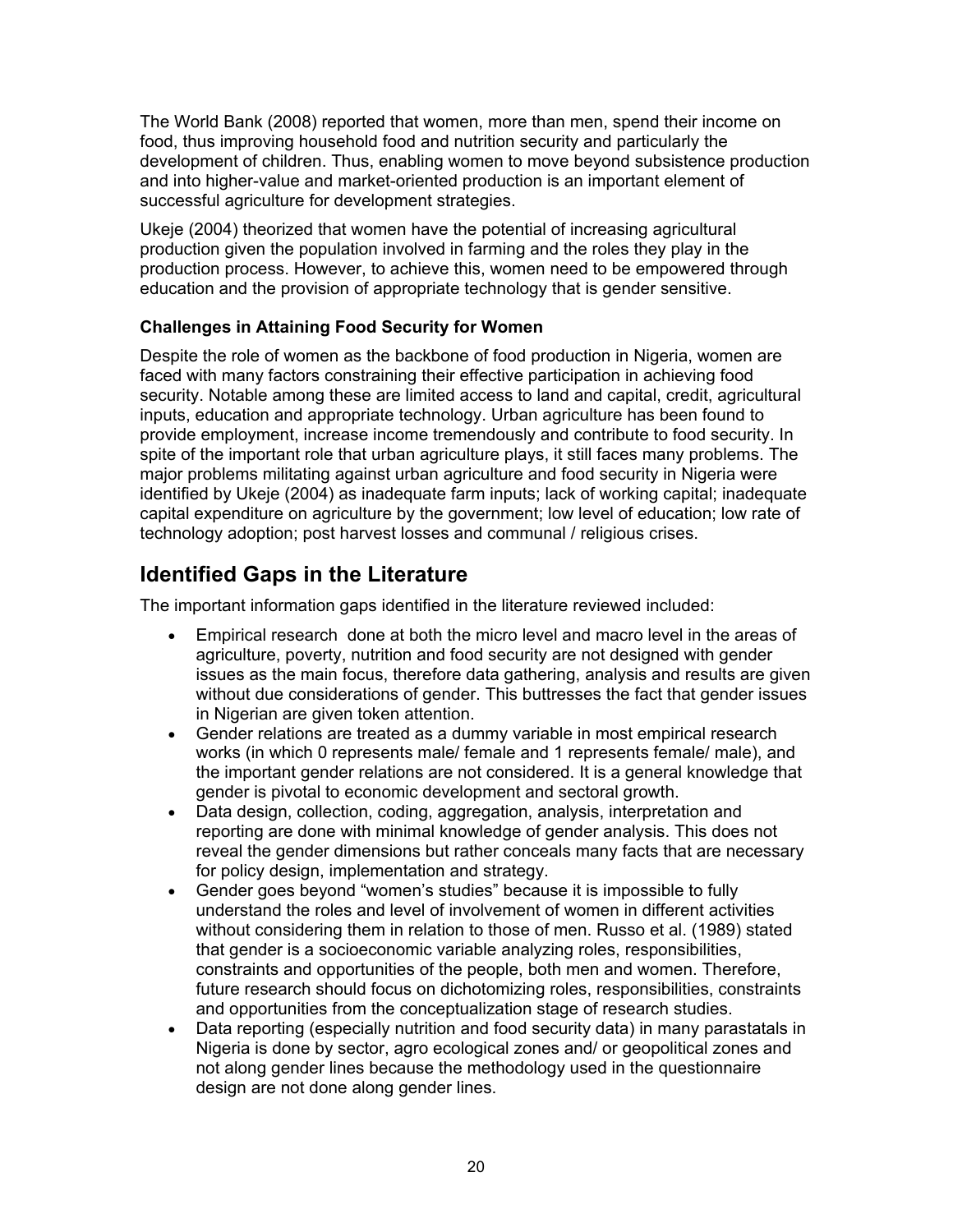- Once information in research and data reporting are presented along male- and female-headed household formats, it is believed that justice has been done to gender assessment/ dimensions and this is not necessarily so. This format of reporting disregards the specific roles, responsibilities and tasks carried out by different gender categories. This is common with poverty studies and data.
- There is need to extensively document and collate available and future gender research in the various components covered in this literature review such that the studies are made available on a website where it can be easily accessible.

### **Conclusion**

There is an emerging paradigm shift in the conventional stereotype roles, responsibilities and tasks of women and men in agriculture in Nigeria due to globalization and trade liberalization, causing women to be more involved in tradable cash crops like cocoa, oil palm and ground nut unlike the earlier mentioned traditional female-crops and male crops concept, therefore constraint in access to productive inputs needed to increase female farmers productivity should be addressed.

Access to new forms of resources is a key empowerment strategy that will reduce and consequently eliminate gender deprivation and discrimination of women in Nigeria. Policies that seek to address the gender dimensions of poverty and to tackle gender discrimination in society have an important role to play in this process of change as they can help to expand the range of possibilities available to women and men. Government will thus need not only to advocate but also to legislate and demonstrate gender mainstreaming in national and local governance. Government action should ensure that legislation does not discriminate against women in areas such as decision making, inheritance, wages and property ownership.

The main source of food insecurity in Nigeria is the massive post harvest loss, which has been estimated to be as high as 20 percent. The level of on-farm storage is still very poor and the state of agro-allied industries in the country has not helped matters. Previous efforts to empower women through various poverty alleviation programs have not yielded the desired results since they have not been supported by appropriate technologies. Women have the potential of increasing agricultural production given the population involved in farming and the roles they play in the production process.

However, to achieve this, women need to be empowered through education and the provision of appropriate technology that is gender sensitive. The need to strengthen women with appropriate technological support as well as a capital base for the establishment of cottage industries cannot be over emphasized.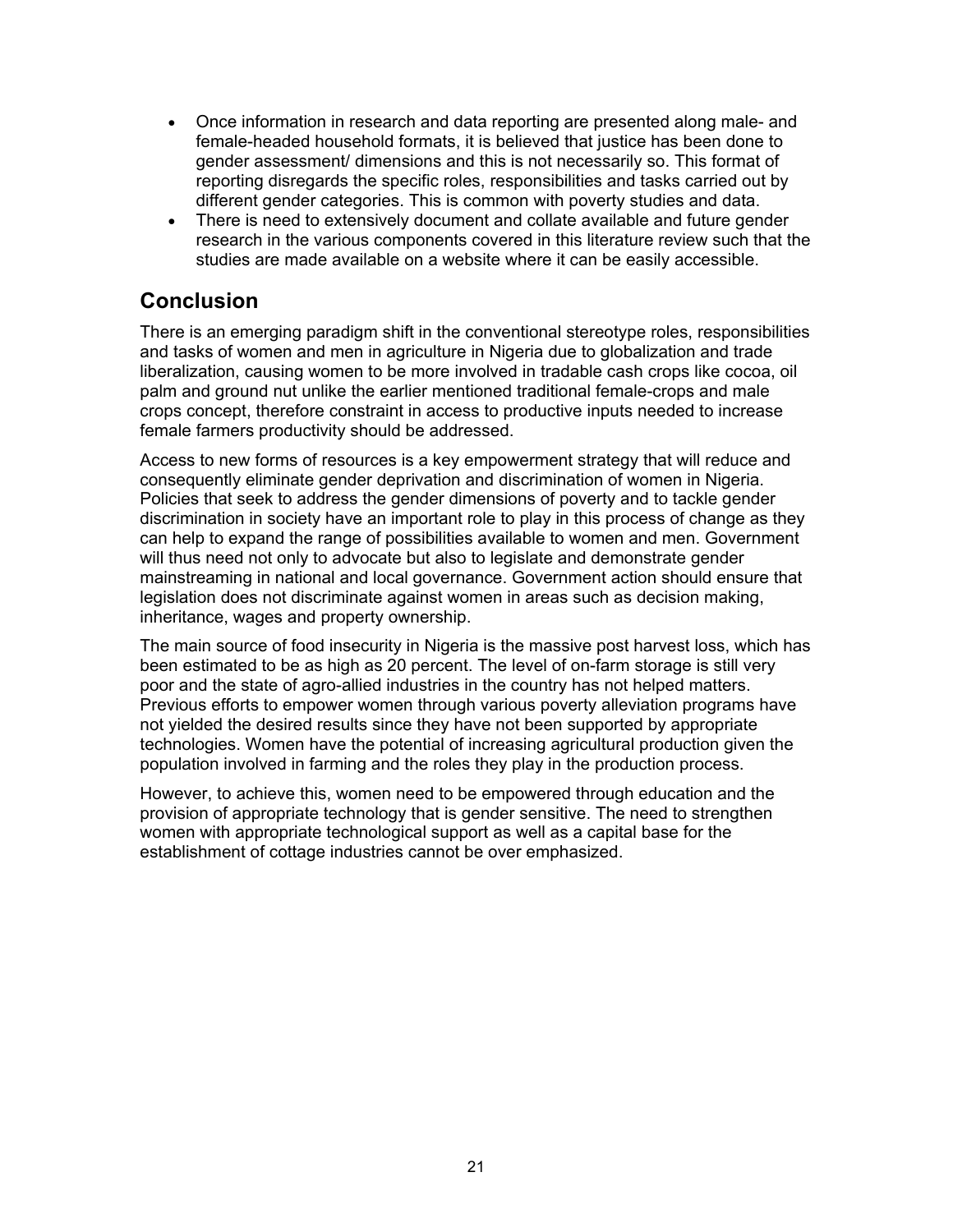### **References**

Adesina, A.A. and K.K. Djato. 1997. Relative efficiency of women as farm managers: profit function analysis in Côte d'Ivoire. *Agricultural Economics* 16: 47-53.

Adetoun, B. 2003. Organization and Management of extension services for women in South Western Nigeria

http://www.gdnet.org/pdf2/gdn\_library/awards\_medals/2003/r\_m/agriculture/adetoun\_pa per.pdf . Accessed August 7, 2009.

Afolami, C.A. and O.I Ajani. 1996. Gender participation group formation and adoption of cassava processing technologies in Ogun State, Proceedings of the 8th Annual Conference of the Nigerian Rural Sociological Society (NRSA), Lagos: NRSA.

Ajani, O.I.Y. 2001. Resource productivity in food crop farming in the Northern Area of Oyo State, Nigeria, PhD dissertation, University of Ibadan, Nigeria.

Akanji, B. 1999. Differential in patterns of gender responsibility in tradable crop agriculture in Nigeria. Paper presented at a conference on "Women Farmers: Enhancing Rights and Productivity" organized by Centre for Development Research, Germany and University of Hoheinheim, August 26-27, 1999, Stuttgart, Germany.

Akinsanmi, A., W. Doppler, and C. Nwajiuba. 2005. Gender inequalities and their implications for living standard and food security among male and female- headed households in Imo State, Nigeria. Conference on International Agricultural Research for Development, October 11-13, Tropentag, Stuttgart-Hohenheim..

Akinyele, O. 2005. Poverty, malnutrition and the public health dilemma of disease. University of Ibadan Postgraduate School Interdisciplinary Research Discourse. Ibadan: The Postgraduate School, University of Ibadan.

Akosile, A. 2007. Nigeria: Between trade agreements and poverty impact. [Web page]. http://www.bilaterals.org/article.php3?id\_article=7907

Alayande, B. 2003: Decomposition of Inequality reconsidered: Some evidence from Nigeria. A text of paper submitted to the UNU-WIDER for the conference on inequality, poverty and human wellbeing, May 29-31, Helsinki, Finland.

Amaza, P.S., P.V. Kwagbe, and A.A. Amos. 1999. Analysis of women participation in agricultural cooperatives: Case Study of Borno State, Nigeria. *Annals of Borno* 15/16: 187-196.

Ani, A.O. 2003. Taking farm decisions and socioeconomic characteristics of rural women farmers in Southern Ebonyi State, Nigeria. *International Journal of Agriculture and Biology* 5 (4): 645-649.

Ani, A.O. 2004. Determinants of food crop output among rural women farmers in Ebonyi State, Nigeria: Implications for crop extension education. *Journal of Sustain. Agricultural Environ* 5 (2): 188-195.

Anosike, V. and M. Fasona. 2004. Gender dimensions of urban commercial farming in Lagos, Nigeria. *Urban Agriculture Magazine*.

Aribisala, A.O. 2000. The African Women Entrepreneur of the Year 2000 and beyond at the South Asia Women's Indigenous Forum.

Awotide, D.O. 2004. Resource use efficiency and input substitution in upland rice production in Ogun State, Nigeria. PhD dissertation, University of Ibadan, Nigeria.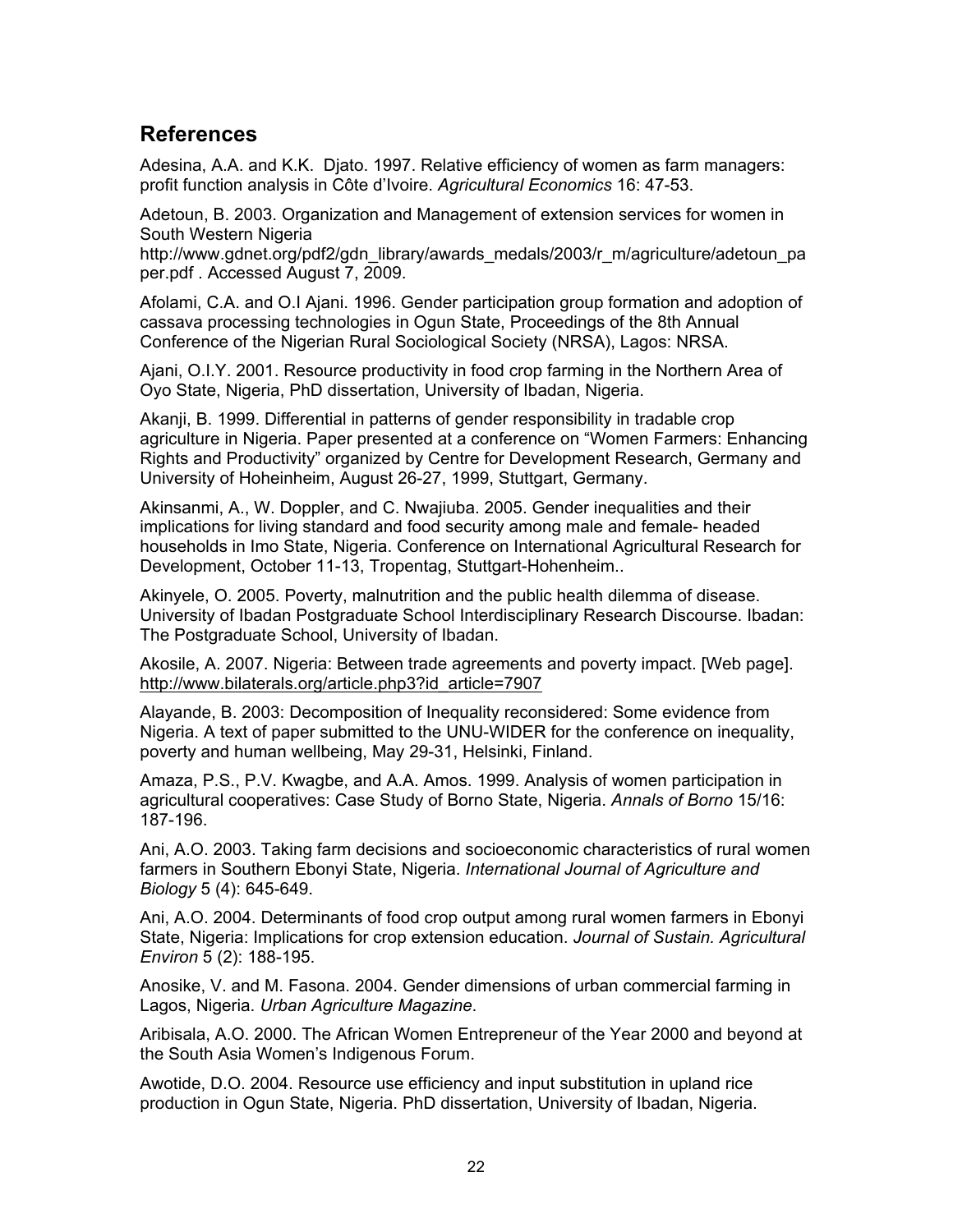Awoyemi, O. 1989. Role of women in food production and food security. Federal Ministry of Agriculture. Water Resources and Rural Development Seminar, 2-8.

Ayanwale, A.B. and T. Alimi, T. 2004. Microfinancing as a poverty alleviation measure: A gender analysis. *Journal of Social Science* 9(2): 111-117.

Ajayi, S. 1997. Women in agriculture as a strategy for food security in Nigeria. *Journal of Rural Development Administration* 29:11-17

Bardhan, P. 1995. *Research on Poverty and Development Twenty Years After Redistribution with Growth: Annual World Bank Conference on Development Economics*. Washington D.C.: The World Bank.

Breth, S.A. 1997: Women, agricultural Intensification and household food security. Proceedings of a workshop on Women, Agricultural Intensification and Household food Security held at Sasakawa Centre, University of Cape Coast, Ghana 25-28 June. Sasakawa Africa Association: Mexico City.

Buvinic, M, and G.R. Gupta. 1997. Female-headed households and female-maintained families: Are they worth targeting to reduce poverty in developing countries? *Economic Development and Cultural Change* 45 (2): 259-81.

Bzugu, P.M. and P.V. Kwaghe. 1997. Constraints to farm resources acquisition by women farmers in Konduga L.G.A. of Borno State, Nigeria. *Journal of Rural Development Administration* (29):27-36

Caldwell, J.C. and P. Caldwell. 1987. The cultural context of high fertility in Sub-Saharan Africa. *Population and Development Review* 13(3): 409-37.

\_\_\_\_\_\_\_\_ . 1990. High fertility in Sub-Saharan Africa Africa. *Scientific American* 262 (May):118-24.

Chambers, R. 1996. *Who's Reality Counts?* London: I T Publications.

Chianu, J.N and H. Tsuji. 2004. Missing link in sustainable food production in West Africa: Case of the savannas of northern Nigeria. *Sustainable Development* 12:212-222.

2007. Gender differences in labor allocation in West Africa: A case study of savannas in northern Nigeria. *Humanity and Social Sciences Journal* 2 (2): 93-103.

Daniel, P. Date unknown. Gender, Conflict and Livelihoods in Northern Nigeria. [Web page] http://www.patriciadaniel.org.uk/genderNigeria.pdf.

Durojaiye, A.O. 2004 : Educational risk management strategies among farming household children in Akinyele Local Government Area of Oyo State. A B. Sc project submitted to the Department of Agricultural Economics, University of Ibadan.

Economic Commission for Africa. 1996. A Study of the Economic Empowerment of Women and their role in the Economic Development of Africa.

Ezumah, N.N., and C.M. Di Domenico, C.M. 1995. Enhancing the role of women in crop production: A case of Igbo women in Nigeria. *World Development* (23) 10: 1731-1744.

Falusi, A.O. 1997. Agricultural Development and Food Production in Nigeria: Problems and Prospects. In *Integrated agricultural production in Nigeria: Strategies and mechanisms for food security,* ed. B. Shaib, N.O. Adedipe and A. Aliyu.151-170. National Agricultural Research Project Monograph No. 5, Federal Ministry of Agriculture and Natural Resources, Abuja, Nigeria.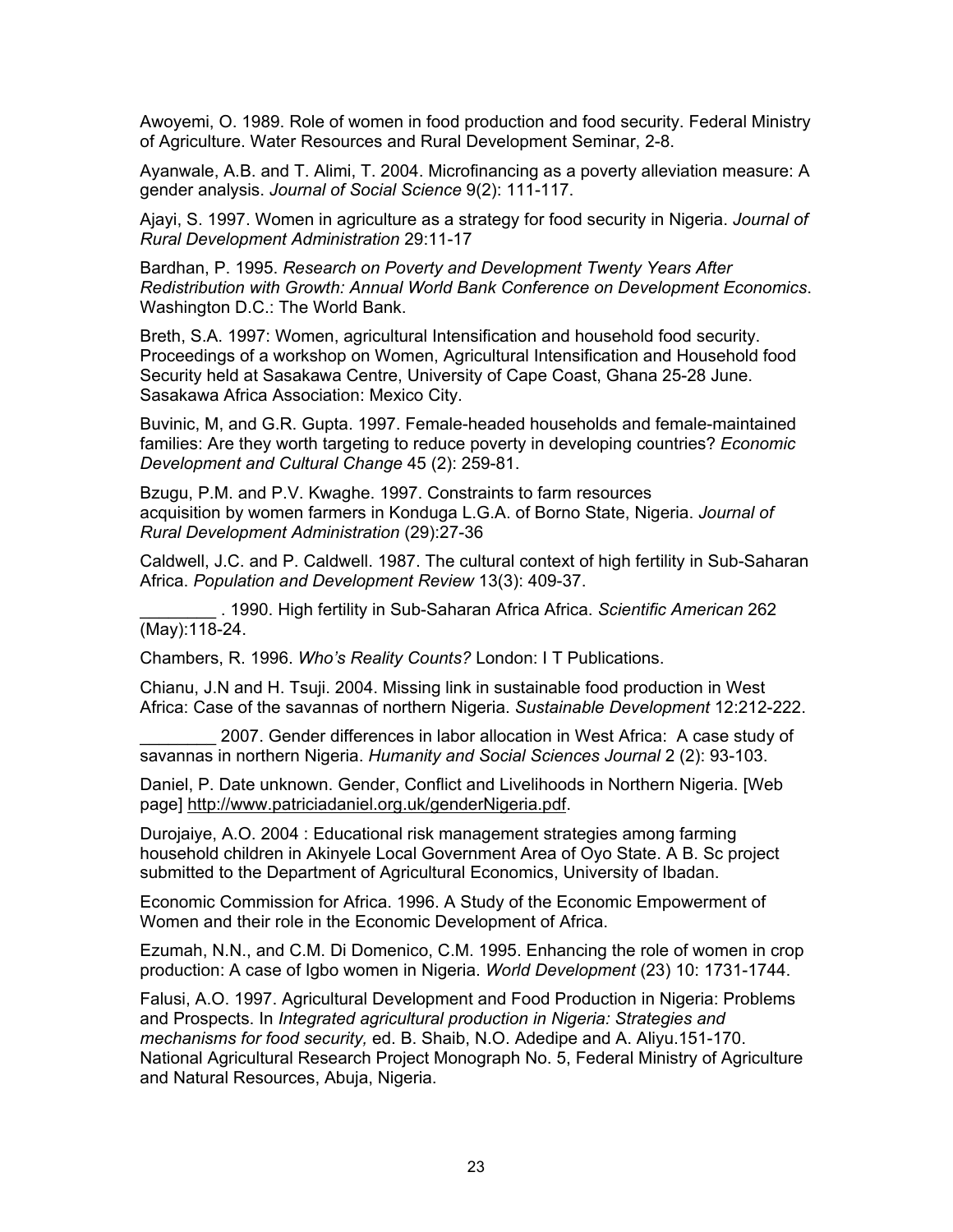FAO-ILO-IUF. 2005. *Agricultural Workers and their Contribution to Sustainable Agriculture and Rural Development*. Rome: FAO.

Faoye, G.A. 1998. Income generation programme for women. Proceedings of a workshop on Women in Economic Development at National Center for Economic Management and Administration, September 7-11.

Fatunla, G.T. 1991. Income generation and revolving loan scheme. Paper presented at the Orientation Workshop for UNFPA-assisted Women Affairs Development Project, Ondo State Women Commission.

Federal Ministry of Women Affairs and Social Development. 1999. *How Poverty Affects Women in Nigeria: An Instruction Manual*. Nigeria: FMWASA.

Federal Office of Statistics (FOS). 1996. *Socioeconomic Profile of Nigeria*. Nigeria: FOS.

\_\_\_\_\_\_\_\_1999. *Poverty Profile for Nigeria 1980 – 1996.* Nigeria: FOS.

Ajani, O.I.Y, A.I. Adeoti, and K.O. and Adenegan. 2001. Women in Agriculture and Poverty Reduction. In *Poverty reduction and the Nigerian agricultural sector*, ed. F. Okunmadewa. Elshaddai Global Ventures Ltd.: 127-144.

Food and Agriculture Organization. 2005. *State of Food Insecurity in the World*. Rome: FAO.

Food and Agriculture Organization. 2006. Gender and food security: Agriculture. [Web site]. <www.fao.org/Gender/en/agri-e.htm>. Accessed Oct. 28, 2006.

Food and Agriculture Organization. 2006. *State of Food Insecurity in the World*. Rome: FAO.

Garba, P.K. 2005: Regional and Gender Dimensions of Poverty in Sub-Saharan Africa: Implications for Poverty Reduction Strategies in Poverty, Growth and Institutions AERC Senior Policy Seminar VII Cape Town, South Africa, 22-24 March 2005-seminar papers. Nairobi, Kenya : African Economics Research Consortium.

Garba, A. 2006. Alleviating Poverty in Northern Nigeria. Paper presented at the Annual Convention of: Zumunta Association, July 28-29, Minneapolis, MN, USA.

Hassan, C., J. Olawoye, J. and K. Nnadozie. 2002. *Impact of International Trade and Multinational Corporations on the Environment and Sustainable Livelihoods of Rural Women in Akwa-Ibom State, Niger Delta Region , Nigeria.*[Web page]. http://www.csae.ox.ac.uk/conferences/2000-OiA/pdfpapers/olaniyan-95.PDF.

Huston, P. 1993. The 12+12 approach to women. In *Women and the World Economic Crisis,* ed. J. Vickers.

International Development Centre (IDRC).2002. *Approaches to Poverty Analysis and its Gender Dimensions*. Ottawa; IDRC.

International Labor Organization (ILO).2002. *Report of the Committee on the Informal Economy*. Provisional Record, Ninetieth Session. Geneva: ILO.

Meludu, N.T., P.A. Ifie, L.A. Akinbile, and E.A. Adekoya. 1999. The role of women in sustainable food security in Nigeria: A case of Udu local government area of Delta State. *Journal of Sustainable Agriculture* 15 (1): 87-97.

Murphy, S. 2005. *Securing Enough to Eat*. Winnepeg: International Institute for Sustainable Development (IISD).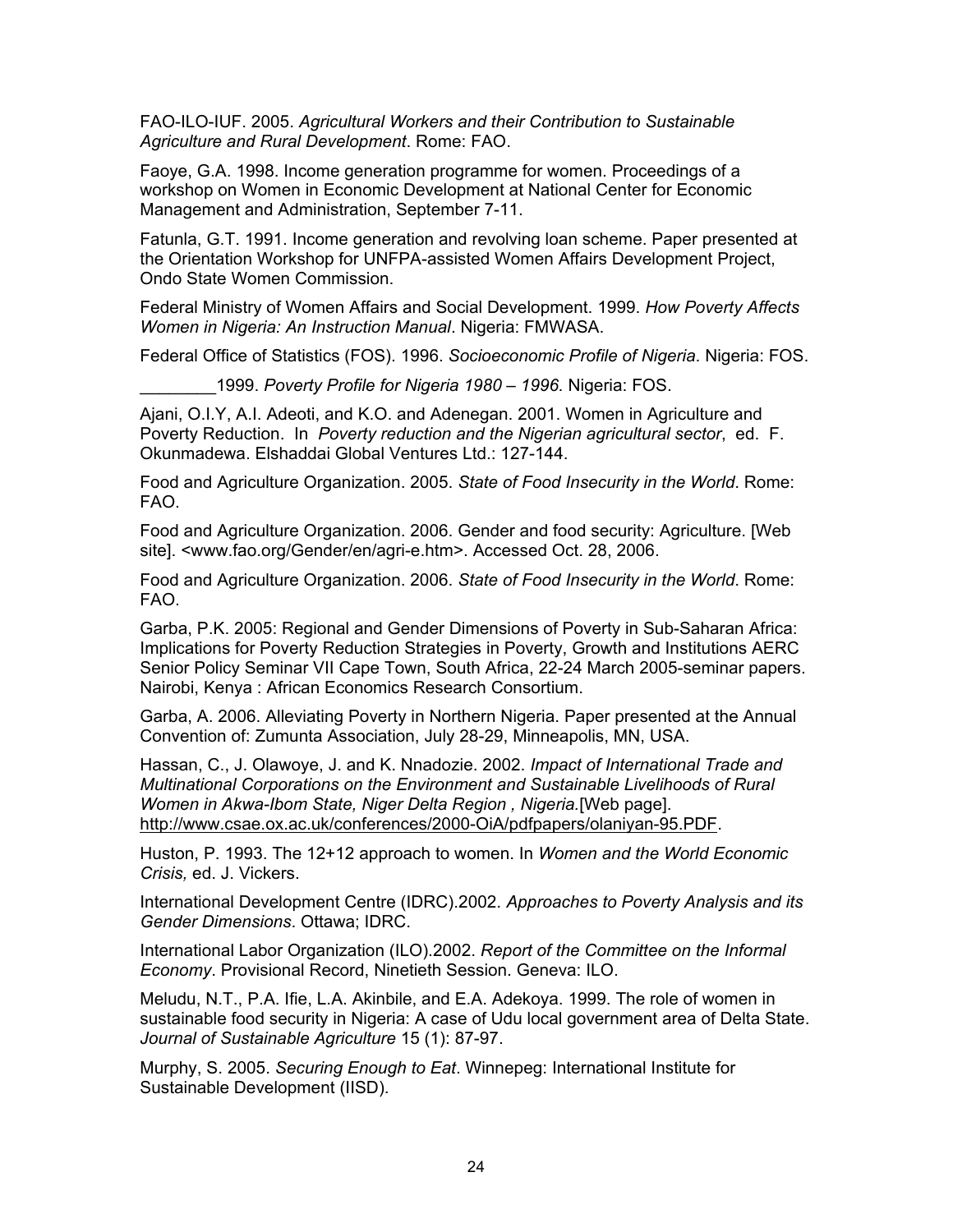Makinde, K.O. 2000: Determinants of Food Security in Bauchi Area of Northern Guinea Savanna. PhD dissertation, University of Ibadan, Nigeria.

Mijindadi, N.B. 1993. Agricultural Extension for Women: Experience from Nigeria. Presentation at the 13<sup>th</sup> World Bank Agricultural Symposium on Women in Agricultural Resource Management, January 6-7, Washington D.C.

National Living Standard Survey ( NLSS). 2004: Report on the NLSS, 2004 survey. www.nigeria stat.org.ng

National Population Commission. 2006. Estimated population figures. Abuja: National Population Commission of Nigeria.

Nweke, F.I., D.S.C. Spencer, J.K. Lynam, J.K. 2002. *The Cassava Transformation: Africa's Best-kept Secret*. East Lansing, USA: Michigan State University Press..

Nwoye, M. 2007. Gender Responsive Entrepreneurial Economy of Nigeria: Enabling Women in a Disabling Environment. [Web page] http://www.bridgew.edu/soas/jiws/Nov07/MayNwoye.pdf

Obadan, M.I. 1997. Analytical framework for poverty reduction: Issue of economic growth versus other strategies. A Paper Presented at the Nigerian Economic Society Annual Conference, Kaduna, Nigeria.

Obayelu, A. E. 2008. Determinants of household food security and food demand in the North Central zone, Nigeria. A draft PhD dissertation submitted to the Department of Agricultural Economics, University of Ibadan, Nigeria.

Obamiro, E. 2003: Poverty, Nutritional Status and the Determinants of rural Households' Food Demand in Nigeria, PhD dissertation submitted to the University of Hohenheim, Stuttgart, Germany.

Ode- Ojowu, H. Bulus, and B.T Omonona. 2007.Nigeria Poverty Assessment (Harmonized). Post-seminar draft. July 1, submitted to the World Bank Office, Abuja, Nigeria, forthcoming.

Ogunlana, E.A. 2001. Yoruba rural women and alley farming. *Gender, Technology and Development* (5) 3: 409-424.

Okunmadewa, F. 1995. The need for gender differentiated household level expenditure data. Invited paper presented at the FOS/UNICEF National Workshop, Gateway Hotel, October 3-5, Ijebu-Ode.

\_\_\_\_\_\_\_\_. 1998. Overview of poverty measurement. Invited paper presented at DPC/NPC National Workshop, Development Policy Centre, August 3-21, Ibadan, Nigeria.

\_\_\_\_\_\_\_\_2001: "Poverty reduction in Nigeria: A Four point Demand. An annual Guest Lecture of the House, University of Ibadan, Nigeria

Olayemi J.K (1998): "Food Security in Nigeria". Research Report for the Development Policy Center, Ibadan

Olaniyan, O. 2000. The role of household endowments in determining poverty in Nigeria. http://www.csae.ox.ac.uk/conferences/2000-OiA.

Olayide, S.O., O. Ogunfowora, S.M. Essang, and F.S. Idachaba. 1981. Elements of rural economics. Centre for Agricultural Research and Development (CARD).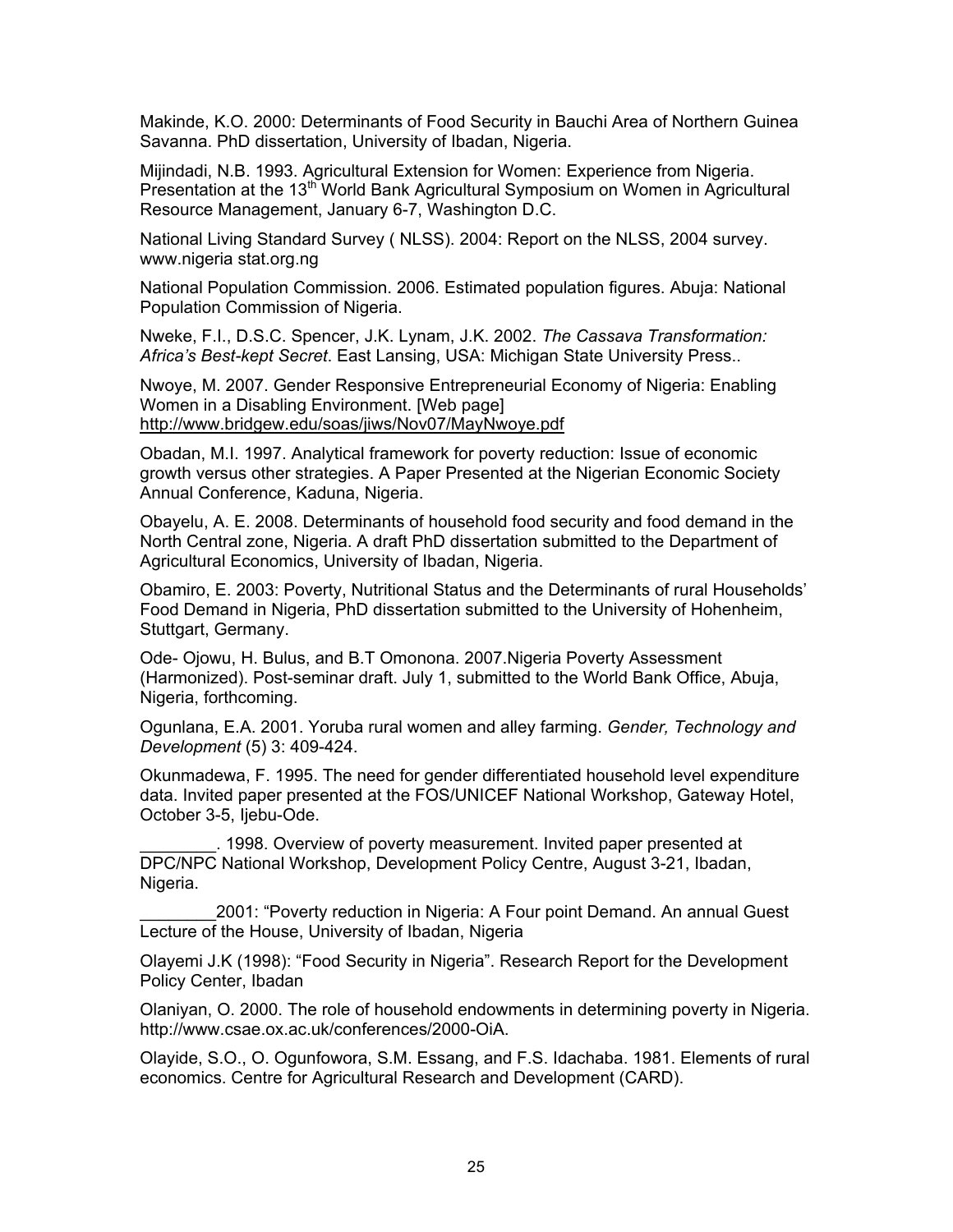Olofin, S. 1983. Depletable resource-led growth in dual economies. In *Development Economics and Planning,* ed. I. Osayimwese*.*

Omonona, B. T. and G.A. Agoi. 2007. An analysis of food security situation among Nigerian urban households: Evidence from Lagos State, Nigeria. *Journal of Central European Agriculture* 8 (3): 397-406.

Omoregbe, S. K. and P.O. Agbonifo, P. O. 1994. Nigerian rural women and the challenge of sustainable development: The need to eliminate gender imbalance. *Pakistan Journal of Rural Development and Administration* 27 (2).

Oniang'o, R. and E. Mukudi. 2002. Nutrition and gender in nutrition: A foundation for development. [Web page]

http://www.unsystem.org/SCN/Publications/foundation4dev/foundation4dev.htm.

Onimode Bade. 2005: The IMF, the World Bank and thya African Debt, Vol 1: Economic impact. Zed Books

Onwuka, N. 2008: Nigeria: 18 states, FCT Access Debt Relief Grant. This Day, April 14 2008. http://allAfrica.com/stories/200804140914.html (accessed 25<sup>th</sup> Nov 2008)

Popkin, B.M. 2002. The shift in stages of the nutritional transition in the developing world. *Public Health Nutrition* 5(1A): 205-14.

Rahman, S.A. 2008. Women's involvement in agriculture in northern and southern Kaduna State, Nigeria. *Journal of Gender Studies* 17 (1): 17–26.

Ranis, G. and J.C.H. Fei. 1961. Theory of economic development. *American Economic Review* 51.

Razavi, S. 1998. Labor-intensive growth, poverty and gender neoclassical, institutionalist and feminist account. Mimeo. Geneva: UNRISD.

Saito, K. A, and C.J. Weidman. 1990. *Agricultural extension for women farmers in Africa*. World Bank Discussion Paper No. 3. Washington, D.C.: World Bank.

Sancho, A. 1996. *Policies and programs for social and human development: A handbook produced for the United Nations World Summit for Social Development.* San Francisco: International Center for Economic Growth.

Sen, A. 1990. Gender and cooperative conflict. In *Persistent inequalities*, ed. I. Tinkler. Oxford: Oxford University Press.

Social Watch Report. 2006. *Impossible architecture: Why the financial structure is not working for the poor and how to redesign it for equity and development.*  http:www.globalpolicy.org/eu/en/publ/sw-eng-2006.pdfhttp://www.widnet.org.zm/publications.php.

Spieldoch, A. 2007: A row to hoe. The gender impact of trade liberalization on our food system, agricultural markets and women's human rights. Institute for Agriculture and Trade Policy (IAIP)/ International. Gender and Trade Network (IGTN): Friedrich- Ebert-Stiftung Geneva, Switzerland.

Uday, M. 2001. Bridging the digital divide. In *The unfinished agenda, perspectives on overcoming hunger, poverty, and environmental degradation*, ed. P. Pinstrup-Anderson and P. Lorch.. Washington, DC: International Food Policy Research Institute.

Ukeje, E. 2004. Modernizing small holder agriculture to ensure food security . Intergovernmental Group of Twenty- Four. http: //www.g24.org/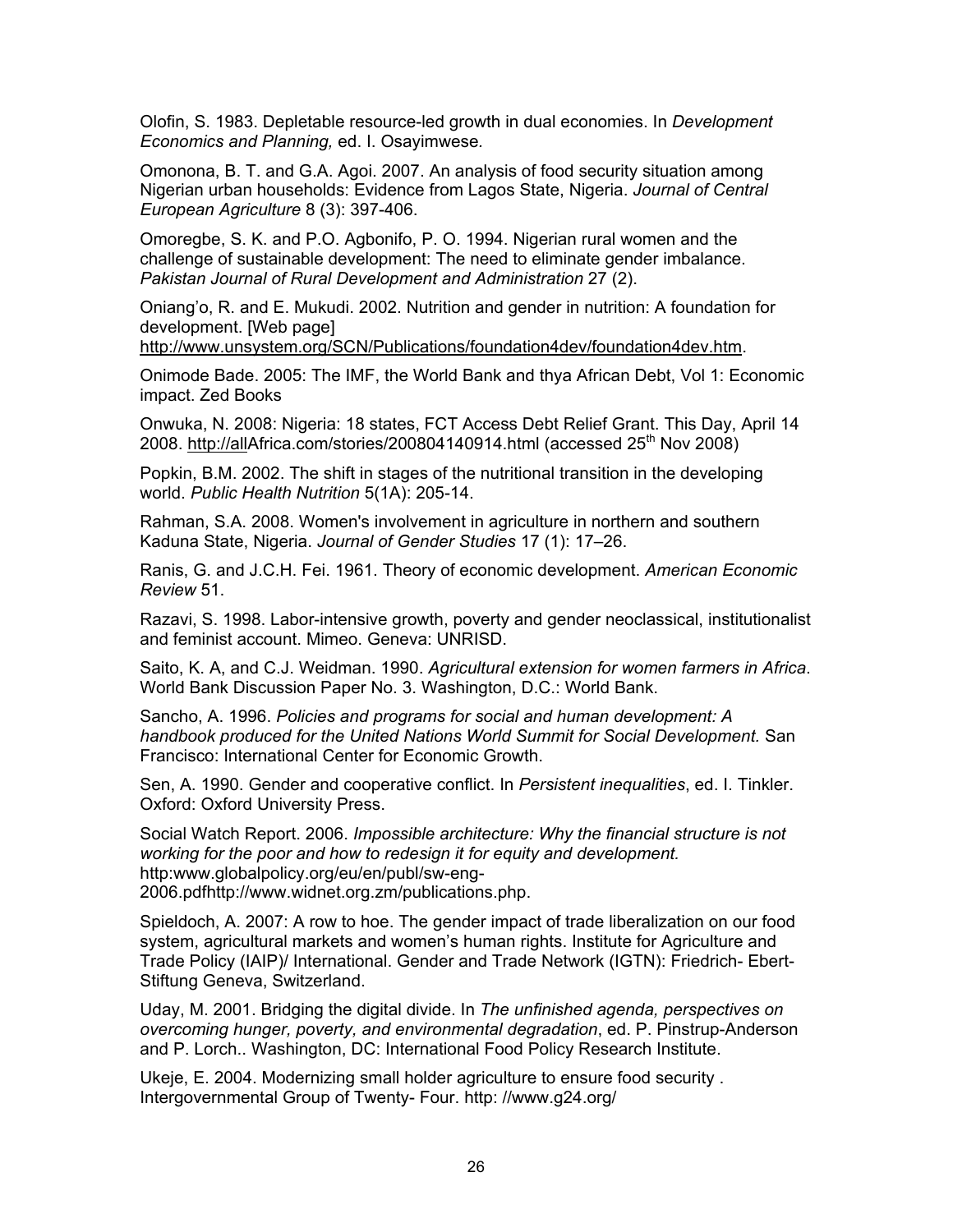United Nations. 2007. *Human development report (HDR) for Nigeria*. New York: United Nations.

WHO/NHD. 2006. *A global agenda for combating malnutrition: progress report*. (Document WHO/NHD/00.6). Geneva: World Health Organization.

World Bank. 1984. *World development report (1984)*. New York. Oxford University Press.

\_\_\_\_\_\_\_\_1986. *Population growth and policies in Sub-Saharan Africa*. Washington D.C.: World Bank.

\_\_\_\_\_\_\_\_ 1992. *Gender strategy for Nigeria. West Africa Region*. Washington, D.C.: World Bank.

\_\_\_\_\_\_\_\_1995. *The evolution of poverty and welfare in Nigeria*. Washington, D.C.: World Bank.

\_\_\_\_\_\_\_\_1996. *Nigeria: Poverty in the midst of plenty. The challenges of growth with inclusion. A World Bank Poverty Assessment*. Washington, D.C.: World Bank.

1996. *Nigeria: Poverty in the Midst of Plenty--The Challenge of Growth with Inclusion.* World Bank Report No. 14733-UNI.Washington, D.C.: World Bank.

\_\_\_\_\_\_\_\_ 1996. *Nigeria: Targeting Communities for Effective Poverty Alleviation.* Africa Region. Number 68. Washington, D.C.: World Bank.

\_\_\_\_\_\_\_\_1999. *Consultations with the poor. Process guide for the 20 country study for the World Development Report 2000/01*. Washington, D.C.: Poverty Reduction and Economic Management Network: World Bank.

\_\_\_\_\_\_\_\_. 2008. *World development report. Agriculture for development: The gender dimensions.* Washington, D.C.: World Bank.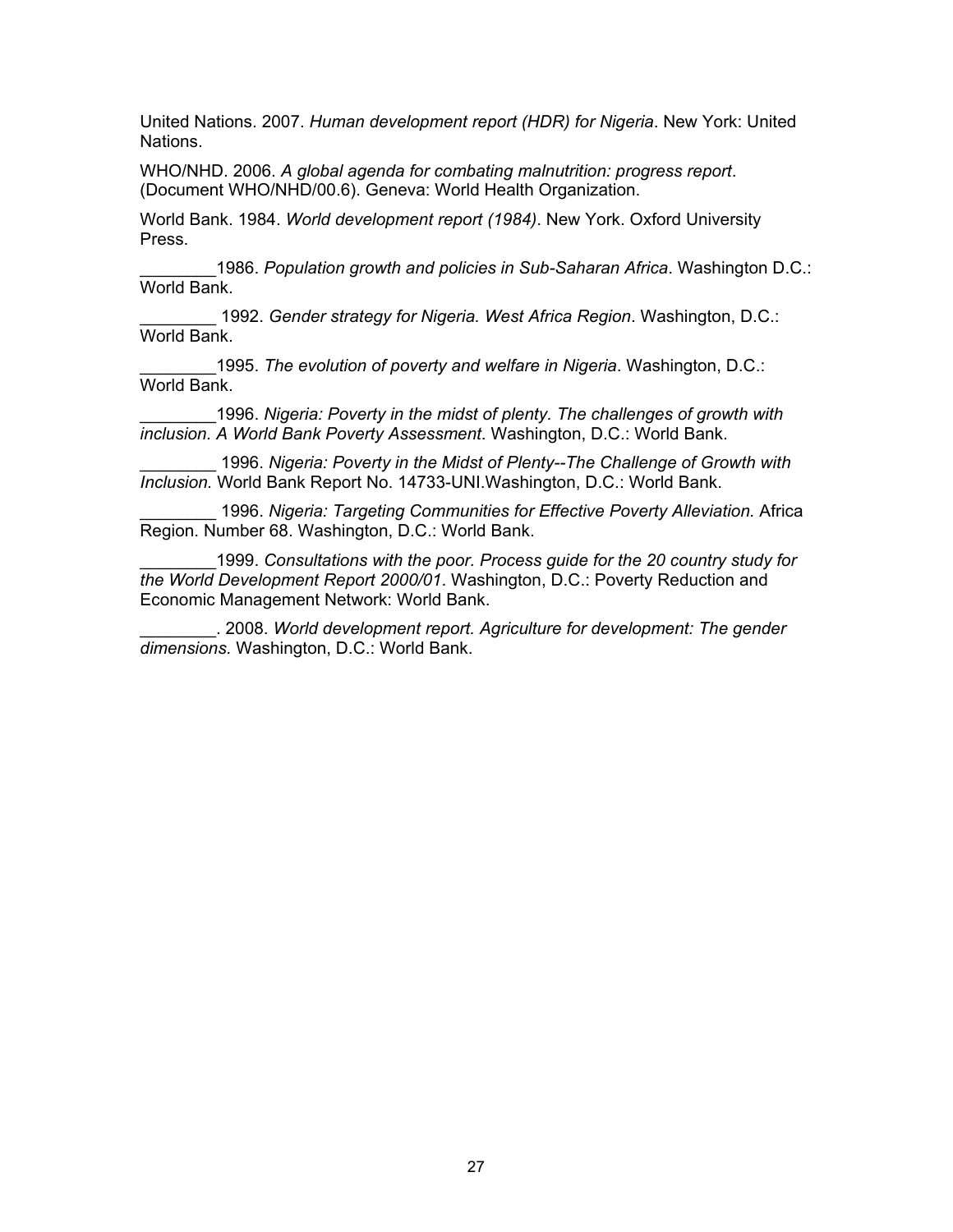# **Appendix A**

### **Selected research data on gender disaggregated basis**

| Table 2: Combinatorial for computing the correlation coefficients |                                                       |  |  |  |  |  |
|-------------------------------------------------------------------|-------------------------------------------------------|--|--|--|--|--|
| Combination no or                                                 | <b>Combination of gender</b>                          |  |  |  |  |  |
| combinatorial <sup>a</sup>                                        |                                                       |  |  |  |  |  |
|                                                                   | Household heads (Fathers) vs. Spouses (Mothers)       |  |  |  |  |  |
|                                                                   | Household heads vs. Male children (Sons)              |  |  |  |  |  |
|                                                                   | Household heads vs. Female children (Daughters)       |  |  |  |  |  |
|                                                                   | Household heads vs. Women (Spouses + Female children) |  |  |  |  |  |
| 5                                                                 | Spouses vs. Male children                             |  |  |  |  |  |
| 6                                                                 | Spouses vs. Female children                           |  |  |  |  |  |
|                                                                   | Spouses vs. Men (Household heads + Male children)     |  |  |  |  |  |
| 8                                                                 | Male children vs. Female children                     |  |  |  |  |  |
| 9                                                                 | Male children vs. Women                               |  |  |  |  |  |
| 10                                                                | Female children vs. Men                               |  |  |  |  |  |
|                                                                   | Men vs. Women                                         |  |  |  |  |  |

Source: Chianu et al. 2004: Developed based on household survey data (February/March and September/October 2002). <sup>a</sup> The underlined combinatorials are between the core gender. The rest are between the core gender and combined gender (e.g., Household heads vs. Women) and combined gender and combined gender (e.g., Men vs. Women).

| ווטו נוופו וו ושועפו ומ         |           |               |                       |                       |           |           |
|---------------------------------|-----------|---------------|-----------------------|-----------------------|-----------|-----------|
| <b>Crop production</b>          |           |               |                       |                       |           |           |
|                                 | Head      | <b>Spouse</b> | M-child. <sup>a</sup> | F-child. <sup>b</sup> | Men       | Women     |
| Head                            | 1.0000    | 0.1876        | $-0.1219$             | 0.1629                |           | 0.1925    |
| Spouse                          | 0.1876    | 1.0000        | 0.2321                | 0.6733                | 0.3181    |           |
| M-children                      | $-0.1219$ | 0.2321        | 1.0000                | 0.2564                |           | 0.2660    |
| F-children                      | 0.1629    | 0.6733        | 0.2564                | 1.0000                | 0.3201    |           |
| Men                             |           | 0.3181        |                       | 0.3201                | 1.0000    | 0.3486    |
| Women                           | 0.1925    |               | 0.2660                |                       | 0.3486    | 1.0000    |
| <b>Livestock production</b>     |           |               |                       |                       |           |           |
|                                 | Head      | <b>Spouse</b> | M-child. <sup>a</sup> | F-child. <sup>b</sup> | Men       | Women     |
| Head                            | 1.0000    | 0.0049        | 0.2292                | $-0.0062$             |           | $-0.0010$ |
| Spouse                          | 0.0049    | 1.0000        | 0.1356                | 0.2287                | 0.0965    |           |
| M-children                      | 0.2292    | 0.1356        | 1.0000                | 0.2059                |           | 0.2190    |
| F-children                      | $-0.0062$ | 0.2287        | 0.2059                | 1.0000                | 0.1387    |           |
| Men                             |           | 0.0965        |                       | 0.1387                | 1.0000    | 0.1508    |
| Women                           | $-0.0010$ |               | 0.2190                |                       | 0.1508    | 1.0000    |
| Agricultural produce processing |           |               |                       |                       |           |           |
|                                 | Head      | <b>Spouse</b> | $M$ -child. $a$       | F-child. <sup>b</sup> | Men       | Women     |
| Head                            | 1.0000    | $-0.0543$     | 0.3644                | $-0.0160$             |           | $-0.0460$ |
| Spouse                          | $-0.0543$ | 1.0000        | $-0.0439$             | 0.4228                | $-0.0587$ | —         |
| M-children                      | 0.3644    | $-0.0439$     | 1.0000                | 0.0139                |           | $-0.0247$ |
| F-children                      | $-0.0160$ | 0.4228        | 0.0139                | 1.0000                | 0.0005    |           |
| Men                             |           | $-0.0587$     |                       | 0.0005                | 1.0000    | $-0.0414$ |
| Women                           | $-0.0460$ |               | $-0.0247$             |                       | $-0.0414$ | 1.0000    |
| <b>Other enterprises</b>        |           |               |                       |                       |           |           |
|                                 | Head      | <b>Spouse</b> | M-child. <sup>a</sup> | F-child. <sup>b</sup> | Men       | Women     |
| Head                            | 1.0000    | 0.1615        | 0.0014                | 0.1852                |           | 0.2145    |
| Spouse                          | 0.1615    | 1.0000        | $-0.0029$             | 0.2968                | 0.1036    |           |
| M-children                      | 0.0014    | $-0.0029$     | 1.0000                | 0.0383                |           | 0.0208    |
| F-children                      | 0.1852    | 0.2968        | 0.0383                | 1.0000                | 0.1502    |           |
| Men                             |           | 0.1036        |                       | 0.1502                | 1.0000    | 0.1562    |
| Women                           | 0.2145    | —             | 0.0208                | —                     | 0.1562    | 1.0000    |

| Table 3: Correlation coefficients of labor allocation to different enterprises in the savannas of |
|---------------------------------------------------------------------------------------------------|
| northern Nigeria                                                                                  |

Source: Chianu et al. 2004: Computed from household survey in February/March , September/October 2002.

(– Indicates linear dependence e.g. Men=Household head + Male children).

<sup>a</sup> M-child means male children; <sup>b</sup> F-child. means female children.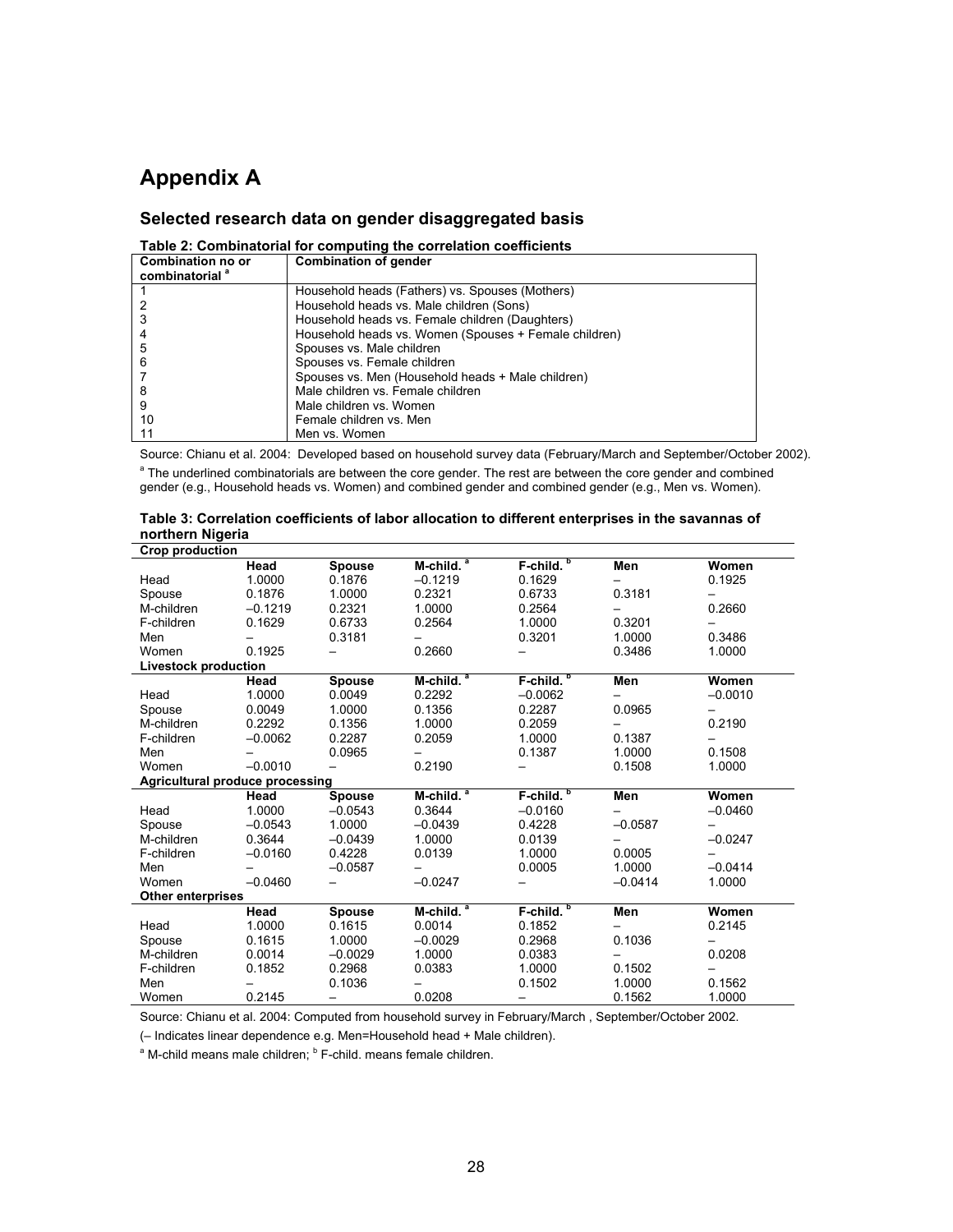| Crop production                 |           |               |                       |                       |           |           |
|---------------------------------|-----------|---------------|-----------------------|-----------------------|-----------|-----------|
|                                 | Head      | <b>Spouse</b> | M-child. <sup>a</sup> | F-child. <sup>b</sup> | Men       | Women     |
| Head                            | 1.0000    | 0.3219        | $-0.1708$             | 0.2832                |           | 0.3256    |
| Spouse                          | 0.3219    | 1.0000        | 0.3186                | 0.7369                | 0.4970    |           |
| M-children                      | $-0.1708$ | 0.3186        | 1.0000                | 0.3157                |           | 0.3403    |
| F-children                      | 0.2832    | 0.7369        | 0.3157                | 1.0000                | 0.4639    |           |
| Men                             |           | 0.4970        |                       | 0.4639                | 1.0000    | 0.5164    |
| Women                           | 0.3256    |               | 0.3403                |                       | 0.5164    | 1.0000    |
| <b>Livestock production</b>     |           |               |                       |                       |           |           |
|                                 | Head      | <b>Spouse</b> | $M$ -child. $^a$      | $F$ -child. $b$       | Men       | Women     |
| Head                            | 1.0000    | $-0.1596$     | 0.2742                | 0.1058                |           | $-0.0124$ |
| Spouse                          | $-0.1596$ | 1.0000        | 0.0319                | 0.3553                | $-0.0821$ |           |
| M-children                      | 0.2742    | 0.0319        | 1.0000                | 0.3118                |           | 0.2292    |
| F-children                      | 0.1058    | 0.3553        | 0.3118                | 1.0000                | 0.2593    |           |
| Men                             |           | $-0.0821$     |                       | 0.2593                | 1.0000    | 0.1331    |
| Women                           | $-0.0124$ |               | 0.2292                |                       | 0.1331    | 1.0000    |
| Agricultural produce processing |           |               |                       |                       |           |           |
|                                 | Head      | <b>Spouse</b> | M-child. <sup>a</sup> | F-child. <sup>b</sup> | Men       | Women     |
| Head                            | 1.0000    | $-0.0893$     | 0.2909                | $-0.0097$             |           | $-0.0644$ |
| Spouse                          | $-0.0893$ | 1.0000        | $-0.1373$             | 0.4591                | $-0.1352$ |           |
| M-children                      | 0.2909    | $-0.1373$     | 1.0000                | 0.0289                |           | $-0.0772$ |
| F-children                      | $-0.0097$ | 0.4591        | 0.0289                | 1.0000                | 0.0080    |           |
| Men                             |           | $-0.1352$     |                       | 0.0080                | 1.0000    | $-0.0862$ |
| Women                           | $-0.0644$ |               | $-0.0772$             |                       | $-0.0862$ | 1.0000    |
| <b>Other enterprises</b>        |           |               |                       |                       |           |           |
|                                 | Head      | <b>Spouse</b> | M-child. <sup>a</sup> | F-child. <sup>b</sup> | Men       | Women     |
| Head                            | 1.0000    | 0.1501        | 0.1202                | 0.2364                |           | 0.2283    |
| Spouse                          | 0.1501    | 1.0000        | $-0.0033$             | 0.4392                | 0.0857    |           |
| M-children                      | 0.1202    | $-0.0033$     | 1.0000                | $-0.0162$             |           | $-0.0115$ |
| F-children                      | 0.2364    | 0.4392        | $-0.0162$             | 1.0000                | 0.1268    |           |
| Men                             |           | 0.0857        |                       | 0.1268                | 1.0000    | 0.1256    |
| Women                           | 0.2283    | —             | $-0.0115$             | -                     | 0.1256    | 1.0000    |

**Table 4: Correlation coefficients of labor allocation to different enterprises in the Guinea savanna zone of northern Nigeria** 

Source: Chianu et al. 2004: Computed from household survey in February/March , September/October 2002.

(– Indicates linear dependence e.g. Men=Household head + Male children).

<sup>a</sup> M-child. means male children; <sup>b</sup> F-child means female children.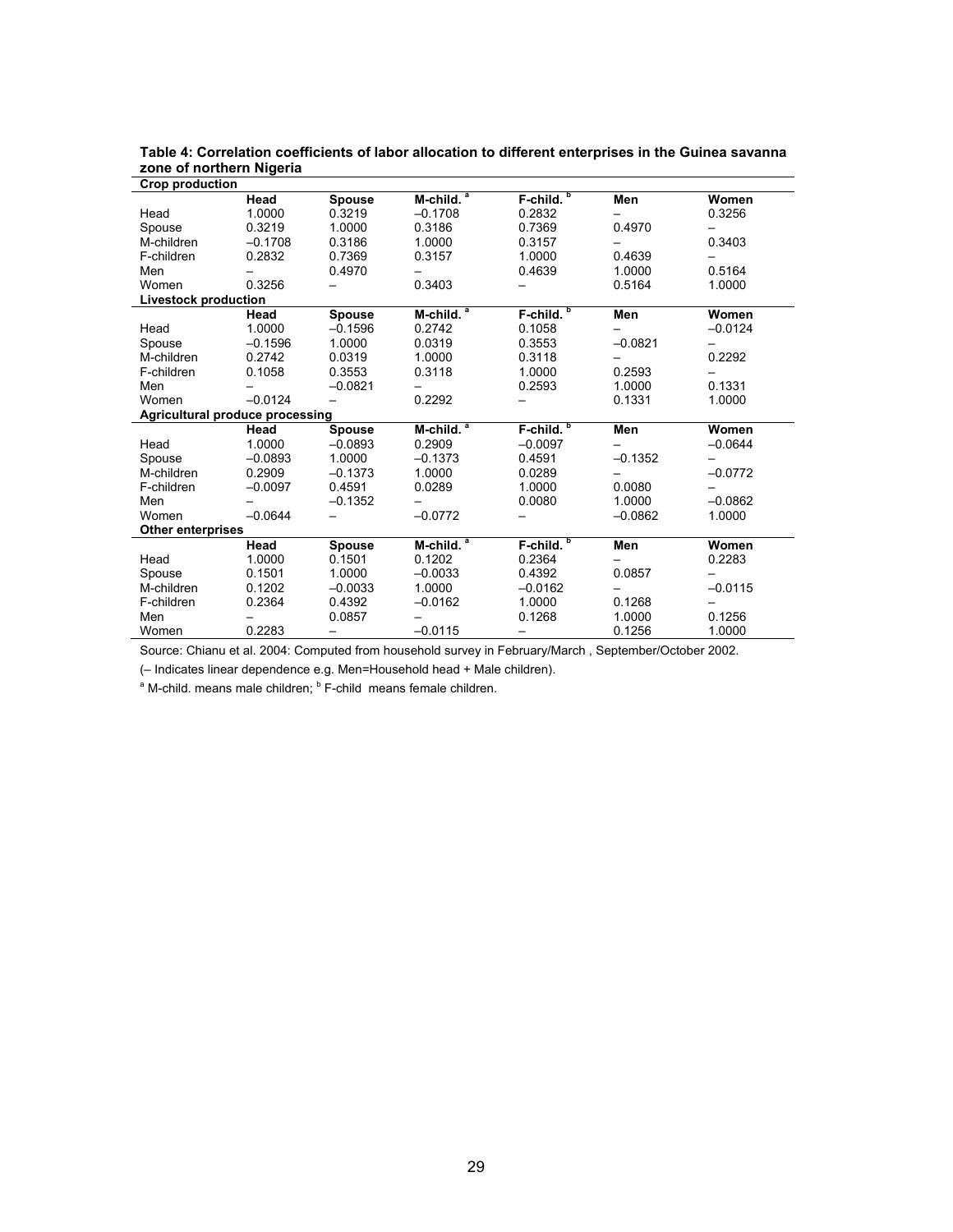| Crop production                        |           |               |                       |                       |           |           |  |
|----------------------------------------|-----------|---------------|-----------------------|-----------------------|-----------|-----------|--|
|                                        | Head      | <b>Spouse</b> | $M$ -child. $^a$      | $F$ -child. $^b$      | Men       | Women     |  |
| Head                                   | 1.0000    | $-0.0457$     | $-0.0362$             | $-0.0796$             |           | $-0.0787$ |  |
| Spouse                                 | $-0.0457$ | 1.0000        | 0.0388                | 0.0820                | 0.0055    |           |  |
| M-children                             | $-0.0362$ | 0.0388        | 1.0000                | 0.1269                |           | 0.0978    |  |
| F-children                             | $-0.0710$ | 0.0820        | 0.1269                | 1.0000                | 0.0590    |           |  |
| Men                                    |           | 0.0055        |                       | 0.0590                | 1.0000    | 0.0353    |  |
| Women                                  | $-0.0787$ |               | 0.0978                |                       | 0.0353    | 1.0000    |  |
| <b>Livestock production</b>            |           |               |                       |                       |           |           |  |
|                                        | Head      | <b>Spouse</b> | $M$ -child. $^a$      | $F$ -child. $b$       | Men       | Women     |  |
| Head                                   | 1.0000    | 0.1143        | 0.1905                | $-0.0927$             |           | 0.0202    |  |
| Spouse                                 | 0.1143    | 1.0000        | 0.1869                | 0.1487                | 0.2007    |           |  |
| M-children                             | 0.1905    | 0.1869        | 1.0000                | 0.1584                |           | 0.2285    |  |
| F-children                             | $-0.0927$ | 0.1487        | 0.1584                | 1.0000                | 0.0667    |           |  |
| Men                                    |           | 0.2007        |                       | 0.0667                | 1.0000    | 0.1801    |  |
| Women                                  | 0.0202    |               | 0.2285                |                       | 0.1801    | 1.0000    |  |
| <b>Agricultural produce processing</b> |           |               |                       |                       |           |           |  |
|                                        | Head      | Spouse        | M-child. <sup>a</sup> | F-child. <sup>b</sup> | Men       | Women     |  |
| Head                                   | 1.0000    | $-0.0132$     | 0.5036                | $-0.0316$             |           | $-0.0235$ |  |
| Spouse                                 | $-0.0132$ | 1.0000        | $-0.0129$             | 0.4081                | $-0.0148$ | -         |  |
| M-children                             | 0.5036    | $-0.0129$     | 1.0000                | 0.0174                |           | $-0.0020$ |  |
| F-children                             | $-0.0316$ | 0.4081        | 0.0174                | 1.0000                | 0.0001    |           |  |
| Men                                    |           | $-0.0148$     |                       | 0.0001                | 1.0000    | $-0.0109$ |  |
| Women                                  | $-0.0235$ |               | $-0.0020$             |                       | $-0.0109$ | 1.0000    |  |
| <b>Other enterprises</b>               |           |               |                       |                       |           |           |  |
|                                        | Head      | <b>Spouse</b> | $M$ -child. $^a$      | $F$ -child. $b$       | Men       | Women     |  |
| Head                                   | 1.0000    | 0.1745        | $-0.0808$             | 0.1541                |           | 0.2104    |  |
| Spouse                                 | 0.1745    | 1.0000        | 0.0095                | 0.2264                | 0.1419    |           |  |
| M-children                             | $-0.0808$ | 0.0095        | 1.0000                | 0.0941                |           | 0.0621    |  |
| F-children                             | 0.1541    | 0.2264        | 0.0941                | 1.0000                | 0.1851    |           |  |
| Men                                    |           | 0.1419        |                       | 0.1851                | 1.0000    | 0.2064    |  |
| Women                                  | 0.2104    | —             | 0.0621                | —                     | 0.2064    | 1.0000    |  |

**Table 5: Correlation coefficients of labor allocation to different enterprises in the Sudan savanna zone of northern Nigeria** 

Source: Chianu et al. 2007: Computed from household survey in February/March, September/October 2002.

(– Indicates linear dependence e.g. Men=Household head + Male children).

<sup>a</sup> M-child means male children; <sup>b</sup> F-child means female children.

#### Table 6: Labor allocation by gender to enterprises in the Guinea savanna agro-ecological zone <sup>a</sup> of **northern Nigeria (percent)**

| <b>Enterprise</b>                | <b>Household</b><br>head <sup>b</sup> | Spouse <sup>c</sup> | Male children<br>α | Female<br>Children <sup>e</sup> |
|----------------------------------|---------------------------------------|---------------------|--------------------|---------------------------------|
| Crop production                  | 82.627                                | 59.752              | 74.115             | 65.165                          |
| Livestock production             | 3.978                                 | 9.270               | 10.317             | 11.403                          |
| Agricultural produce processing  | 1.041                                 | 19.218              | 2.206              | 18.207                          |
| Other enterprises <sup>1</sup> : |                                       |                     |                    |                                 |
| Fuelwood/charcoal business       | 4.778                                 | 5.279               | 1.902              | 3.924                           |
| Food gathering/hunting           | 1.596                                 | 0.000               | 0.704              | 0.076                           |
| Trading                          | 2.866                                 | 6.364               | 0.452              | 0.776                           |
| Other non-farm activities        | 2.004                                 | 0.118               | 9.759              | 0.449                           |
| Salaried job                     | 1.110                                 | 0.000               | 0.545              | 0.000                           |

Source: Adopted from Chianu and Tsujii 2007 .

<sup>a</sup> Mostly in Kaduna administrative state

<sup>b</sup> All survey households were male-headed except one

<sup>c</sup> Spouses were females in all cases

<sup>d</sup> Including other male relations living in the household

<sup>e</sup> Including other female relations living in the household

<sup>f</sup> Presented for the constituent components to also show the negligible percent labor allocation to each of them that informed our decision to combine them in this paper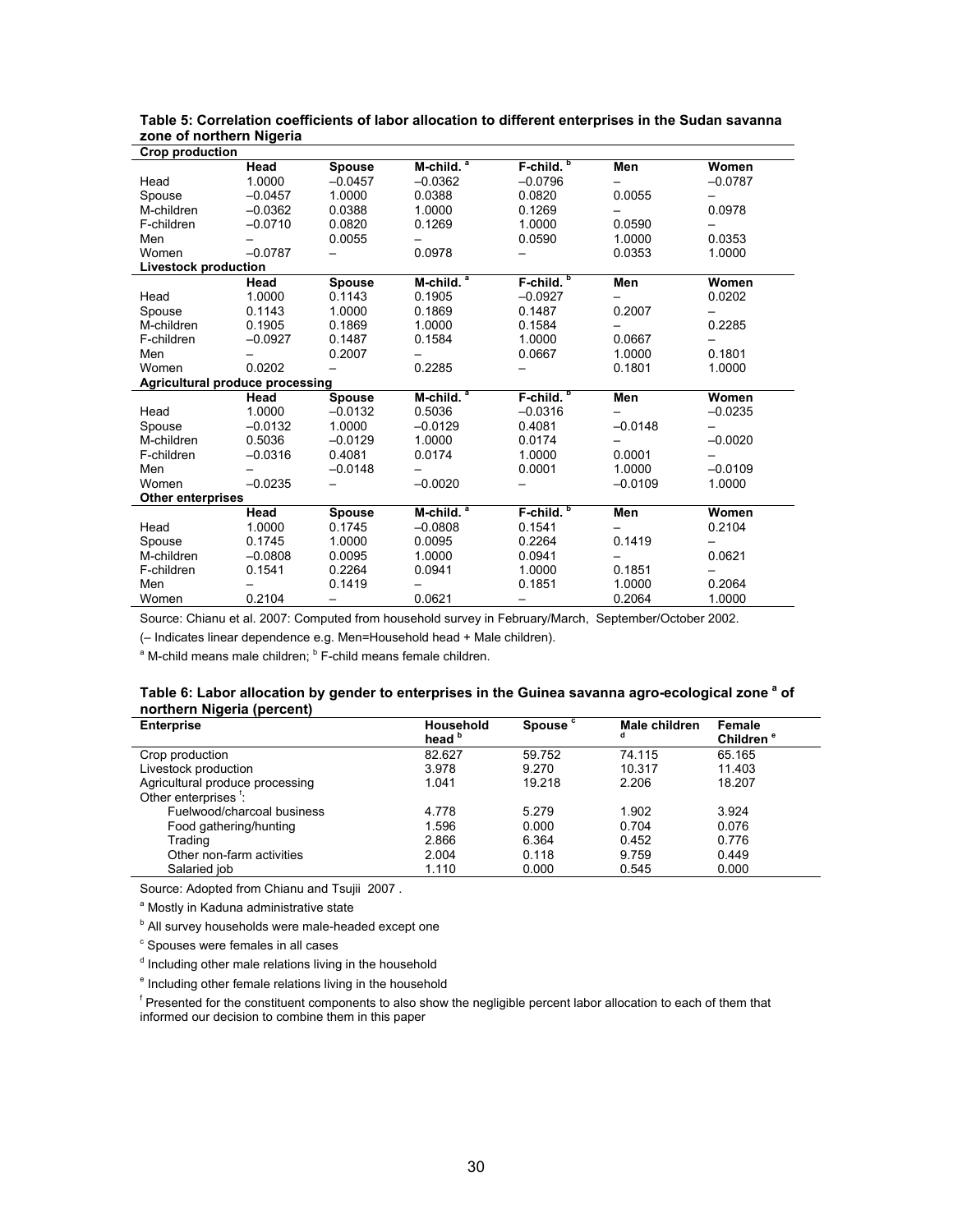| <b>Enterprise</b>                | Household<br>head <b>b</b> | Spouse <sup>c</sup> | Male children<br>d | Female<br>Children <sup>e</sup> |
|----------------------------------|----------------------------|---------------------|--------------------|---------------------------------|
| Crop production                  | 78.714                     | 0.076               | 68.210             | 0.668                           |
| Livestock production             | 4.835                      | 4.316               | 5.227              | 12.397                          |
| Agricultural produce processing  | 0.484                      | 79.593              | 0.704              | 53.165                          |
| Other enterprises <sup>1</sup> : |                            |                     |                    |                                 |
| Fuelwood/charcoal business       | 0.359                      | 2.509               | 0.745              | 3.659                           |
| Food gathering/hunting           | 0.302                      | 0.005               | 0.264              | 0.269                           |
| Trading                          | 3.121                      | 5.038               | 3.919              | 3.920                           |
| Other non-farm activities        | 9.695                      | 8.464               | 17.478             | 25.915                          |
| Salaried job                     | 2.490                      | 0.000               | 3.453              | 0.009                           |

|                            | Table 7: Labor allocation by gender to enterprises in the Sudan savanna agro-ecological zone <sup>a</sup> of |  |
|----------------------------|--------------------------------------------------------------------------------------------------------------|--|
| northern Nigeria (percent) |                                                                                                              |  |

Source: Adopted from Chianu and Tsujii 2004 .

<sup>a</sup> Mostly in Kano administrative state.

<sup>b</sup> All survey households were male-headed.

<sup>c</sup> Spouses were all females.

<sup>d</sup> Including other male relations living in the household.

<sup>e</sup> Including other female relations living in the household.

<sup>f</sup> Presented for the constituent components to also show the negligible percent labor allocation to each of them that informed our decision to combine them in this paper.

#### **Figure 2: Relationship in percent labor allocation between spouses (mothers) and their female children in crop production as illustrated in Table 2.**

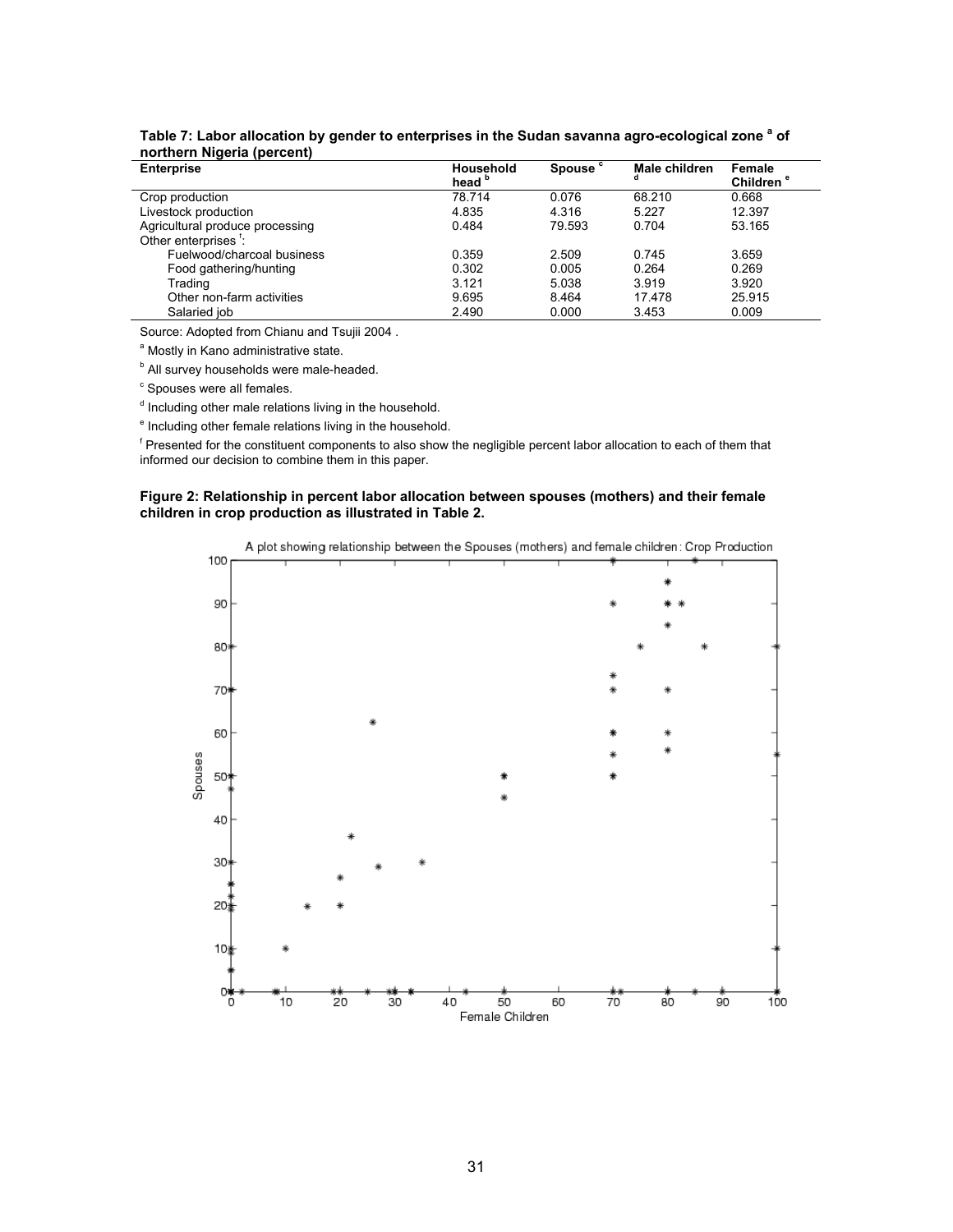

#### **Figure 3: Correlation coefficients vs. the combinatorial numbers from the savannas of northern Nigeria**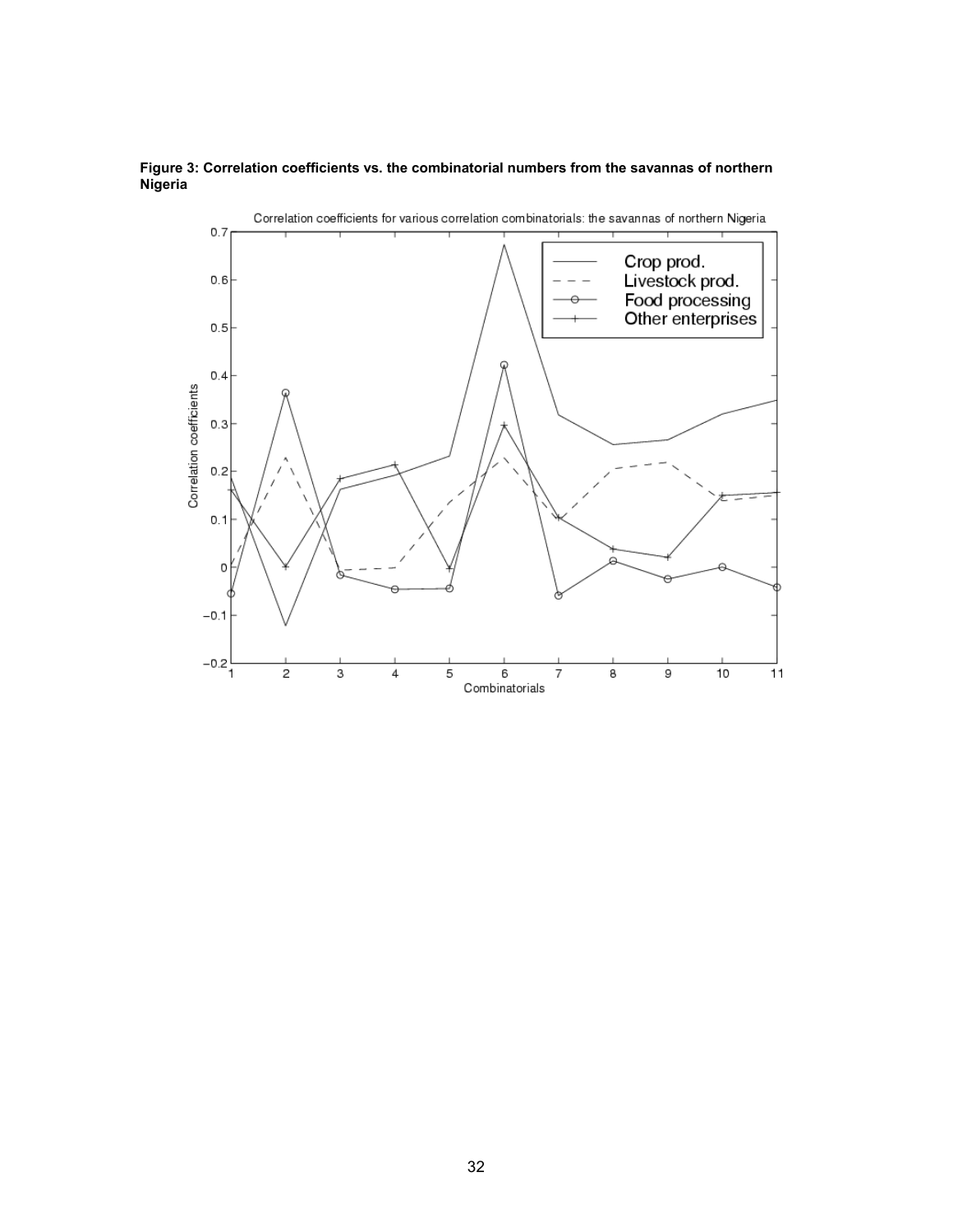



Correlation coefficients for various correlation combinatorials: The Guinea savanna zone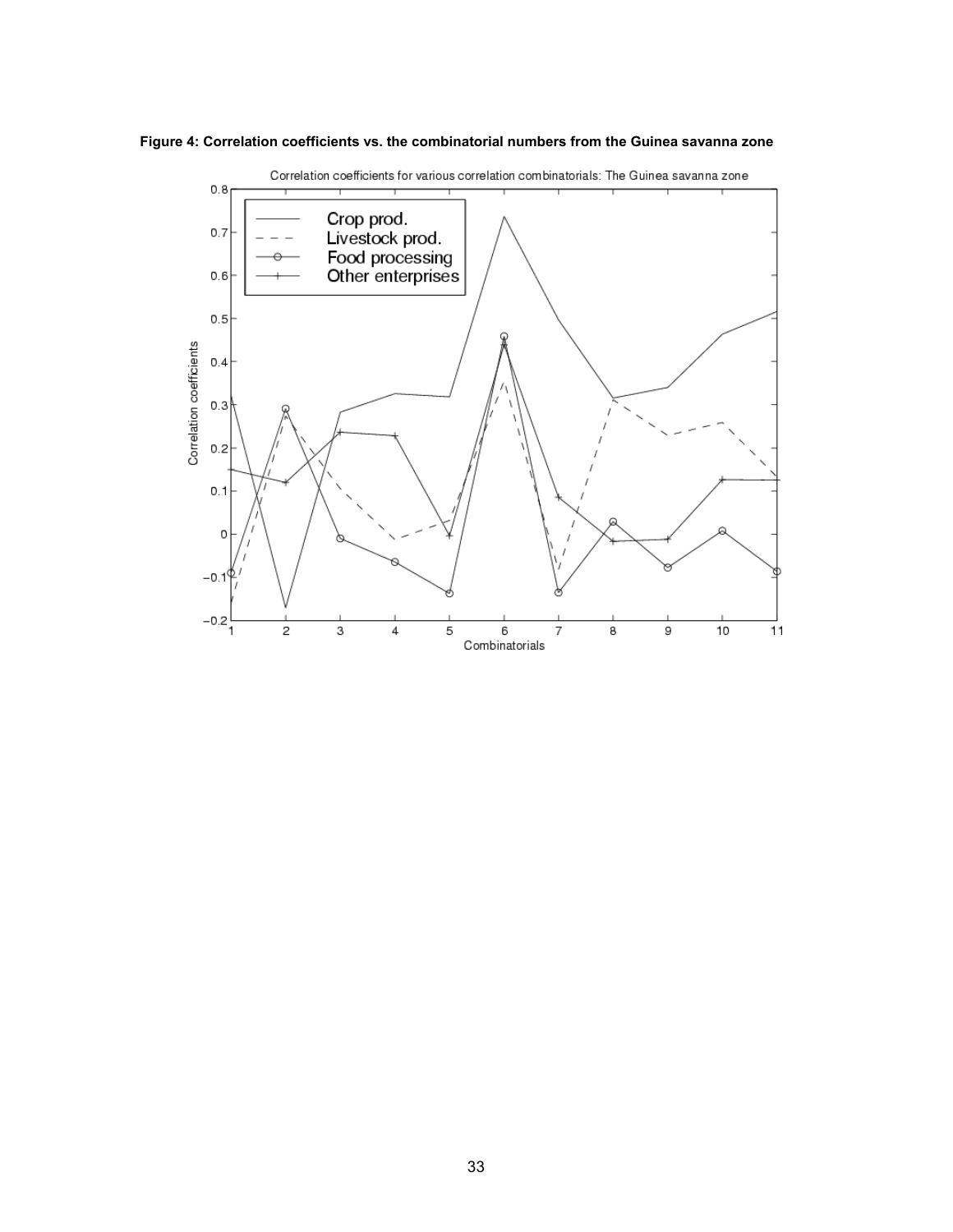#### **Figure 5: Correlation coefficients vs. the combinatorial numbers from Sudan savanna zone**

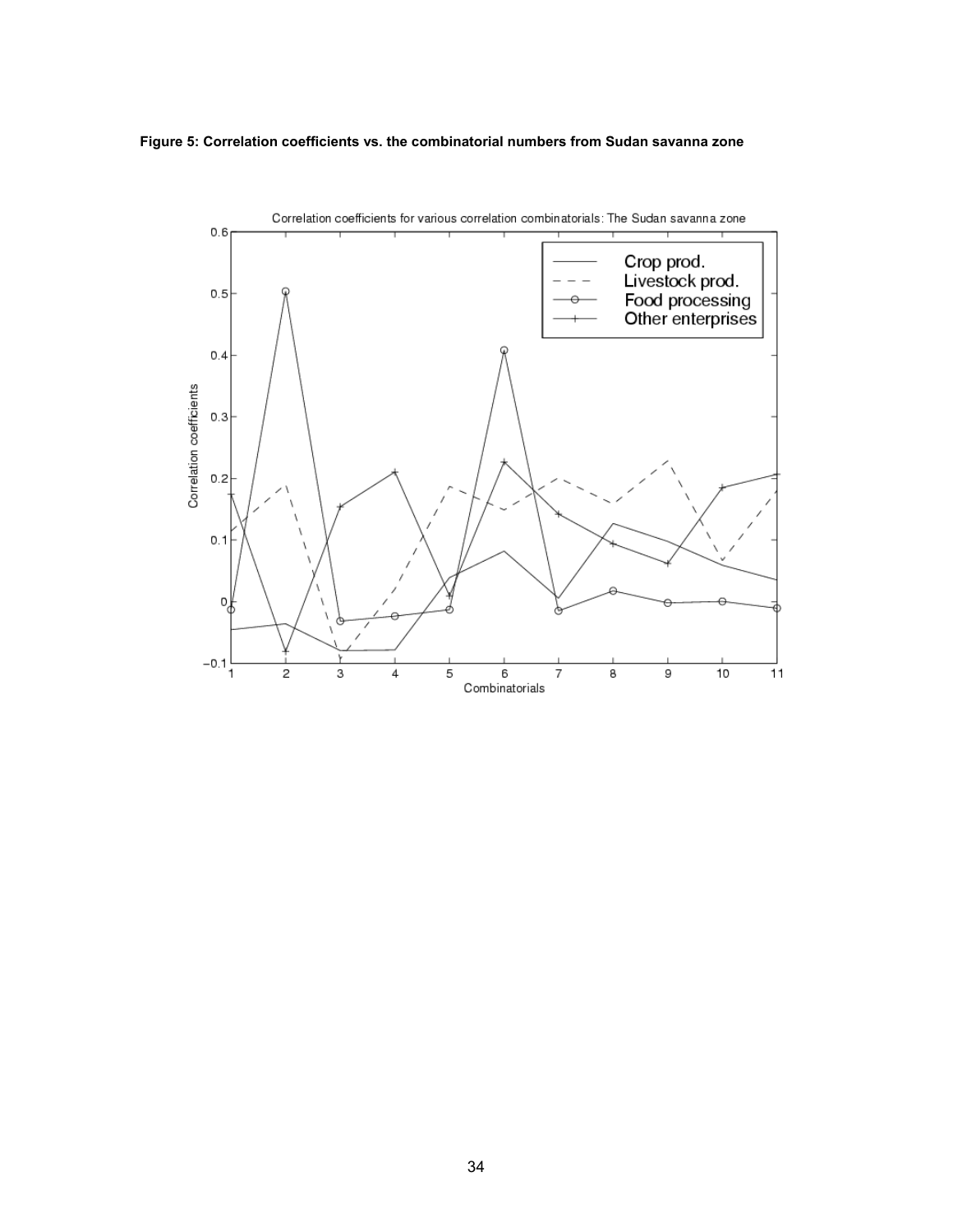# **Appendix B**

### **List of Data Resources Available in Nigeria on Gender Dimensions of Agriculture, Poverty, Nutrition and Food Security**

| <b>Topic</b>         | <b>Source</b>                                                                                                                                                                                                                                                               | <b>Status</b>                                                                                                                                                                            |
|----------------------|-----------------------------------------------------------------------------------------------------------------------------------------------------------------------------------------------------------------------------------------------------------------------------|------------------------------------------------------------------------------------------------------------------------------------------------------------------------------------------|
| Agriculture          | NLSS, 2004, National Bureau<br>of Statistics<br>Nigeria Gender Statistic<br>Book, 2006, Federal Ministry<br>of Women Affairs, Abuja.;<br>National Fadama Office,<br>Abuja                                                                                                   | Not gender disaggregated<br>but classified into male- and<br>female-headed households                                                                                                    |
| Poverty              | Core Welfare<br>Indicator<br>Questionnaire, 2006,<br>National Bureau of Statistics,<br>Abuja                                                                                                                                                                                | Not gender disaggregated<br>but grouped as male- and<br>female-headed households.                                                                                                        |
| <b>Nutrition</b>     | Nutrition Policy document,<br>Abuja National Planning<br>Commission,                                                                                                                                                                                                        | Not gender disaggregated<br>but gender targeted in<br>terms of the recipient of<br>policy in Nutrition that are<br>always women and children<br>to the detriment of adult<br>male group. |
| <b>Food Security</b> | Nigeria Food Consumption<br>and Nutrition Survey 2001-<br>2003 (Summary), Federal<br>Minister. of Agriculture,<br>Federal Reserve Agency,<br>Abuja; The International<br>Institute of Tropical<br>Agriculture, Ibadan, State<br><b>Agricultural Development</b><br>Projects | Not gender targeted, but<br>national food security<br>projects address farmers in<br>general                                                                                             |

Some specific data variables are given below:

Gender policy documents exist in the Federal Ministry of Women Affairs and Social Development, Abuja in the following areas:

- Handbook of Gender Sensitive Indicators for Results (2006)
- Nigeria Gender Statistics Book (2006)
- Questionnaire for data collection/ collation for the establishment of Gender information system (2006)

Other sources of gender-related data in agriculture, poverty, and nutrition and food security are:

- National Living Standard Survey 2004, National Bureau of Statistics, Abuja.
- Facts and Figures about Nigeria 2007, National Bureau of Statistics, Abuja.
- Nigerian Nutrition Policy Document 2001 National Planning Commission, Abuja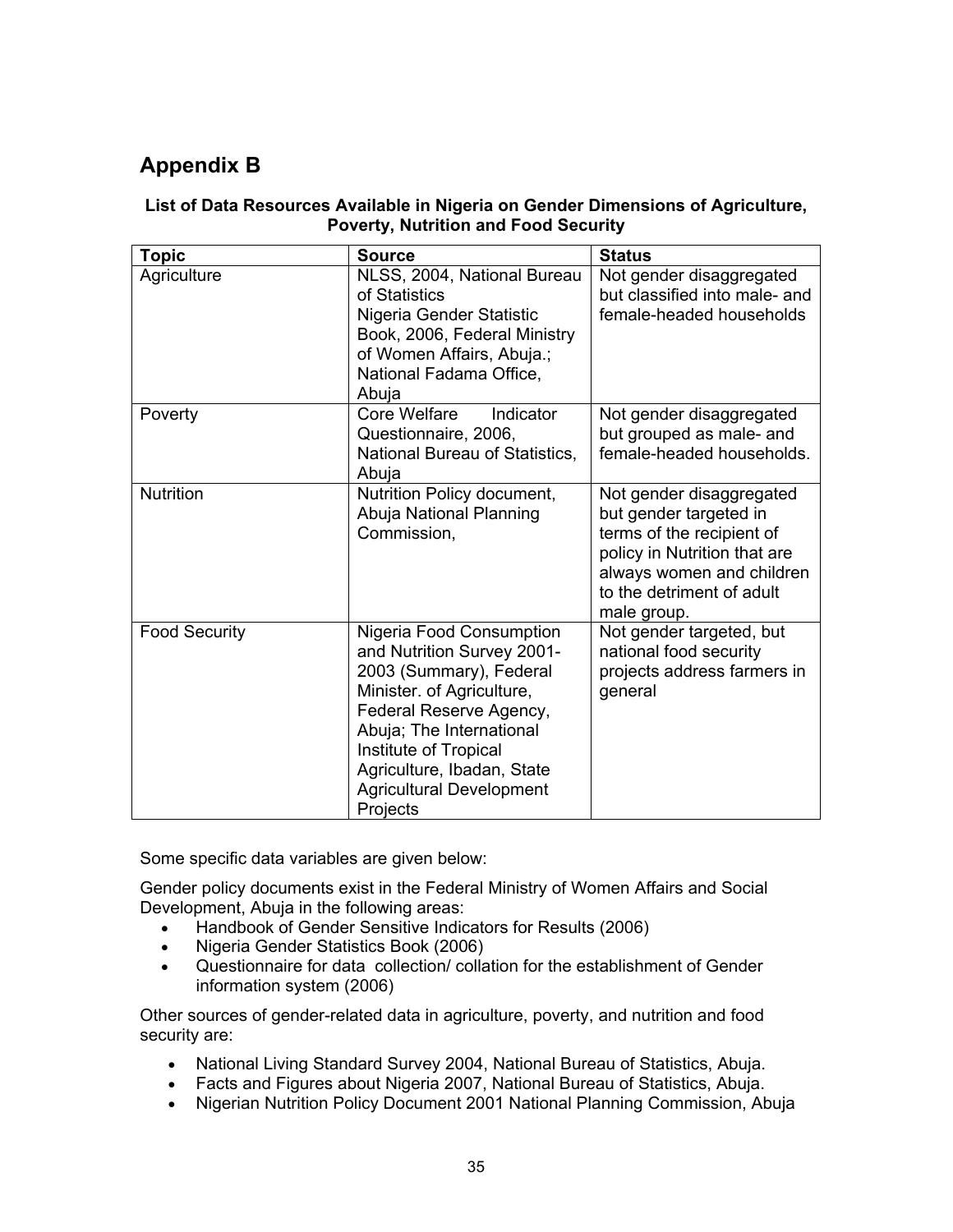- State-level information on the Special Project on Food Security Program in participating states 2001
- World Bank, Gender Assessment Profile of Nigeria 2001

### **Gender-Related Data**

General data in the National Population Commission (NPOPC):

- Age and sex in the population census (2006)
- $\bullet$  Nigerian census figures (1963, 1991, 2006)
- Projected population by age and sex  $(2000, 2001, 2002, 2003, 2004, 2005)$
- Birth by state and gender in the last 12 months per 1000 births (June 2005)
- Percentage of males and females (2006)
- Headship of households (2006)
- Migration (2006)
- Literacy rates by sex and year (2006)
- Total fertility (number of children per woman) (2006)
- Maternal maternity rate (2006)
- Teenage pregnancy (2006)
- Family planning (2006)
- Child immunization (2006)
- Acquired Immune Deficiency Syndrome/ and HIV Infection (2006)
- Occupational groups by gender (2004)

The 2004 National Living Standard Survey (NLSS) data revealed that 36.06 percent of males were engaged in agriculture and forestry, while most of the females were in the Student/ Retired/ Unemployed/ Inactive category and 20 percent of the females were engaged in agriculture and forestry. This category came second after the occupational group (Student/ retired/ unemployed/ inactive) 32.52 percent for males and 46.16 percent for females.

### **Poverty-Related Data**

### *Poverty by gender of head of household:*

The data revealed in the NBS poverty profile for Nigeria using the 2004 NLSS that male-headed households are more likely to be poor than female-headed ones. This is because female-headed households are smaller in size and their educational levels are generally high. Female-headed households constituted only about 16 percent of the households surveyed and most of them were headed by widows while most of the maleheaded households were lead by males in monogamous marriages. The household size of 50 percent of female-headed households was 2-4 persons, while the household size of about 46 percent of male-headed households was 5-9 persons.

### *Per capita expenditure by sex of household heads*

Almost 50 percent of total expenditure by both male and female-headed households was on food. The proportion was 56 percent for the male-headed households and 50 percent for the female-headed households. Data revealed that in absolute terms, the femaleheaded household spent more on food (18, 483 Naira) and non-food (22, 521 Naira) items than their male-headed households (16,831 Naira) on food and (17,746 Naira) on non-food items [ NLSS,2004 (1USD is equivalent to N54.00)].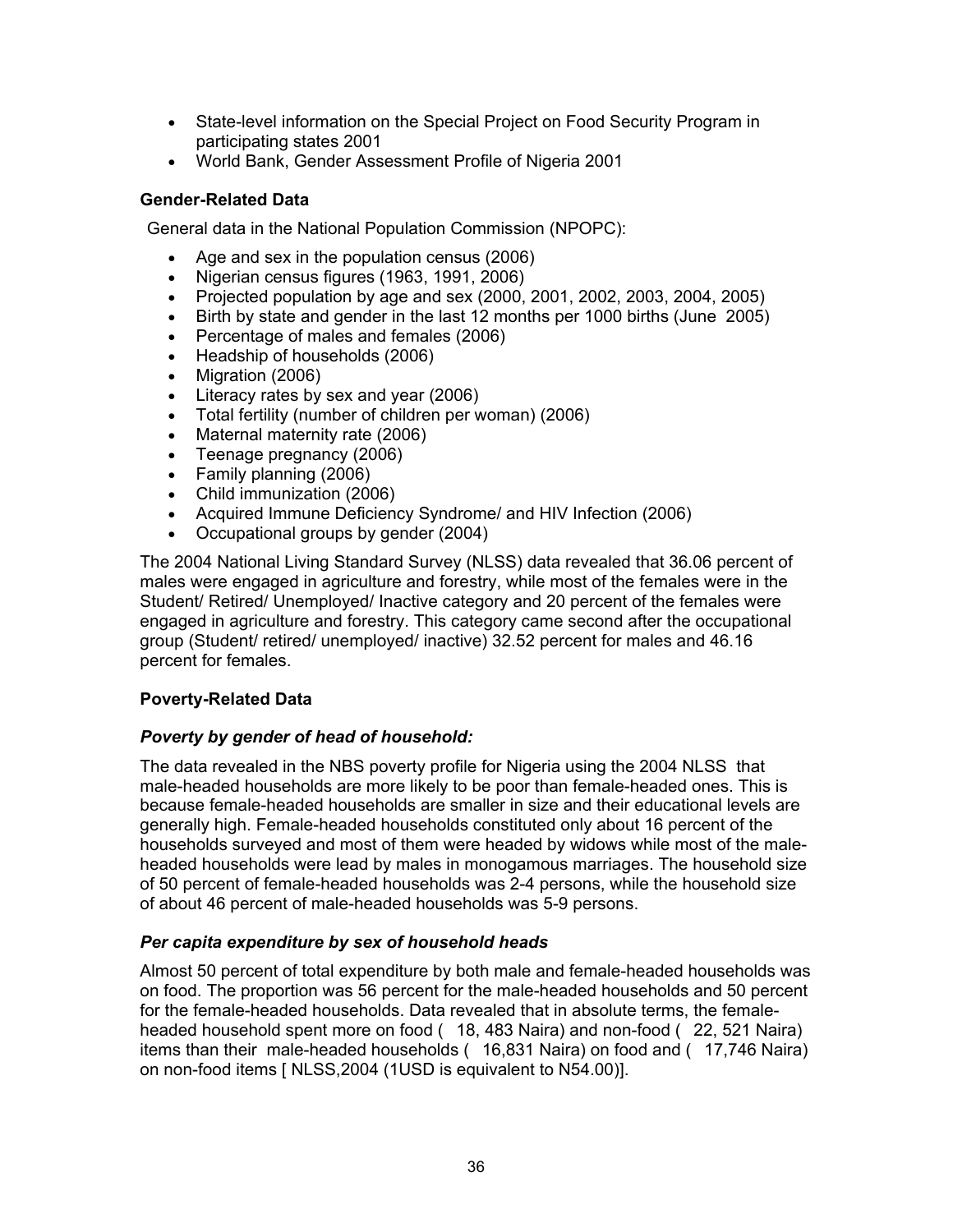### **Agricultural related data**

- Ownership of livestock by sex (NBS 2004)
- Use of agricultural inputs by quintile (not gender disaggregated) (NBS 2004)
- Sources of raw materials by sex (NBS 2004)
- Use of agricultural inputs by sex (NBS/ NLSS report 2004)
- Sex of holder and means of obtaining land (NBS 2004)
- Primary crops grown by sex (NBS 2004)
- Agricultural population by age group and relative poverty incidence (not gender disaggregated) (NBS/ NLSS report 2004)

### **Income-Related Data**

### *Core Welfare Indicator Questionnaire (CWIQ) Survey, Nigeria 2006*

The information is derived from the 2006 Nigeria CWIQ Survey that sampled 75, 675 households. Gender-related data in the CWIQ (NBS 2006)

- Participation in income-generating activities: Statistical table 10.1b
- Participation in housekeeping activities: Statistical tables 10.2a & 10.2b
- Participation in decision-making process on household matters, on matters affecting community, local, state and federal governments: Statistical tables 10.3a & 10.3b
- Access to credit facilities: Statistical tables 10.4a& 10.4b
- Access to resources and ownership: Statistical tables 10.5a & 10.5b
- Time use: Statistical table 10.6

### *National Gender Statistics 2006 (Federal Ministry of Women Affairs and Social Development)*

The main objective is to publish a statistical gender book to provide for accurate recording of data and information on women and children issues.

Three types of data collection format were designed: namely questionnaire one on women and their education; questionnaire two on women and the economy and questionnaire three on women and social services.

### **Nutrition-Related Data**

Reports on the following documents are available:

- Nigeria Food Consumption and Nutrition Survey (NFCNS) (2001-2003)
- Nigerian Demographic and Health Survey (NDHS) (1990, 1999)
- Participatory Information Collection Study (PIC) (1993)
- Multiple Indicator Cluster Survey (MICS) (1995, 1999)
- Bench Mark Survey (BMS) (1996)
- Vitamin A supplementation by geopolitical zones (NFCNS) (2001-2003)
- Baby Friendly Hospital Initiative (BFHI) Impact Evaluation (1999)

The most recent national survey on food security and nutrition in Nigeria is the Nigeria Food Consumption and Nutrition Survey (NFCNS), which was conducted between August and October 2001 and completed in September 2003. Highlights of the report are given below.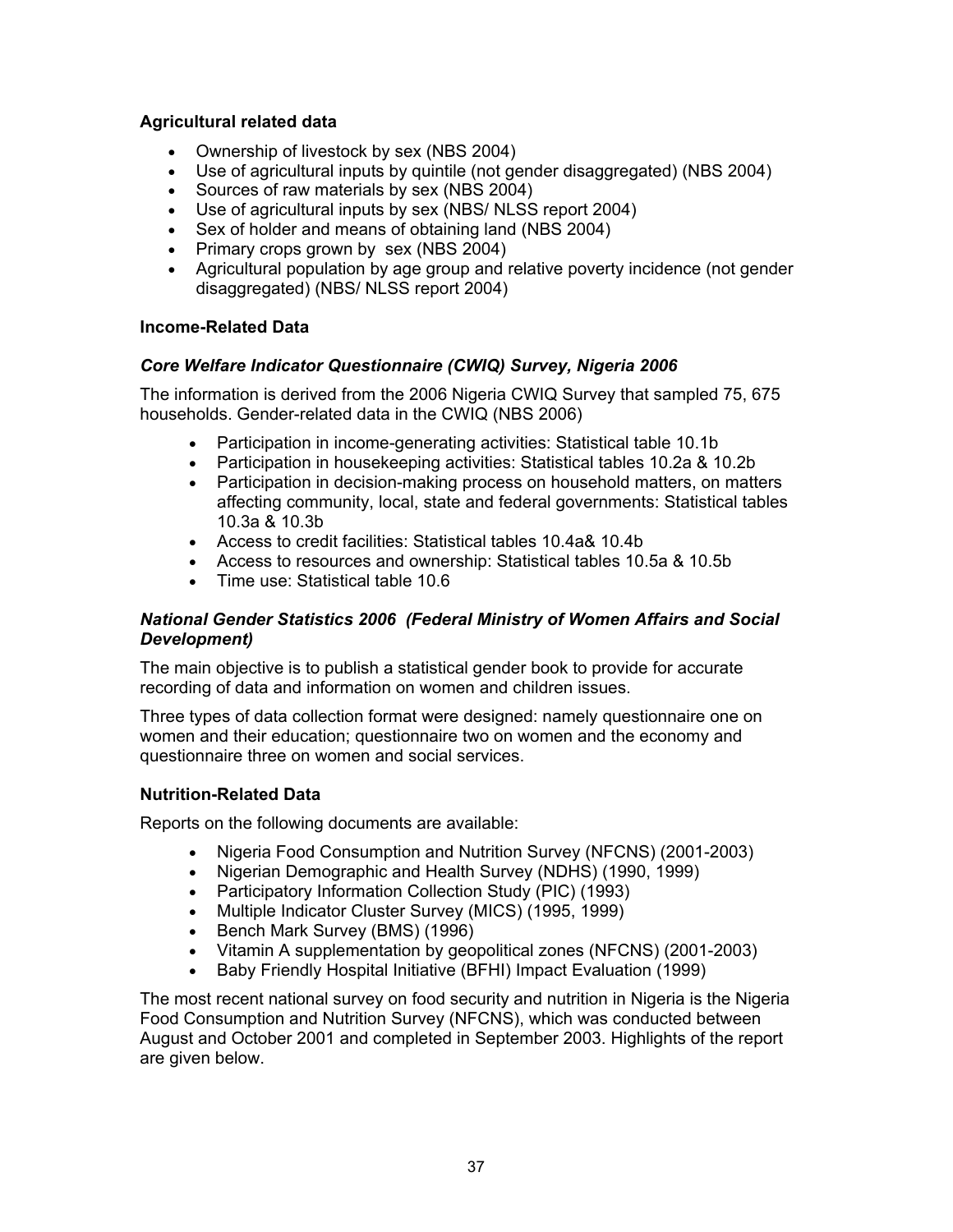### *Nigeria food consumption and nutrition survey, 2001-2003*

This report summarizes the finding of the 2001-2003 Nigeria Food consumption and Nutrition Survey (NFCNS) conducted by the International Institute of Tropical Agriculture (IITA), Ibadan, in collaboration with the National Planning Commission (NPC), the Federal Ministry of Health, national institutes and universities, Technical assistance was provided by the United States Department of Agriculture and other funding agencies mentioned in the report.

Gender-related data on the nutritional status of Nigerians:

- Percentage national prevalence of malnutrition in children under 5 years
- Percentage prevalence of malnutrition among children under 5 by geopolitical zone
- Percentage prevalence of malnutrition among children under 5 by sector
- Nutritional status of women as measured by Body Mass Index (BMI) at the national , agro ecological and sector levels
- Micronutrient status of children under 5, mothers and pregnant women
- Vitamin A status of children under 5, mothers and pregnant women at the national, agro ecological and sector levels
- Vitamin E status of children under 5, mothers and pregnant women at the national, agro ecological and sector levels
- Iron status of children under 5, mothers and pregnant women at the national, agro ecological and sector levels
- Zinc status of children under 5, mothers and pregnant women at the national agro ecological and sector levels
- Iodine status of children under 5, mothers and pregnant women at the national, agro ecological and sector levels

Food Security-Related Data: Gender-related data in the report (NFCNS) with respect to food security is not available, but rather in form of national agro-ecological zones and sector level of food availability and affordability of major staple and non-staple food, consumption of staple and non staple food crops. No presentation of data on headship of households (as conventionally given in male and female headed households) even in terms of coping strategies in response to food insecurity.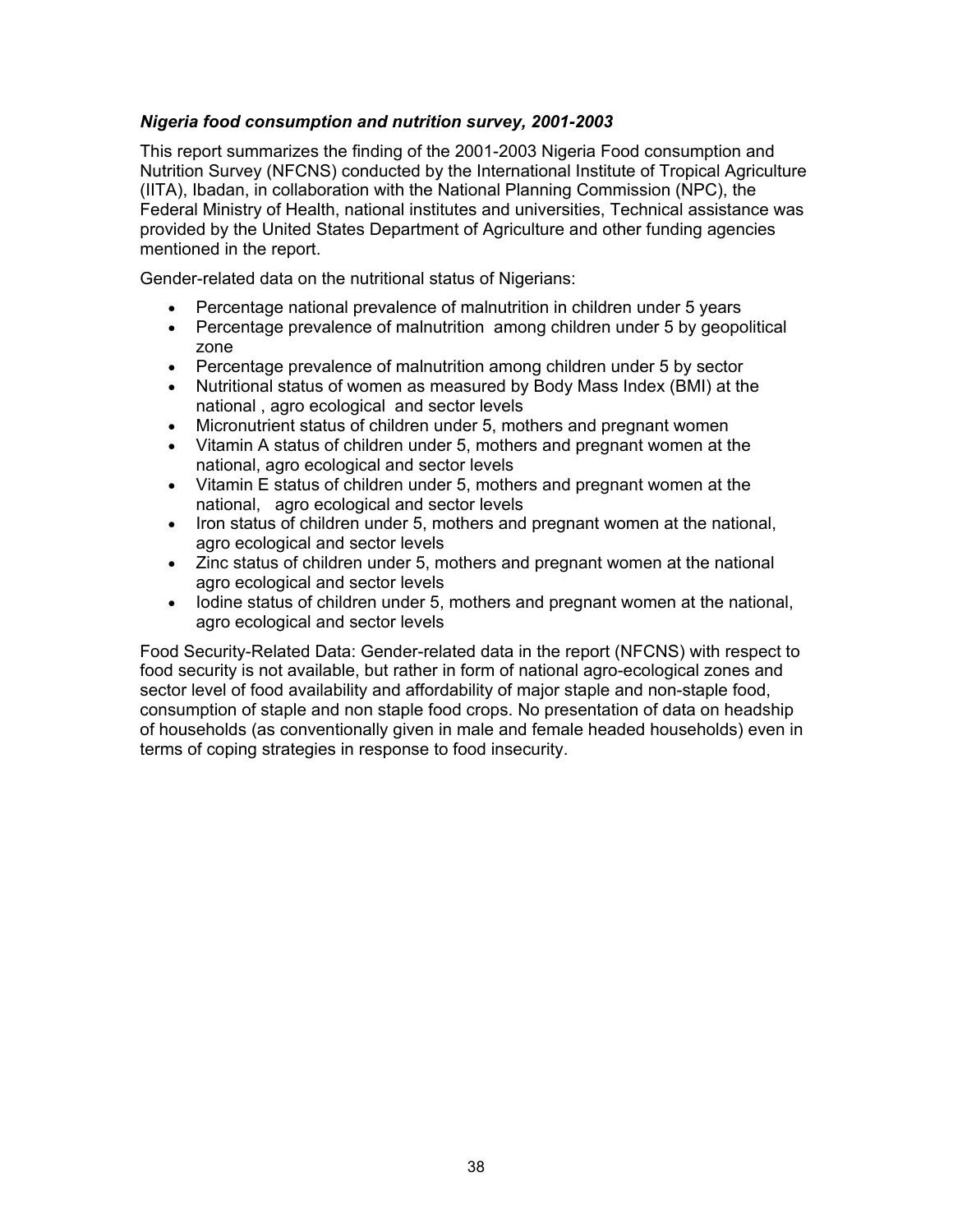# **Appendix C**

### **Empirical gender disaggregated data analysis from studies in Nigeria**

**Table 8: Female and male labor contributions to staple crops production in Isuikwuato local government area of Abia State, Nigeria (in percent)** 

| . .<br>Crop | . .<br><b>Field preparation</b> | <b>Planting</b> | Weeding | Harvesting | Storage |
|-------------|---------------------------------|-----------------|---------|------------|---------|
| Yam         | F 10                            | F 10            | F 90    | F 10       | F 5     |
|             | M 90                            | M 90            | M 10    | M 90       | M 95    |
| Maize       | F 20                            | F 90            | F 95    | F 90       | F 100   |
|             | M 80                            | M 10            | M 5     | M 10       |         |
| Cassava     | F 30                            | F 80            | F 90    | F 80       | F 100   |
|             | M 70                            | M 20            | M 10    | M 20       |         |
| Cowpea      | F 25                            | F 100           | F 100   | F 100      | F 100   |
|             | M 75                            |                 |         |            |         |
| Melon       | F 30                            | F 100           | F 100   | F 100      | F 100   |
|             | M 70                            |                 |         |            |         |
| Rice        | F 5                             | F 25            | F 80    | F 50       | F 100   |
|             | M 95                            | M 75            | M 20    | M 50       |         |

Source: Field survey in Ukeje 2005.

#### **Table 9: Gender Characteristics of Farmers in Lagos State (%)**

| Sex               | <b>Male</b> | Female |
|-------------------|-------------|--------|
| Population        | 72          | 28     |
| Dependents        | 41          | 59     |
| Full-time farmers | 47          | 53     |
| Part-time farmers | 67          | 33     |
| Cultivation       | 82          | 18     |
| Marketing         | 48          | 52     |
| Processing        | 64          | 36     |

Source: Field Survey in Anosike and Fasona 2004.